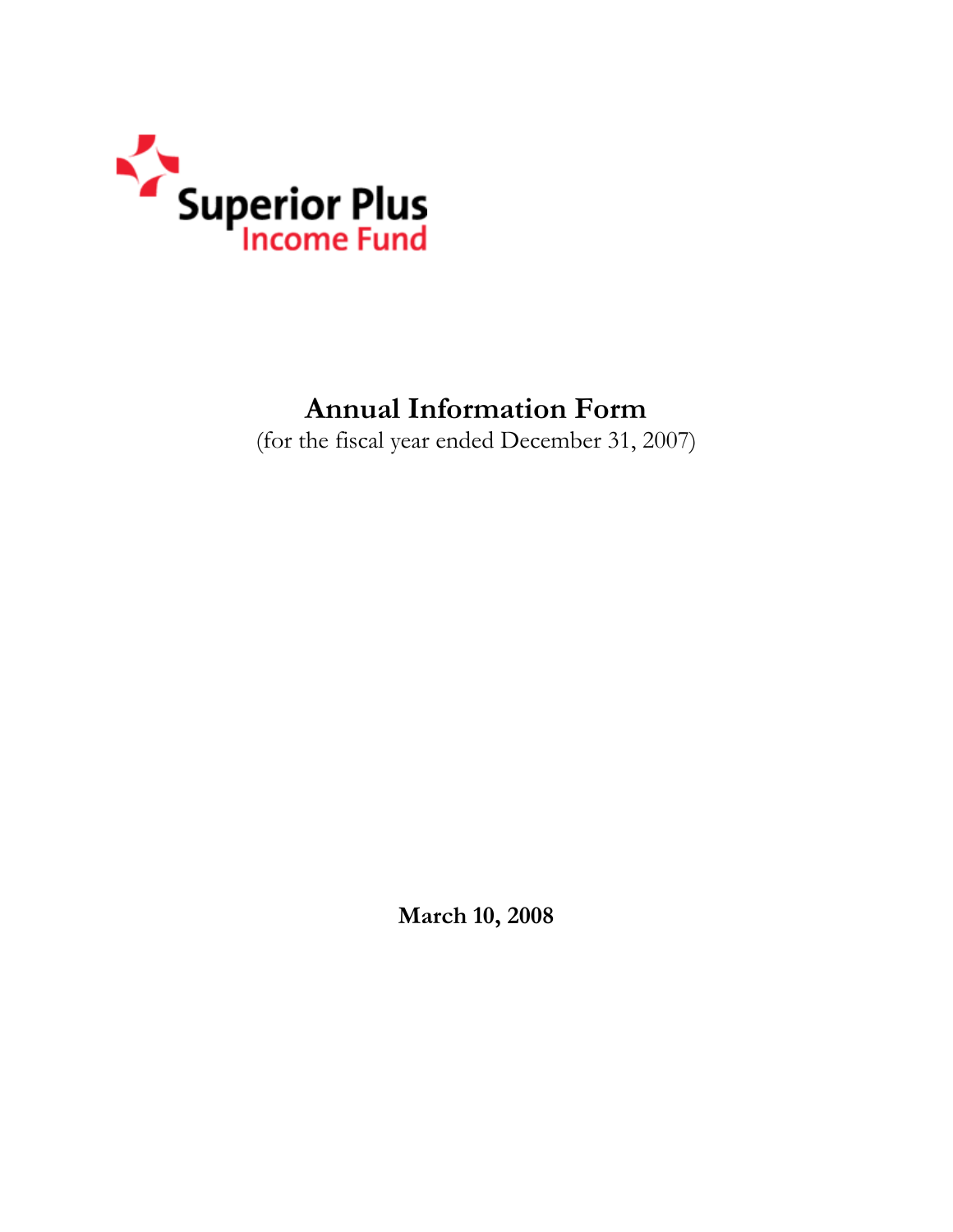## TABLE OF CONTENTS

| <b>SUPERIOR PROPANE</b> |  |
|-------------------------|--|
|                         |  |
|                         |  |
|                         |  |
|                         |  |
|                         |  |
|                         |  |
|                         |  |
|                         |  |
|                         |  |
|                         |  |
|                         |  |
|                         |  |
|                         |  |
|                         |  |
|                         |  |
|                         |  |
| <b>ERCO WORLDWIDE</b>   |  |
|                         |  |
|                         |  |
|                         |  |
|                         |  |
|                         |  |
|                         |  |
|                         |  |
|                         |  |
|                         |  |
|                         |  |
|                         |  |
|                         |  |
|                         |  |
|                         |  |
|                         |  |
|                         |  |
|                         |  |
|                         |  |
| <b>WINROC</b>           |  |
|                         |  |
|                         |  |
|                         |  |
|                         |  |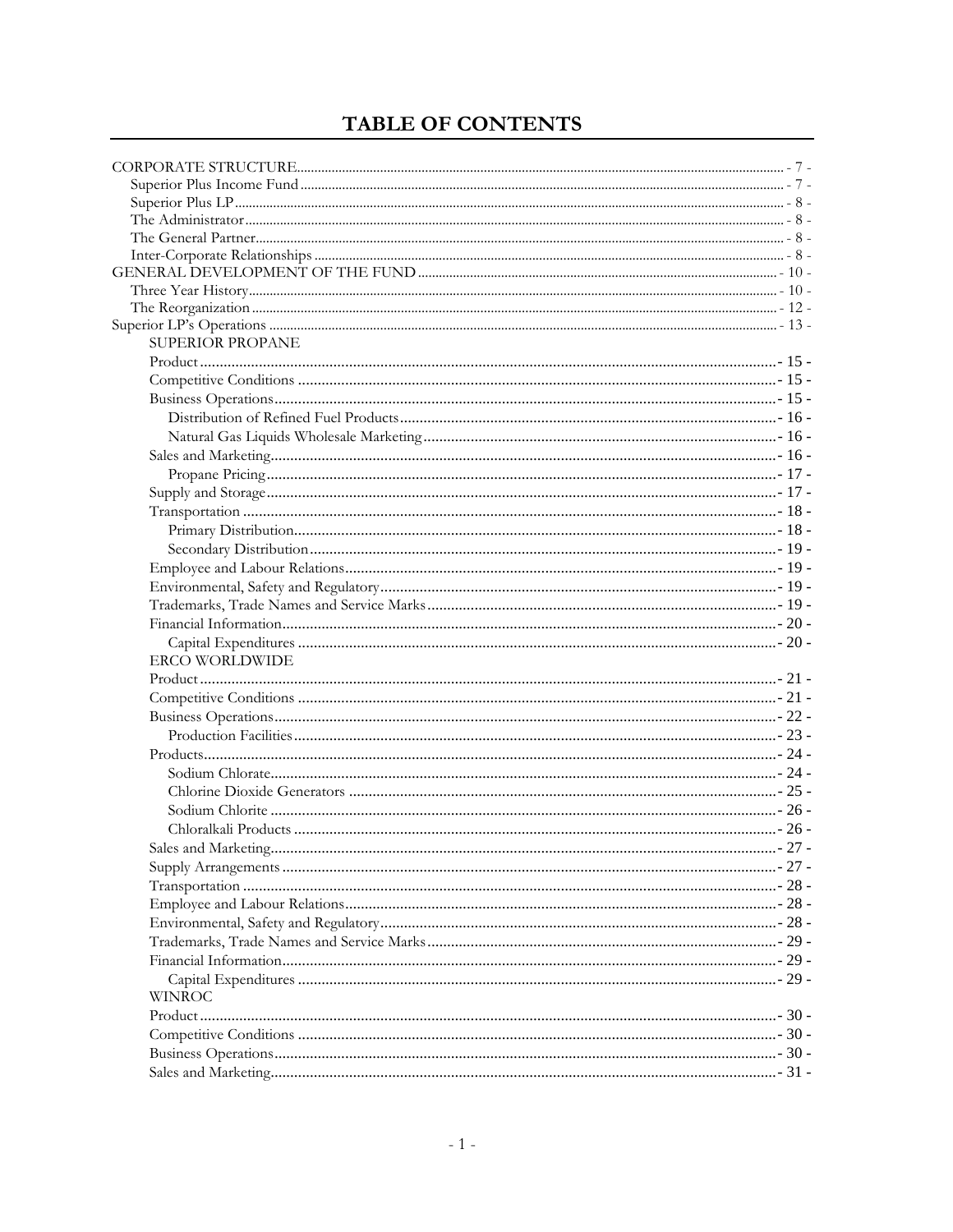| SUPERIOR ENERGY MANAGEMENT                                                              |  |
|-----------------------------------------------------------------------------------------|--|
|                                                                                         |  |
|                                                                                         |  |
|                                                                                         |  |
|                                                                                         |  |
|                                                                                         |  |
|                                                                                         |  |
|                                                                                         |  |
|                                                                                         |  |
|                                                                                         |  |
|                                                                                         |  |
|                                                                                         |  |
|                                                                                         |  |
|                                                                                         |  |
|                                                                                         |  |
|                                                                                         |  |
|                                                                                         |  |
|                                                                                         |  |
|                                                                                         |  |
|                                                                                         |  |
|                                                                                         |  |
|                                                                                         |  |
|                                                                                         |  |
|                                                                                         |  |
|                                                                                         |  |
|                                                                                         |  |
|                                                                                         |  |
|                                                                                         |  |
|                                                                                         |  |
|                                                                                         |  |
|                                                                                         |  |
|                                                                                         |  |
|                                                                                         |  |
|                                                                                         |  |
|                                                                                         |  |
| Cash Distributions to Unitholders are Dependent on the Performance of Superior LP  51 - |  |
|                                                                                         |  |
|                                                                                         |  |
|                                                                                         |  |
|                                                                                         |  |
|                                                                                         |  |
|                                                                                         |  |
|                                                                                         |  |
|                                                                                         |  |
|                                                                                         |  |
|                                                                                         |  |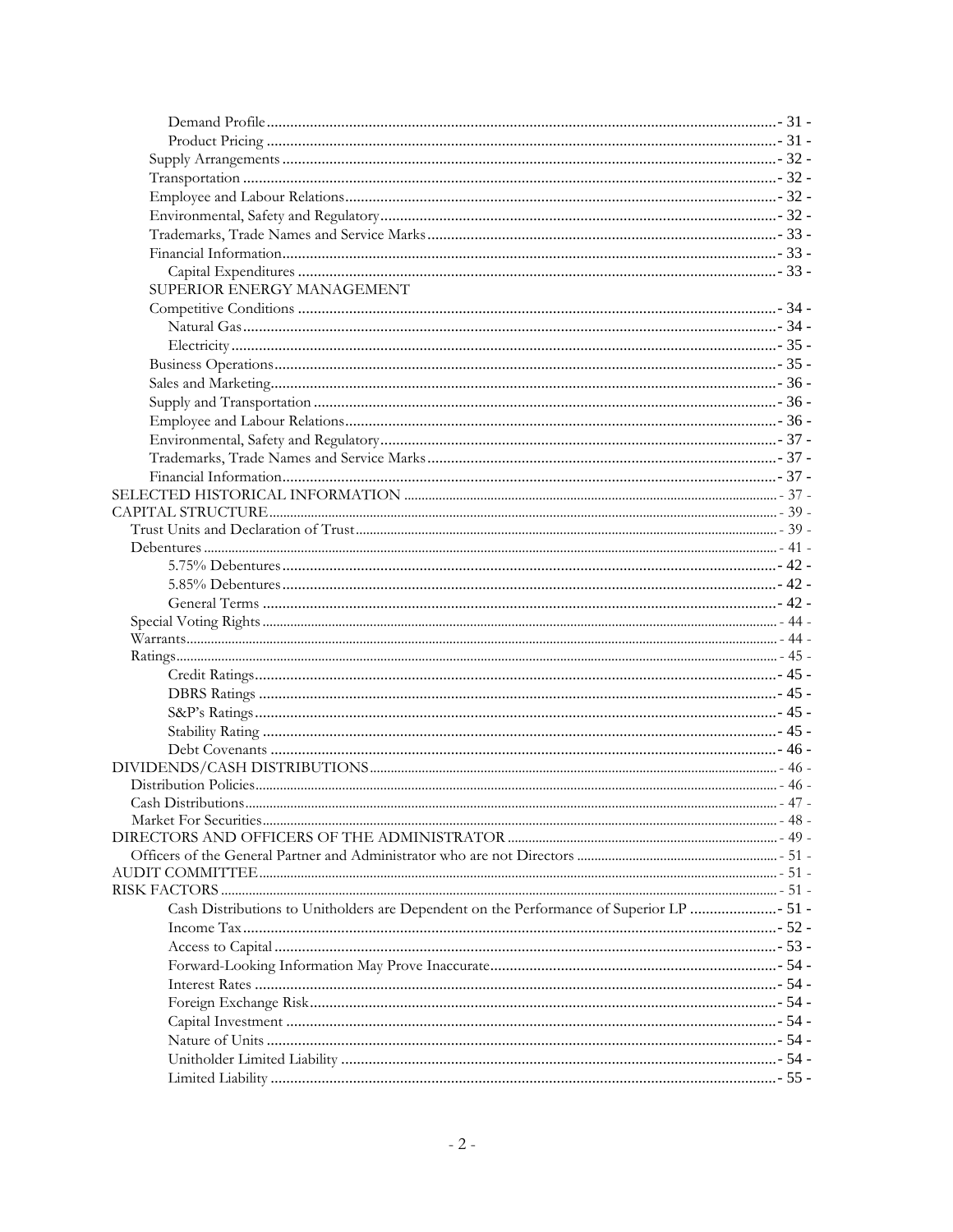In this Annual Information Form, all dollar figures are in Canadian dollars, unless otherwise indicated.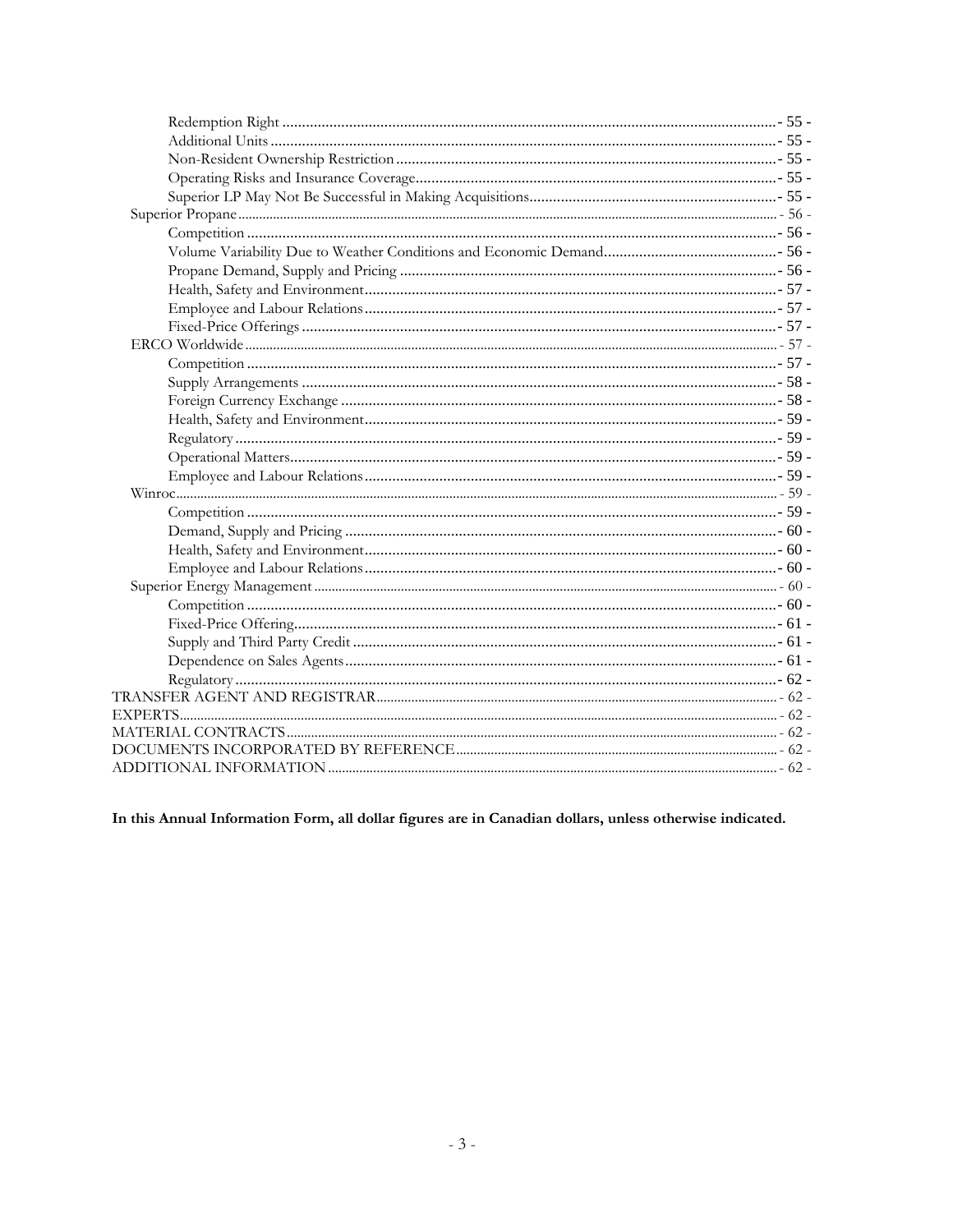## **FORWARD-LOOKING STATEMENTS AND NON-GAAP MEASURES**

#### **Forward Looking Information**

Certain information included or incorporated by reference herein is forward-looking, within the meeting of applicable Canadian securities laws. Forward-looking information includes, without limitation, statements regarding the future financial position, business strategy, budgets, litigation, projected costs, capital expenditures, financial results, distributable cash flow, taxes and plans and objectives of or involving Superior Plus Income Fund (the "Fund") or Superior Plus LP ("Superior LP" or the "Partnership"). Much of this information can be identified by looking for words such as "believe", "expects", "expected", "will", "intends", "projects", "anticipates", "estimates", "continues" or similar words. Forward-looking information in this Annual Information Form ("AIF") includes, but is not limited to, outlooks, capital expenditures, business strategy and objectives. The Fund and Superior LP believe the expectations reflected in such forward-looking information are reasonable but no assurance can be given that these expectations will prove to be correct and such forward-looking information should not be unduly relied upon.

Forward-looking information is not a guarantee of future performance and involves a number of risks and uncertainties some of which are described herein. Such information necessarily involves known and unknown risks and uncertainties, which may cause the Fund's or Superior LP's actual performance and financial results in future periods to differ materially from any projections of future performance or results expressed or implied by such forward-looking information. These risks and uncertainties include but are not limited to the risks identified in this AIF under the heading "Risk Factors" and in the Fund's most recent Annual Management's Discussion and Analysis. Any forward-looking information made is provided as of the date hereof and, except as required by law, neither the Fund nor Superior LP undertakes any obligation to publicly update or revise such information to reflect new information, subsequent or otherwise.

With respect to forward-looking information contained in this AIF and in addition to other assumptions identified in this AIF, we have made assumptions regarding, among other things:

#### **Corporate**

- The Fund expects current economic conditions in Canada and the United States to prevail for 2008 with an improved outlook for 2009;
- The Fund continues to attract capital and obtain financing on acceptable terms;
- The foreign currency exchange rate between the Canadian and United States dollar is expected to be par on all unhedged foreign currency transactions;
- Superior's average interest rate on floating rate debt is expected to remain stable to marginally lower throughout 2008, increasing modestly in 2009;
- Financial and physical counterparties continue to fulfill their obligations to Superior; and
- Regulatory authorities do not impose any new regulations impacting the Fund.

#### **Superior Propane**

- Superior Propane forecasts average temperatures across Canada to be consistent with the most recent five year average;
- Superior Propane expects that wholesale propane prices will not significantly impact demand for propane and related propane services;
- Total gross profit for Superior Propane is projected to increase due to the on-going implementation of customer service programs and an increase in propane volumes; and
- Market opportunities for Superior Propane's wholesale trading division are expected to be consistent with the prior years.

#### **ERCO**

- Current supply and demand fundamentals for sodium chlorate and potassium/chloralkali products will remain stable, resulting in no significant changes to total chemical sales prices and sales volumes;
- ERCO's average plant utilization is expected to be greater than 90%;
- The foreign currency exchange rate between the Canadian and US dollar is expected to be par on all unhedged foreign currency transactions; and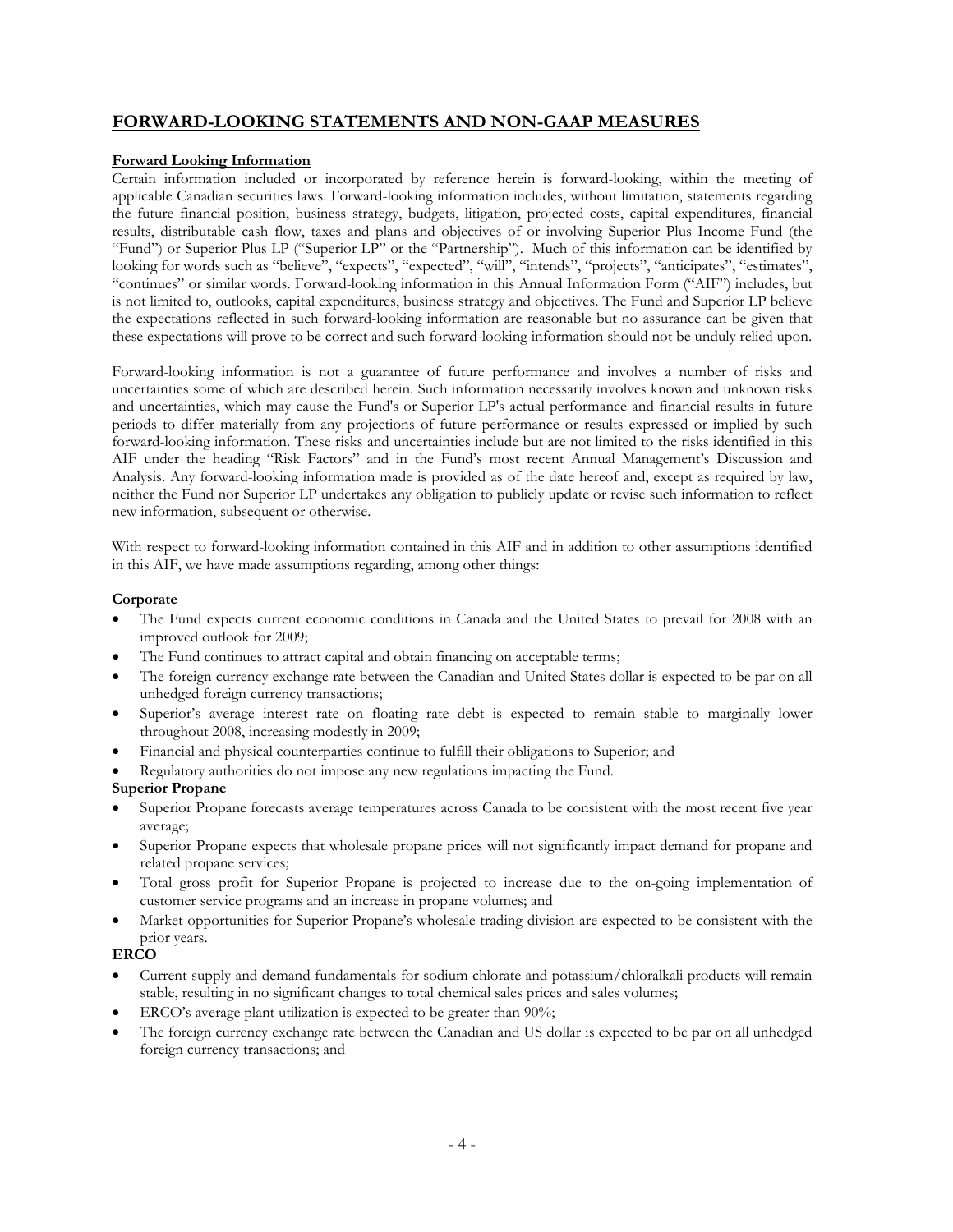• ERCO's conversion of its Port Edwards, Wisconsin chloralkali facility from mercury based technology to membrane technology for US \$95 million is expected to be completed on-budget in the second half of 2009.

#### **Winroc**

- The current economic conditions in Canada and the United States are expected to prevail in 2008 with slight improvement in 2009; and
- Gross profit is expected to be stable as strong demand in Western Canada for residential and commercial sales volumes continues to offset weakness in Ontario and United States residential sales volumes.

#### **Superior Energy Management ("SEM")**

- SEM is able to access sales channel agents on acceptable contract terms;
- Natural gas markets in Ontario and British Columbia will continue to provide significant growth opportunities for SEM; and
- The electricity market in Ontario is expected to provide an additional growth opportunity for SEM.

#### **Non-GAAP Measures**

#### **Distributable Cash Flow**

Distributable cash flow of the Fund available for distribution to Unitholders is equal to cash generated from operations adjusted for changes in non-cash working capital and natural gas and electricity customer acquisition costs, less maintenance capital expenditures. Maintenance capital expenditures are equal to capital expenditures incurred to maintain the capacity of Superior's operations and are deducted from the calculation of distributable cash flow. Acquisitions and other capital expenditures incurred to expand the capacity of Superior's operations or to increase its profitability ("growth capital") are excluded from the calculation of distributable cash flow. The Fund may deduct or include additional items to its calculation of distributable cash flow, these items would generally, but not necessarily, be items of a non-recurring nature. Distributable cash flow is the main performance measure used by management and investors to evaluate the performance of the Fund and its businesses. Readers are cautioned that distributable cash flow is not a defined performance measure under Canadian generally accepted accounting principles ("GAAP"), and that distributable cash flow cannot be assured. The Fund's calculation of distributable cash flow, maintenance capital and growth capital may differ from similar calculations used by comparable entities. Operating distributable cash flow is distributable cash flow before corporate and interest expenses. It is also a non-GAAP measure and is used by management to assess the performance of the operating divisions.

#### **Standardized Distributable Cash Flow**

During 2007, the CICA published an interpretive release, *Standardized Distributable Cash in Income Trusts and Other*  Flow-Through Entities: Guidance on Preparation and Disclosure, in order to provide its recommendations related to the measurement and disclosure of cash available for distributions. The guidance was issued in an effort to improve the consistency, comparability and transparency of the reporting of the measure commonly referred to as distributable cash flow. Superior's calculation of standardized distributable cash flow is, in all material respects, in accordance with the recommendations provided by the CICA.

Superior views the CICA recommendations as a positive step in providing stakeholders with meaningful information, but consistent with the guidance provided by the CICA, Superior has determined that due to the nature of Superior's businesses, certain adjustments to standardized distributable cash flow are required to better reflect the cash flow available to be distributed to Unitholders. Superior's adjusted standardized distributable cash flow is referred to as distributable cash flow and is unchanged from Superior's previous definition or measurement of distributable cash flow. Superior's distribution policy is based on distributable cash flow on an annualized basis and accordingly, the seasonality of Superior's individual quarterly results must be assessed in the context of annualized distributable cash flow. Adjustments recorded by Superior as part of its calculation of distributable cash flow include, but are not limited to, the impact of the seasonality of Superior's businesses, principally Superior Propane, by adjusting for non-cash working capital items, thereby eliminating the impact of the timing between the recognition and collection/payment of Superior's revenues and expenses, which can, from quarter to quarter, differ significantly. Superior's calculation also distinguishes between capital expenditures that are maintenance related and those that are growth related, in addition to allowing for the proceeds received on the sale of certain capital items. Adjustments are also made to reclassify the cash flows related to natural gas and electricity customer acquisition costs in a manner consistent with the income statement recognition of these costs.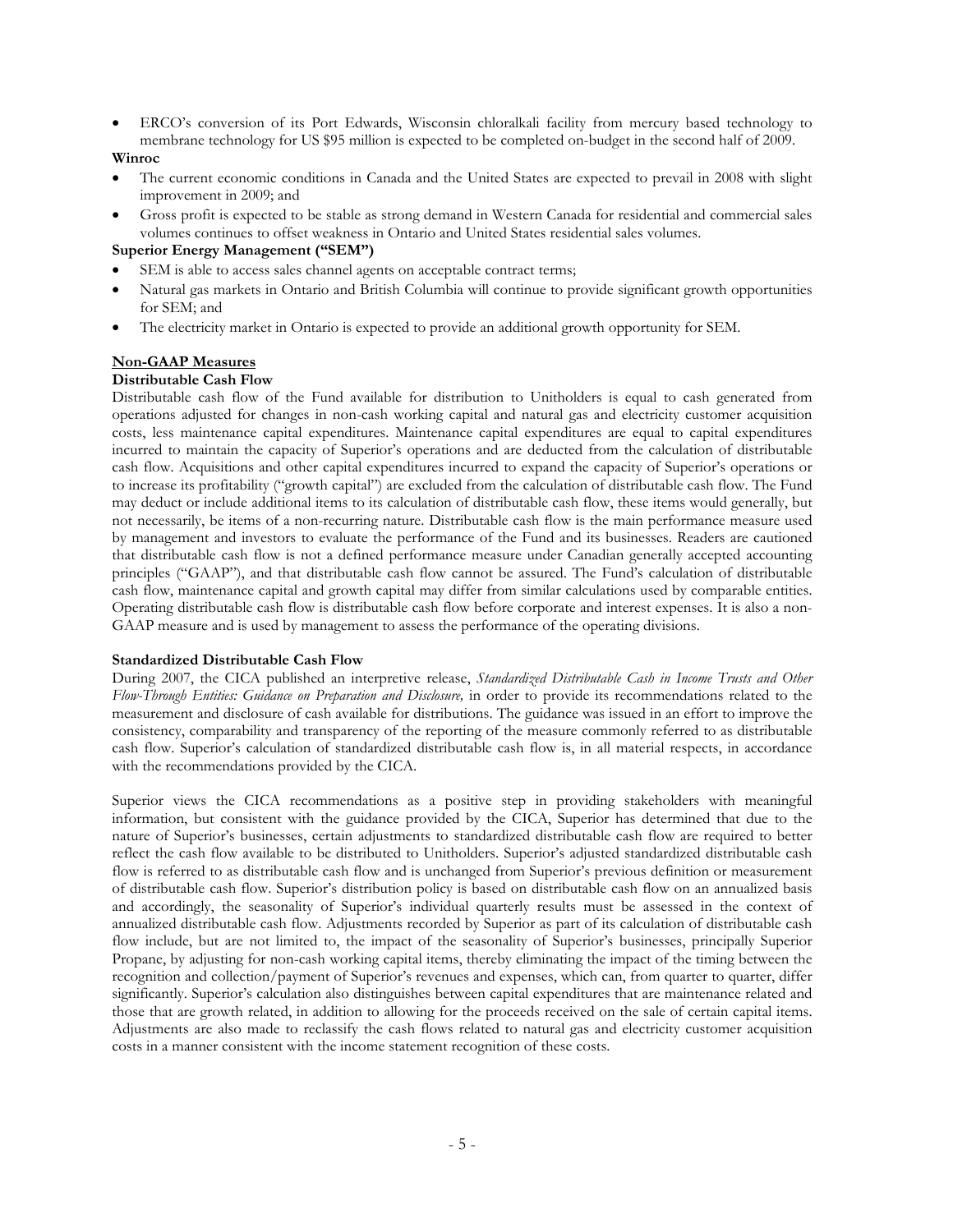## **EBITDA**

EBITDA represents earnings before interest, taxes, depreciation and amortization calculated on a 12 month trailing basis giving pro forma effect to acquisitions and divestitures and is used by Superior to calculate its debt covenants and other credit information and is not a defined performance measure under GAAP. Superior's calculation of EBITDA may differ from similar calculations used by comparable entities.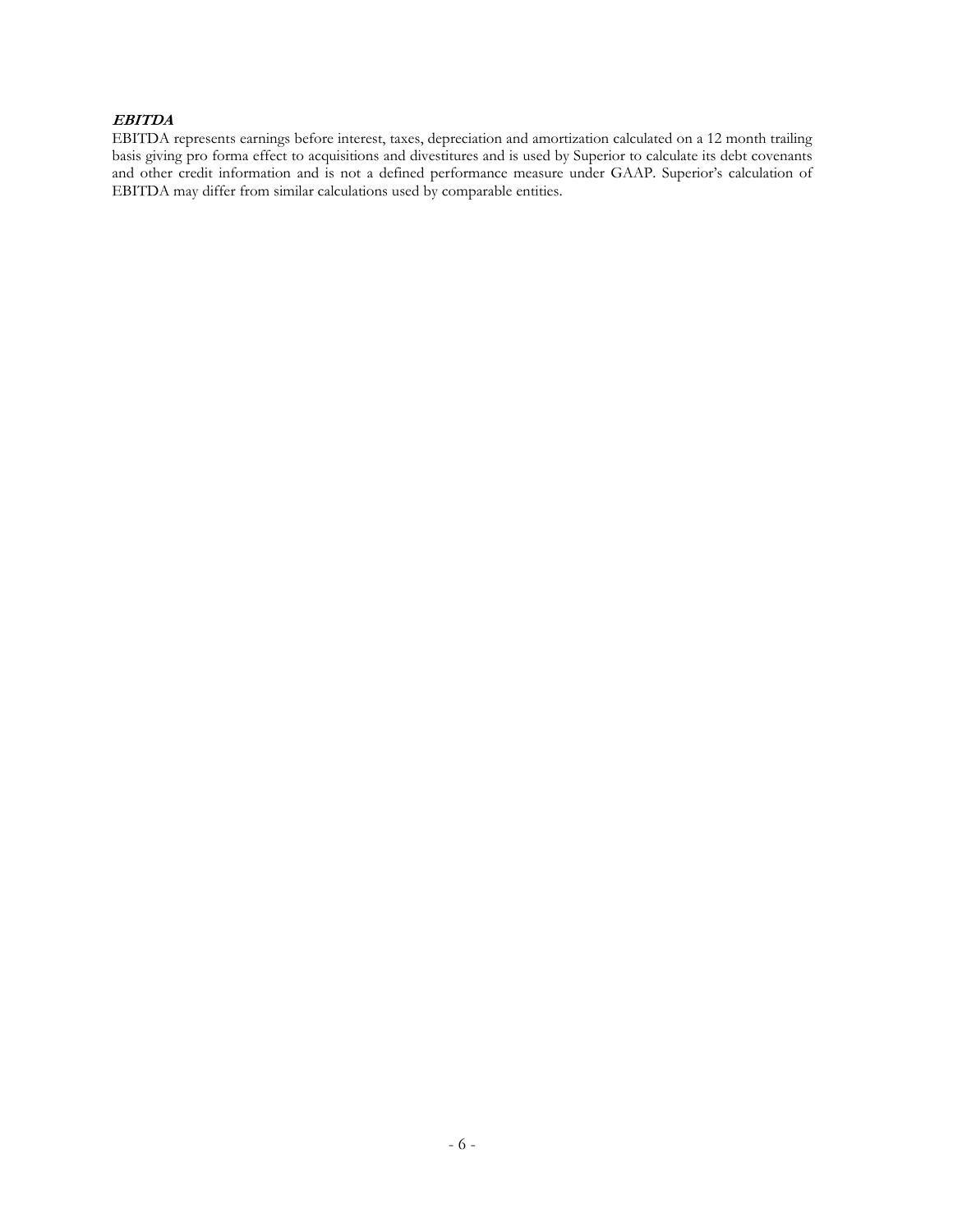## **CORPORATE STRUCTURE**

#### **Superior Plus Income Fund**

Superior Plus Income Fund (the "Fund") is a limited purpose, unincorporated trust established under the laws of the Province of Alberta by a Declaration of Trust made as of August 2, 1996, as amended and restated most recently on September 30, 2006 (the "Declaration of Trust"). On February 26, 2003, the name of the Fund was changed from Superior Propane Income Fund to its current name. On October 7, 2003, the Declaration of Trust was amended and restated in connection with the governance reorganization (the "Governance Reorganization") of the Fund, which included the elimination of individual trustees and the appointment of Computershare Trust Company of Canada as trustee of the Fund ("Computershare" or the "Trustee"). On September 30, 2006, the Fund was further reorganized such that its business is now conducted by Superior LP and related entities rather than Superior Plus Inc. ("Superior") and related entities (the "Reorganization"). See "General Development of the Fund - The Reorganization".

The head and registered office of the Fund is located at Suite 2820,  $605 - 5<sup>th</sup>$  Avenue SW, Calgary, Alberta T2P 3H5.

The Fund's investments in Superior LP are comprised of 2,997 Class A limited and 3 Class B general partnership units of Superior LP. The Fund's investments in Superior LP are financed by trust unit equity and 5.75% convertible unsecured subordinated debentures due December 31, 2012 and convertible at \$36.00 per trust unit (the "5.75% Debentures"), and 5.85% convertible unsecured subordinated debentures due October 31, 2015 and convertible at \$31.25 per trust unit (the "5.85% Debentures") collectively, (the "Debentures"). The Fund distributes to holders of trust units of the Fund ("Unitholders"), distributions received from its investment in Superior LP, after payment of Fund expenses and interest payments to the holders of Debentures of the Fund ("Debentureholders").

The Fund does not conduct active business operations, but rather, it distributes to Unitholders the income it receives from Superior LP, net of expenses and interest payable on the Debentures. Pursuant to the Declaration of Trust, the Fund is generally restricted to owning, investing in and transferring securities of Superior LP and any other entities, including without limitation, bodies corporate, partnerships or trusts, temporarily holding cash and short-term investments, disposing of the assets of the Fund, including without limitation, any securities of Superior LP, issuing securities of the Fund, borrowing funds and incurring indebtedness, making distributions and paying costs, fees and expenses of the Fund.

Subject to certain limitations which require the approval of Unitholders or the board of directors of Superior Plus Administration Inc. (the "Administrator"), the Declaration of Trust provides the Trustee with full, absolute and exclusive power, control and authority over the assets and affairs of the Fund and authorizes the Trustee to do all such acts and things as in its sole judgement and discretion are necessary or incidental to carrying out the purposes of the Fund. See "Capital Structure – Trust Units and Declaration of Trust". However, the Trustee is party to the Amended and Restated Administration Agreement dated September 30, 2006 with the Administrator, delegating broad power and authority to the Administrator to effect the actual administration of the duties of the Trustee (the "Administration Agreement"). The Administration Agreement delegates to the Administrator, and by implication, its board of directors, the exclusive authority to manage the operations and affairs of the Fund. In addition, the Administration Agreement provides the Administrator with a power of attorney to sign documents on behalf of the Fund. As a result, the Administrator and its board of directors are responsible for managing the affairs and operations of the Fund pursuant to the Administration Agreement.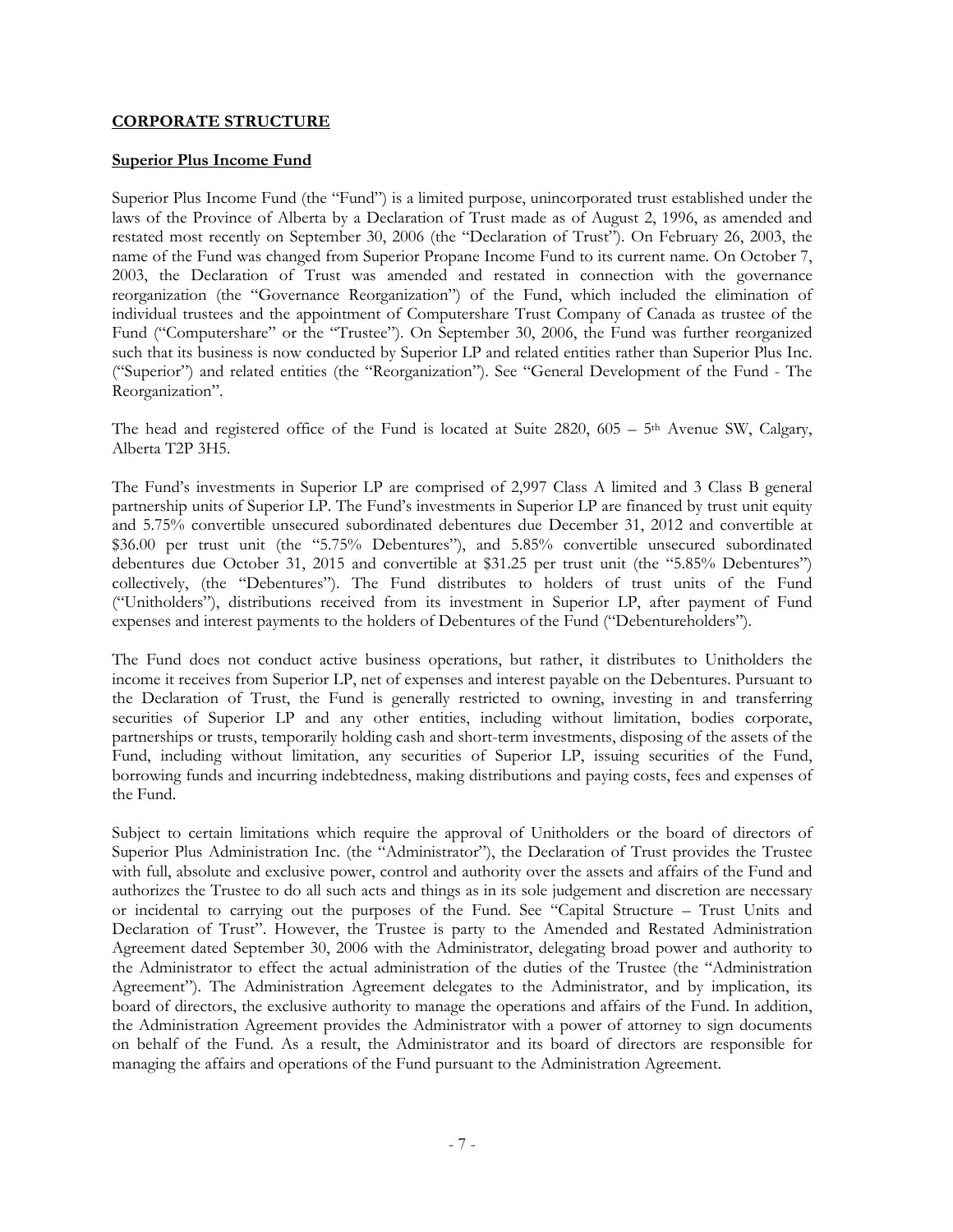## **Superior Plus LP**

Superior LP was formed pursuant to a Partnership Agreement dated September 17, 2006 and a Declaration filed under the *Limited Partnerships Act* (Ontario) on September 19, 2006 with its initial general partner being Superior General Partner Limited and its initial limited partner being Superior. As a result of the Reorganization, Superior Plus Inc. (the "General Partner") became the general partner and the Fund the limited partner of Superior LP. Superior LP was established to carry on the propane distribution business, the specialty chemicals business, the construction products distribution business and the fixed-price energy services business, in addition to other related businesses and such other businesses as the directors of the General Partner may determine, including all activities ancillary thereto. The head and registered office of Superior LP is located at Suite  $2820$ ,  $605 - 5$ <sup>th</sup> Avenue SW, Calgary, Alberta T2P 3H5.

## **The Administrator**

Superior Plus Administration Inc., which is a wholly-owned subsidiary of the Fund, was incorporated on August 22, 2006 pursuant to the *Canada Business Corporations Act* and acts as the Administrator of the Fund pursuant to the Administration Agreement. The head and registered office of the Administrator is located at Suite 2820, 605 – 5th Avenue SW, Calgary, Alberta T2P 3H5.

## **The General Partner**

Superior Plus Inc., the general partner of Superior LP, was formed on September 30, 2006 pursuant to the amalgamation of Superior MFC Inc. and Superior General Partner Limited under the *Canada Business Corporations Act* which was completed as part of the Reorganization. The General Partner is a whollyowned subsidiary of the Administrator. The head and registered office of Superior is located at Suite 2820, 605 – 5 Avenue SW, Calgary, Alberta T2P 3H5.

#### **Inter-Corporate Relationships**

The operations of Superior LP are comprised of four businesses:

- the propane distribution business operating under the trade name "Superior Propane";
- the specialty chemicals business, operating under the trade name "ERCO Worldwide";
- the construction products distribution business, operating under the trade name "Winroc"; and
- the fixed-price energy services business, operating under the trade name "Superior Energy Management".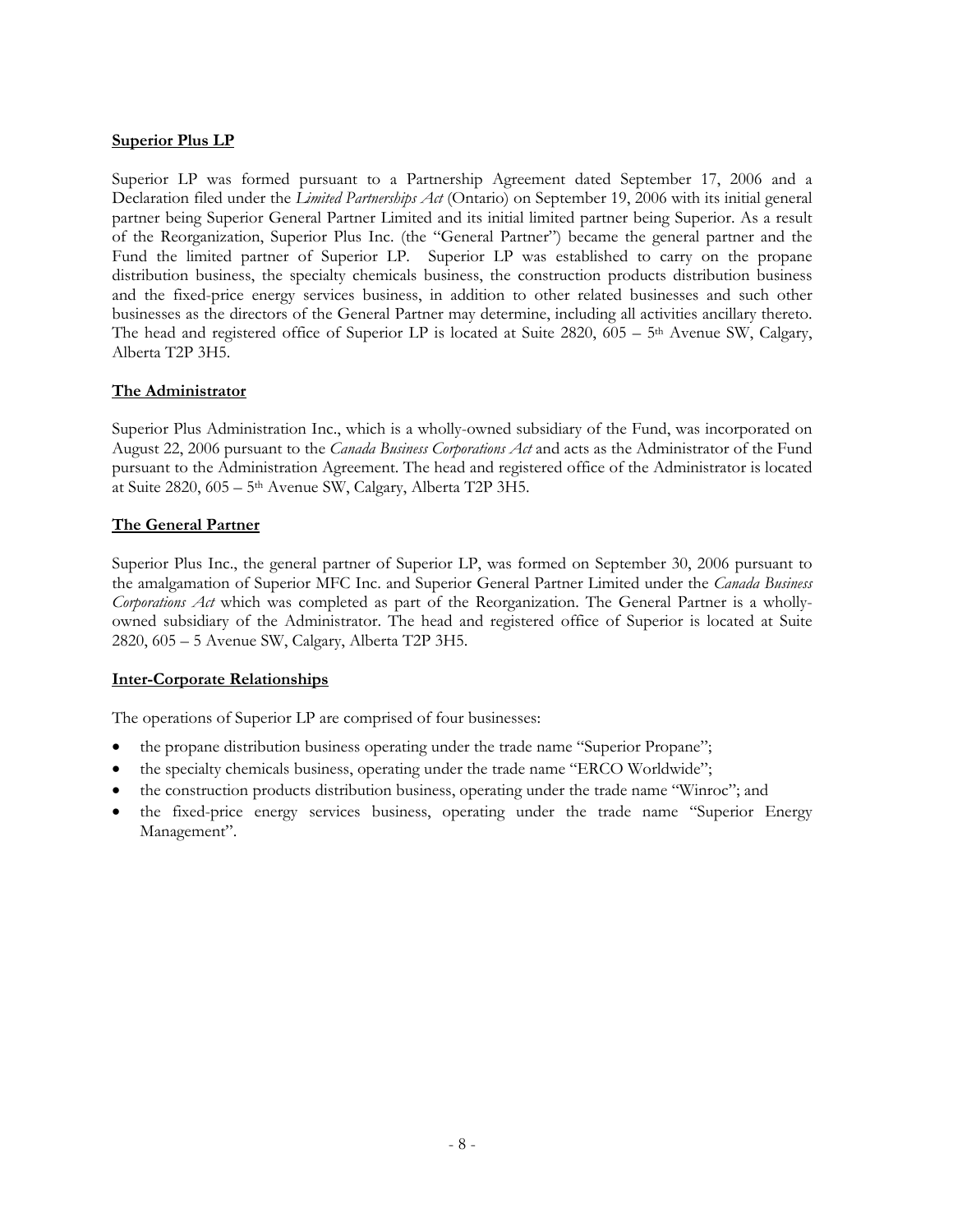The following is a diagram illustrating the structure of the Fund, Superior LP and their principal subsidiaries as of March 10, 2008.



- **Notes:** Superior Plus LP and Superior Plus Inc. indirecty own 99.9% and 0.01%, respectively, of Superior Energy Management Gas LP and Superior Energy Management Electricity LP.
- (2) Superior Plus US Holdings Inc., a Delaware Corporation, has wholly-owned subsidiaries through which ERCO Worldwide and Winroc conduct operations in the United States.
- 
- (3) A corporation incorporated pursuant to the laws of Chile.<br>
(4) Except where otherwise noted, all corporations were inco Except where otherwise noted,all corporations were incorporated pursuant to the laws of Canada and all limited partnerships have been formed pursuant to the laws of Ontario.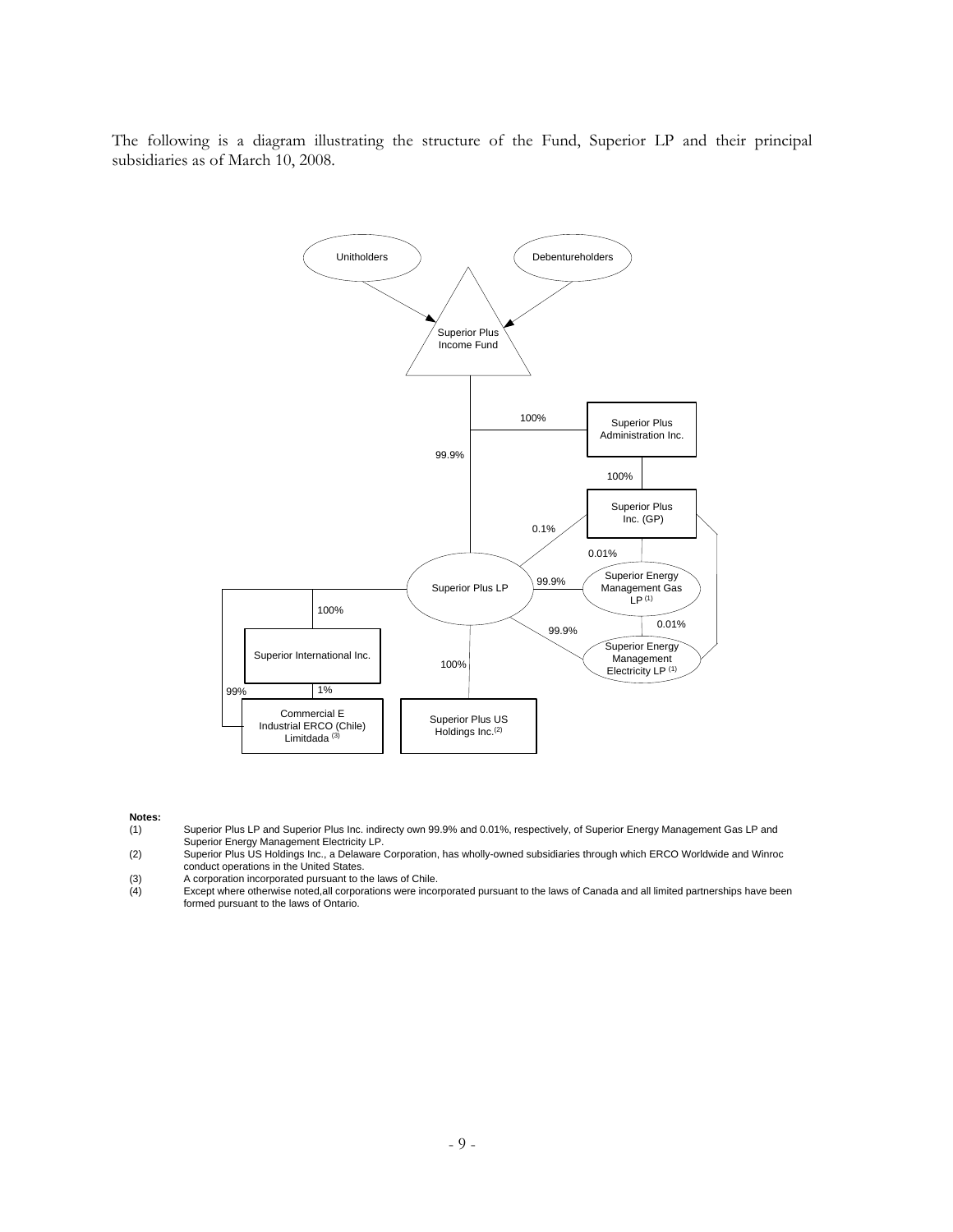## **GENERAL DEVELOPMENT OF THE FUND**

## **Three Year History**

The Fund's strategy includes adding value to Unitholders by developing and executing sound business strategies in each of Superior LP's businesses while further expanding and diversifying such business operations over time.

On February 2, 2005, Superior Propane closed the acquisition of the business of Foster Energy Corporation ("Foster Energy"), a wholesale marketer of natural gas liquids based in Calgary, Alberta for a purchase price of approximately \$25.6 million. Foster Energy operates under the trade name "Superior Gas Liquids" and provides natural gas liquids wholesale marketing services, primarily to small and medium sized propane retailers in the United States and Canada.

On April 11, 2005, Winroc closed the acquisition of Leon's Insulation Inc. and associated entities (collectively, "Leon's Insulation") for \$31.7 million on a debt-free basis, subject to certain adjustments. At the time of its acquisition, Leon's Insulation was Ontario's largest distributor of drywall, insulation and associated products.

On April 12, 2005, ERCO Worldwide entered into an agreement to purchase and on June 7, 2005 acquired a chloralkali business located in Port Edwards, Wisconsin for \$22.4 million on a debt-free basis. At the time, this business was the second largest producer of potassium products in North America.

On June 14, 2005, the Fund issued \$175.0 million aggregate principal amount of 5.75% Debentures for net proceeds of \$167.6 million. The proceeds of the public offering were used to reduce indebtedness under Superior's credit facilities, which indebtedness was incurred in connection with four previous business acquisitions and the construction of a sodium chlorate manufacturing plant in Chile.

On October 19, 2005, Superior Plus US Holdings Inc. ("Superior USA"), a wholly owned subsidiary of Superior, completed the acquisition of all of the issued and outstanding shares of JW Aluminum, on a debt free basis, for a purchase price of \$405.4 million pursuant to the terms of a stock purchase agreement dated September 29, 2005. This acquisition further diversified Superior's operations into the specialty flat-rolled aluminum industry. In order to partially finance this acquisition, the Fund issued approximately 6.2 million trust units and \$75.0 million aggregate principal amount of 5.85% Debentures on October 19, 2005 for net proceeds of approximately \$223.2 million.

On March 3, 2006, Superior completed a 10-year, \$200.0 million 5.50% senior secured debt issue in the Canadian public bond market. Proceeds were used to repay the JW Aluminum bank acquisition credit facility and other revolving bank debt. On July 10, 2006, the \$200.0 million senior secured debt was retired as part of a refinancing undertaken in connection with the strategic plan.

On March 8, 2006, due to challenging business conditions at Superior Propane and ERCO Worldwide, the Fund reduced its monthly cash distribution level from \$0.205 per trust unit to \$0.185 per trust unit.

On April 24, 2006, the Fund initiated a comprehensive strategic review process designed to maximize Unitholder value and reduced its monthly cash distribution level from \$0.185 per trust unit to \$0.13 per trust unit commencing with the May, 2006 distribution. The strategic review was commenced due to weak first quarter results of Superior Propane predominantly caused by record warm weather conditions, anticipated weakness in ERCO Worldwide over the medium term, as well as due to the reduction of the Fund's monthly distribution and weakness in the market price of the trust units. A strategic review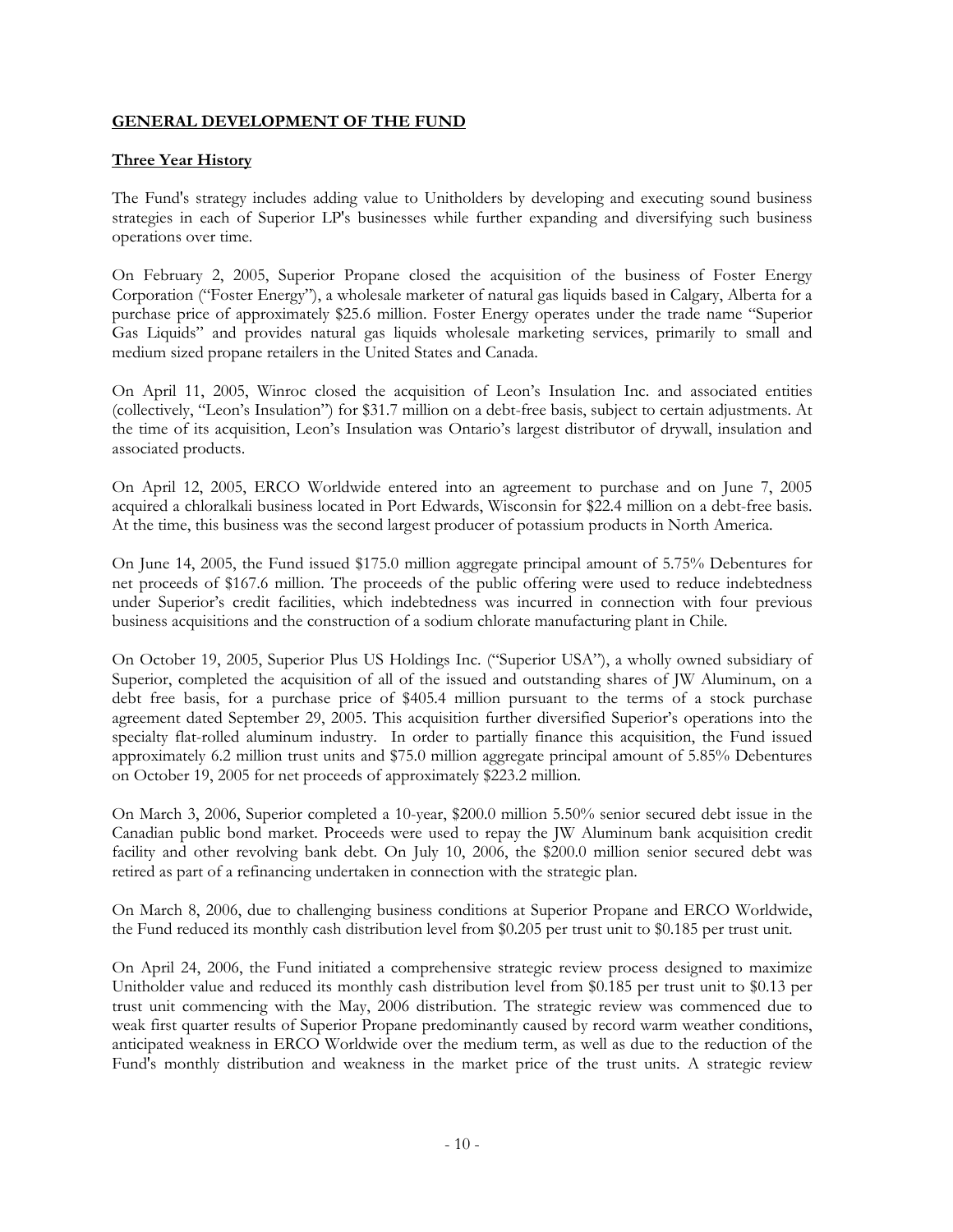committee of the board of directors of Superior was formed and financial advisors were retained to assist in the review.

On July 10, 2006, the Fund completed the strategic review process which considered a wide range of alternatives for the Fund, and asserted a new strategy which included:

- continuing as a diversified trust while focusing on stability of distributions with value growth driven by the Fund's existing businesses;
- disposing of the investment in JW Aluminum and using the proceeds to reduce debt levels and focusing on the Canadian based businesses;
- providing enhanced visibility, transparency and accountability of the Fund's businesses to its investors;
- lowering the average senior debt levels to 1.5 to 2.0 times EBITDA and average total debt levels to 2.5 to 3.0 times EBITDA;
- reducing the Fund's target payout ratio to 85% to 90% of distributable cash flow; and
- closing ERCO's Bruderheim, Alberta sodium chlorate facility.

In addition, the board of directors appointed Grant Billing as Chairman and Chief Executive Officer and Wayne Bingham as Executive Vice-President and Chief Financial Officer of the Fund. The Fund also restructured some of the debt of its subsidiaries to provide enhanced debt repayment flexibility and announced its intention to complete the Reorganization.

On September 29, 2006, Superior Plus LP entered into an Assumption Agreement with Superior Plus Inc. whereby Superior Plus LP assumed all liabilities relating to the Note Purchase Agreement, which was originally entered into on October 29, 2003 for a total of US\$160,000,000 consisting of US\$10,000,000 Series A, 6.13% Senior Secured Notes due October 29, 2013 and US\$150,000,000 Series B, 6.62% Senior Secured Notes due October 29, 2015.

On September 30, 2006, the Fund completed the Reorganization from a "trust over corporation" structure to a "trust over partnership" structure. Effective September 30, 2006, the business operations previously carried on by Superior and its related subsidiaries were being conducted by Superior LP and its related subsidiaries. See "General Development of the Fund - The Reorganization".

On October 31, 2006, Federal Finance Minister Jim Flaherty (the "Finance Minister") announced a proposal to apply a tax at the trust level on distributions of certain income from publicly traded mutual fund trusts at rates of tax comparable to the combined federal and provincial corporate tax and to treat such distributions as dividends to the Unitholders. The Finance Minister said existing trusts would have a four-year transition period and would not be subject to the new rules until 2011, (provided the Fund only experiences "normal growth" and no "undue expansion" before then). On June 22, 2007, Bill C-52 containing these rules received Royal Assent and became law.

On December 7, 2006, Superior Plus US Holdings Inc., a wholly owned subsidiary of Superior, completed the disposition of all of the issued and outstanding shares of JW Aluminum, on a debt free basis, for a purchase price of Cdn \$356.1 million pursuant to the terms of a stock purchase agreement dated November 8, 2006 (the "Stock Purchase Agreement") among Superior USA, Palmetto Holdings Inc. (an entity affiliate with Wellspring Capital Management LLC) and JW Aluminum Holding Company. The Stock Purchase Agreement contained customary terms, conditions, representations, warranties and covenants for a transaction of this nature and was subject to receipt of all other necessary approvals which were subsequently obtained or waived. This disposition was a result of the Fund's strategic plan adopted in July, 2006. Proceeds from the sale were used to repay debt.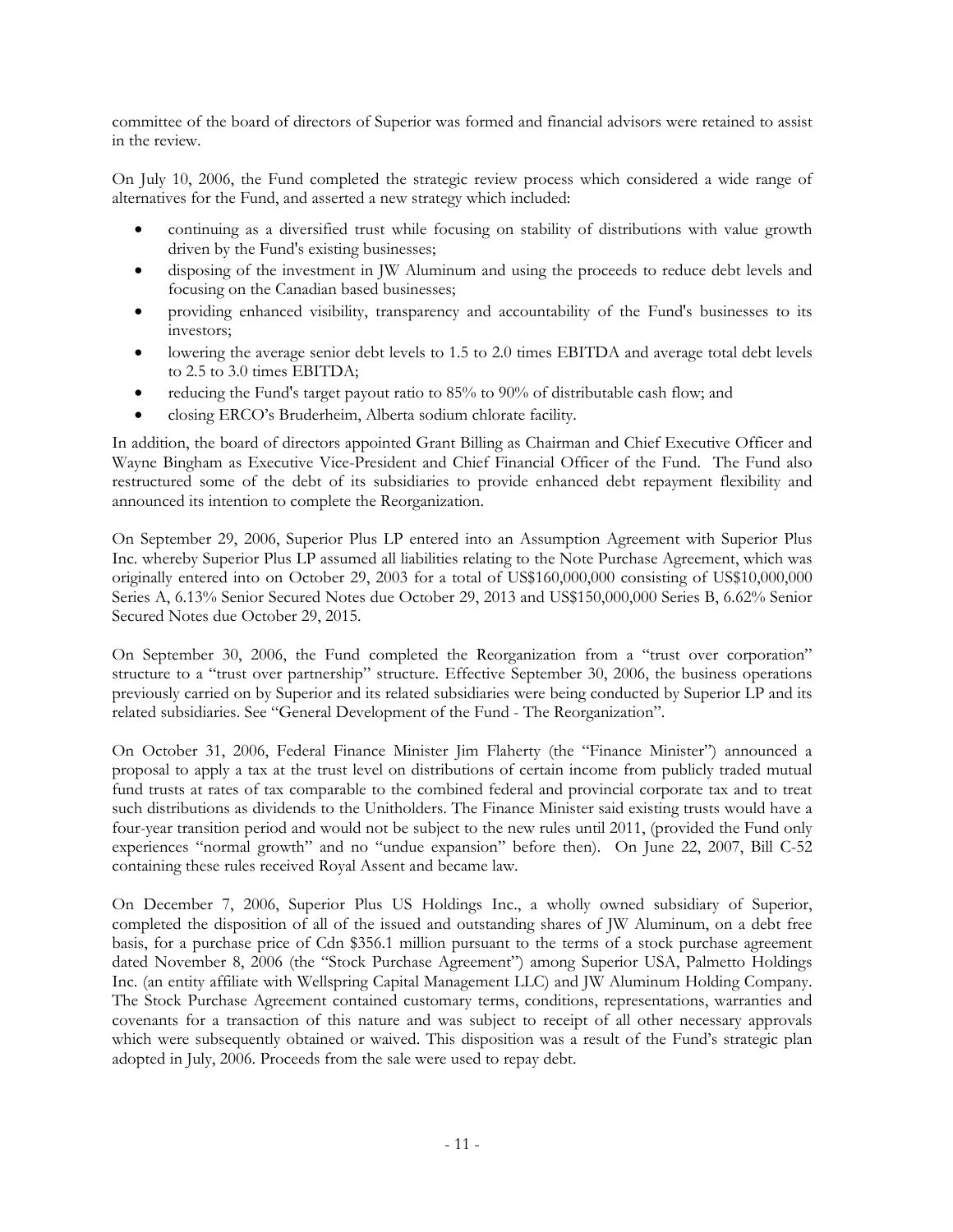During 2007, the Fund reorganized the SEM business into two separate operating structures, one to carry on SEM's existing retail gas marketing business and the other to carry on SEM's new retail electricity marketing business in Ontario. Superior Energy Management Gas LP, an Ontario limited partnership indirectly owned by Superior LP and Superior which was formed to carry on the gas marketing business, entered into a 5 year supply agreement with Constellation Energy Commodities Group Inc. for the supply of gas for all new retail contracts and renewals of all existing retail contracts in connection with the reorganization. Superior Energy Management Electricity LP, an Ontario limited partnership indirectly owned by Superior LP and Superior which was formed to carry on the new retail electricity business, entered into a 3 year supply agreement with Bruce Power LP, Ontario's largest independent electricity generator, for the supply of electricity for all retail electricity contracts. This reorganization secured long term supply of the commodities marketed by SEM and structurally separated the business from the remainder of Superior LP's businesses, providing Superior LP with additional financial flexibility. In addition, on May 1, 2007, SEM, through Superior Energy Management Gas LP, entered into the British Columbia residential gas market.

On June 28, 2007, Superior Plus LP and Superior Plus US Holdings Inc. entered into a \$535 million syndicated Credit Agreement with the option to expand up to CDN\$600 million. The facility is a secured three year revolving term credit facility extendible annually. On October 25, 2007, Superior Plus LP and Superior Plus US Holdings entered into an Amended and Restated Credit Agreement whereby the syndicated credit facility was increased to \$595 million.

On August 8, 2007, the Fund announced that ERCO Worldwide would be converting its Port Edwards, Wisconsin chloralkali facility from mercury based technology to membrane technology. The project maintains the facility's ability to produce both sodium and potassium products, provides increased production capacity of approximately 30%, provides a significant extension of the plant life and enhances the efficiency of ERCO's use of electrical energy. The cost of the conversion is estimated to be US\$95 million.

On November 5, 2007, the Fund redeemed all the outstanding Series 2 8% extendible convertible unsecured subordinated debentures due November 1, 2008. The aggregate amount of the outstanding debentures was approximately \$59,000,000.

## **The Reorganization**

The Reorganization, which was completed on September 30, 2006, was an internal reorganization of the subsidiaries of the Fund and was undertaken to restructure the manner in which the Fund held its interest in its assets. The Reorganization did not include the acquisition of any additional interest in any operating assets or the disposition of any of the Fund's existing interests in operating assets. Immediately following completion of the Reorganization, Unitholders held the same number of trust units and the Fund continued to own, directly and indirectly, the same proportionate interest in its assets that it held immediately prior to the effective time of the Reorganization.

The Reorganization created a "flow-through" structure for Canadian tax purposes which resulted in the activities carried on by Superior being carried on by Superior LP and distributions from the Superior LP being taxed under the *Income Tax Act* (Canada) (the "Tax Act") at the Unitholder level.

In connection with the Reorganization, the Fund received an advanced tax ruling from the Canada Revenue Agency ("CRA") dated August 16, 2006 (as supplemented by letter from the CRA dated August 18, 2006) confirming the anticipated tax consequences of the Reorganization which tax consequences were summarized in the information circular describing the Reorganization.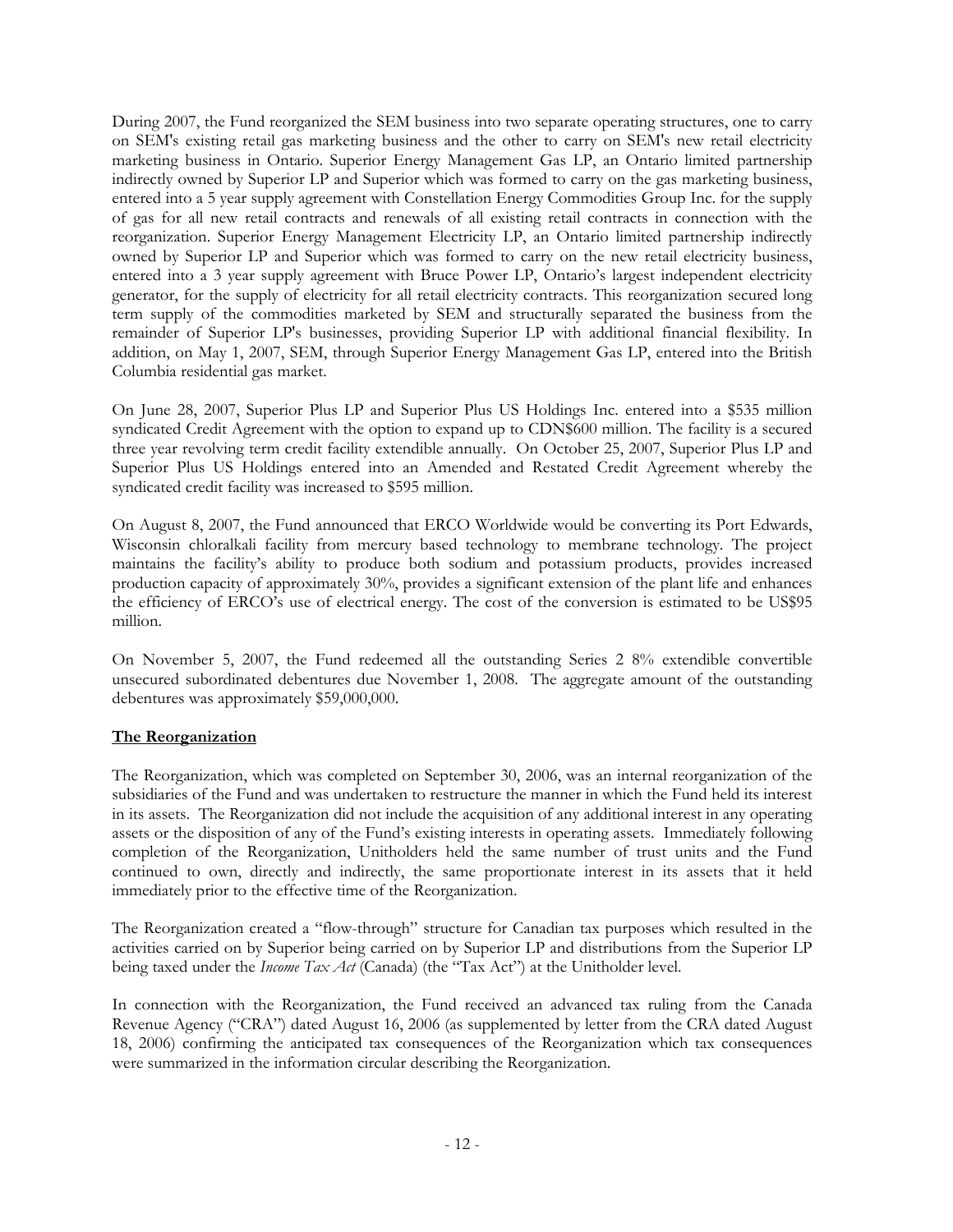The results of the Reorganization are as follows:

- (a) the Fund directly owns a 99.9% limited partnership interest in Superior LP, which holds the Canadian operating assets, equity in the various operating entities previously owned directly or indirectly by Superior and US\$140 million subordinated notes of Superior Plus U.S. Holdings Inc.;
- (b) the Declaration of Trust was amended to give effect to the Reorganization, to reflect the different organizational structure of the Fund resulting from the Reorganization, to update certain provisions to reflect current income trust practices and to largely preserve, in modified form, the governance policies and practices in place for the benefit of Unitholders prior to the Reorganization; and
- (c) the Administrator was created to administer the Fund pursuant to the Administration Agreement and Superior became the General Partner to carry on the business of the newly formed partnership, Superior LP pursuant to the Partnership Agreement. The boards of directors of the Administrator and the General Partner consist of the same members as the board of directors of Superior immediately prior to the Reorganization. The governance policies and practices of the Fund in place for the benefit of Unitholders prior to the Reorganization, including those of the Audit Committee, the Governance and Nominating Committee and the Compensation Committee of the Fund, were revised to reflect the introduction of separate legal entities acting as administrator of the Fund and general partner of Superior LP, without any derogation in the benefits and protections to Unitholders.

## **SUPERIOR LP'S OPERATIONS**

Superior LP strives to generate stable cash flows and distributions and achieve long-term value-based growth driven from its existing Canadian based businesses.

Superior LP through its businesses, is engaged in the distribution and retail marketing of propane, related products and services, and provides natural gas liquids wholesale marketing services; the production and sale of specialty chemicals and related technology; construction products distribution; and the marketing of fixed-price energy services.

Superior LP's corporate office acts as strategic capital manager for the overall portfolio of Superior's assets. As such, the corporate office is focused on strategy execution, capital allocation, risk management and succession planning. The corporate office is comprised of 12 employees including executive management, treasury, tax, financial reporting, business development, business compliance and oversight, investor relations and corporate secretarial functions.

Since operational management is key, there is an experienced and strong management team in place at each business. Management at this level is compensated to maintain and grow the distributable cash flow generated by their business over time.

Superior's operations are composed of four different businesses. The graph below details the composition of the Fund's operating distributable cash flow by business for the 12 month period ended December 31, 2007.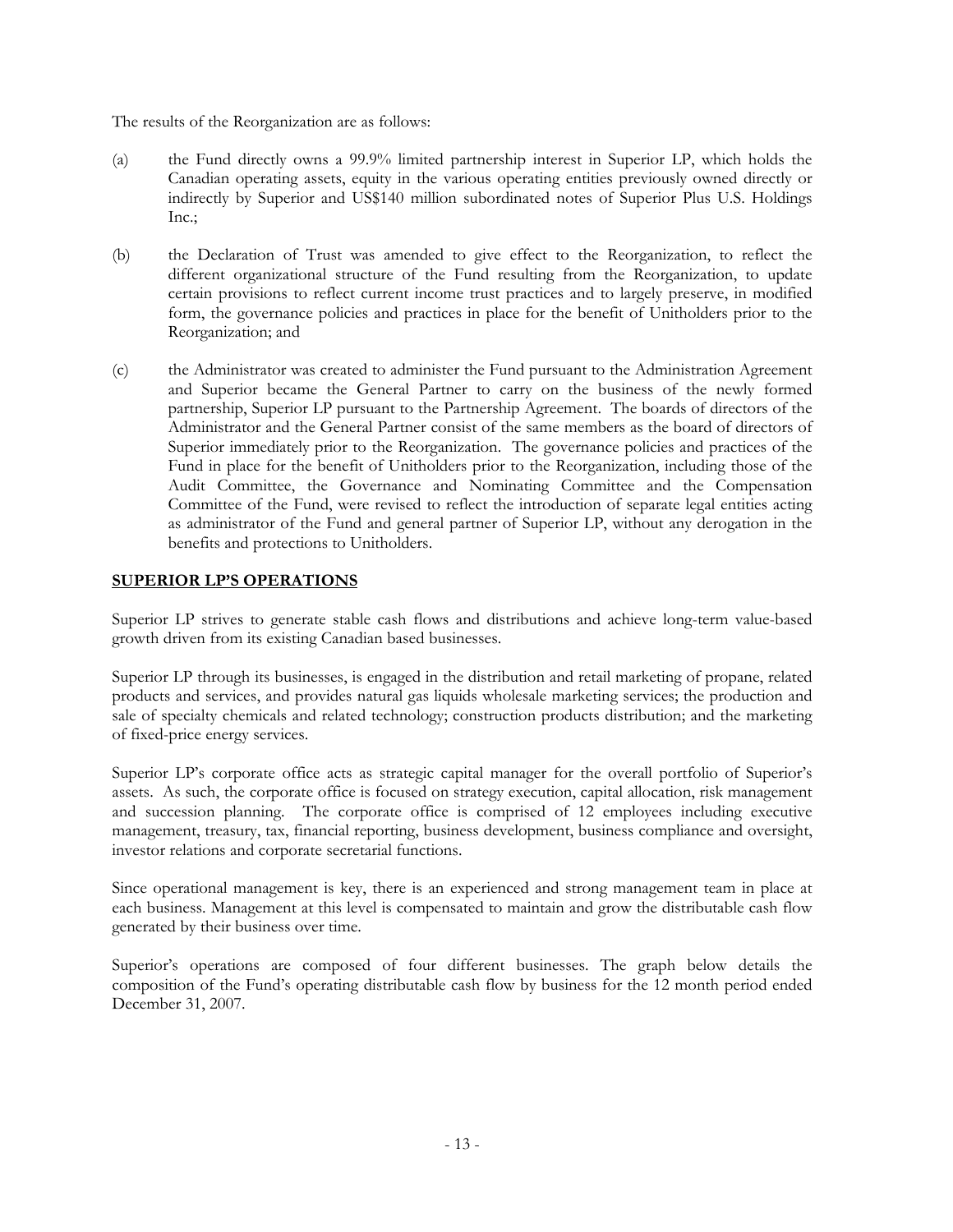

- **44% Superior Propane:**  Propane distribution
- **35% ERCO Worldwide:** Specialty chemicals
- **15% Winroc:**  Construction products distribution
- **6% Superior Energy Management:**  Fixed price energy services

Geographically, for the year ended December 31, 2007, consolidated revenues from customers were derived: 82% from Canada, 15% from United States, and 3% from other countries.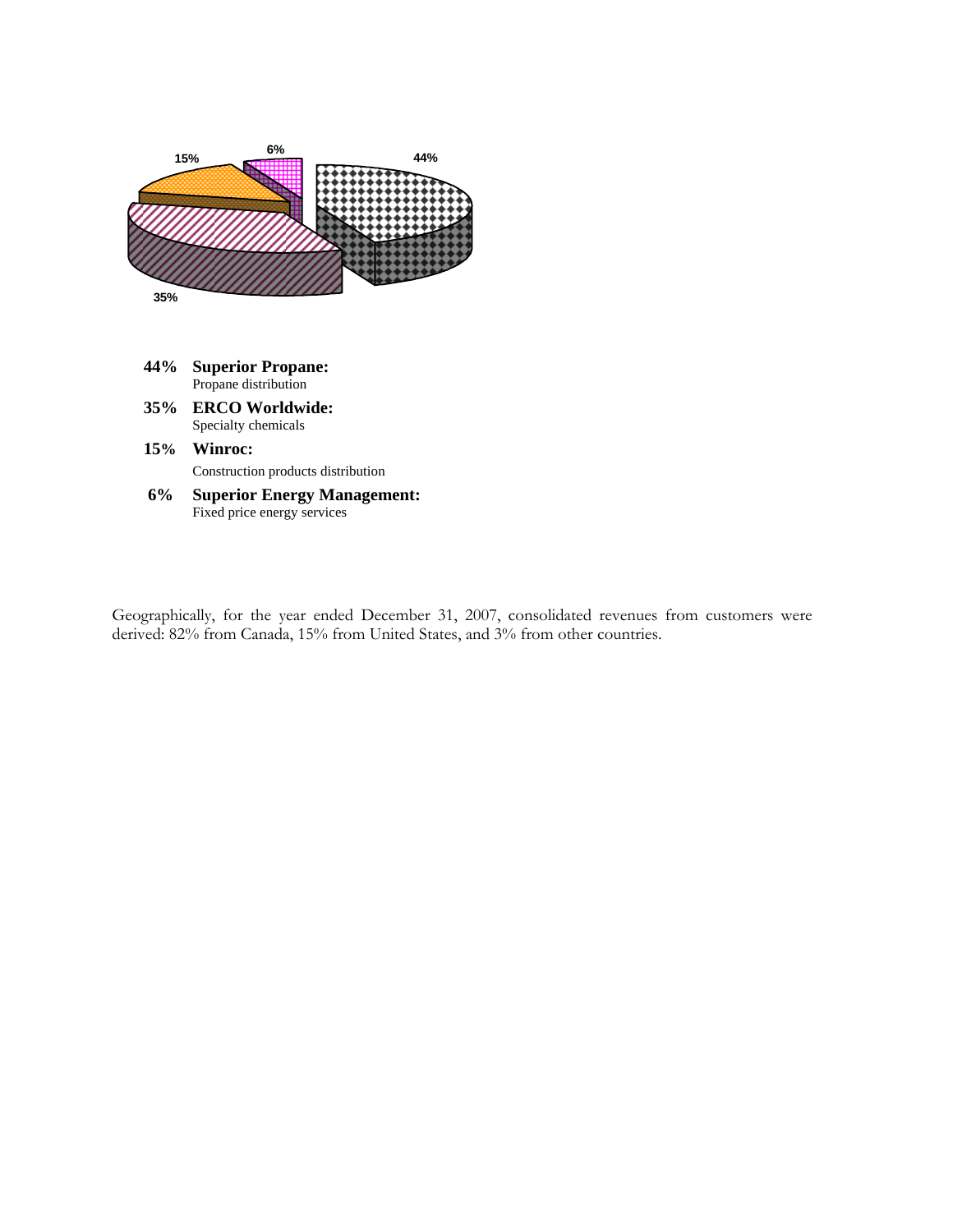

Superior Propane, head-quartered in Calgary, Alberta, began operations in 1951. It is engaged primarily in the distribution and retail sales of propane, refined fuels, propane consuming appliances and related services in Canada. In addition, it provides value-added natural gas liquids wholesale marketing services, primarily to small and medium sized propane retailers in the United States and Canada.

## **Product**

Propane is extracted from natural gas during production and processing and from crude oil during the refining process. As propane is colourless and odourless, an odorant is added to facilitate its detection.

Propane, like natural gas, is a non-toxic clean burning and efficient energy source but unlike natural gas can be compressed at low pressures into liquid form. As a liquid, propane is easily transported by truck or rail and can be stored in propane tanks and cylinders. When the pressure is reduced, the liquid propane becomes a gas which is ignited and burned to create energy for many different uses.

## **Competitive Conditions**

Key competitive factors across Superior Propane include selling prices, service levels, cost efficiencies, logistical capability and competition from other sources of energy.

Superior Propane through its 1,730 employees and 170 operating locations, serves customers from coast to coast across Canada. Superior Propane is Canada's largest national retailer with an estimated 50% of the total estimated propane retail market. Superior Propane competes in a highly fragmented industry with approximately 200 local and regional propane retailers across Canada. Propane distribution is a local, relationship based, business in which Superior Propane competes for market share based on price and level of service.

The retail propane industry in Canada is mature, representing less than 2% of Canada's total energy consumption. Propane competes with other energy sources such as natural gas, fuel oil, electricity and wood for traditional uses, and gasoline and other alternative fuels for transportation uses. In Canada, the cheapest source of heating fuel is predominately natural gas. Where natural gas is available, propane can be used as a portable fuel and a standby fuel for peak period requirements in industrial applications. In areas where natural gas is not available, propane is an alternative due to its portability. Propane is generally less expensive than electricity but more expensive than fuel oil on a heat content basis depending upon regional market conditions. However, the cleanliness, versatility and operating efficiencies of propane make it competitive with fuel oil for heating purposes.

## **Business Operations**

Superior Propane operates in six geographical market regions, which are managed by general managers. The general managers have direct responsibility for several territories including satellite operations, customers, administration and the overall profitability of their geographic business units. Superior Propane's 45 larger territory centres, are typically located in a rural, industrial or commercial setting on two to five acre parcels of land with propane storage tanks, a cylinder dock, surplus land to store a working supply of customer tanks and cylinders, truck parking, warehouse space for rental equipment,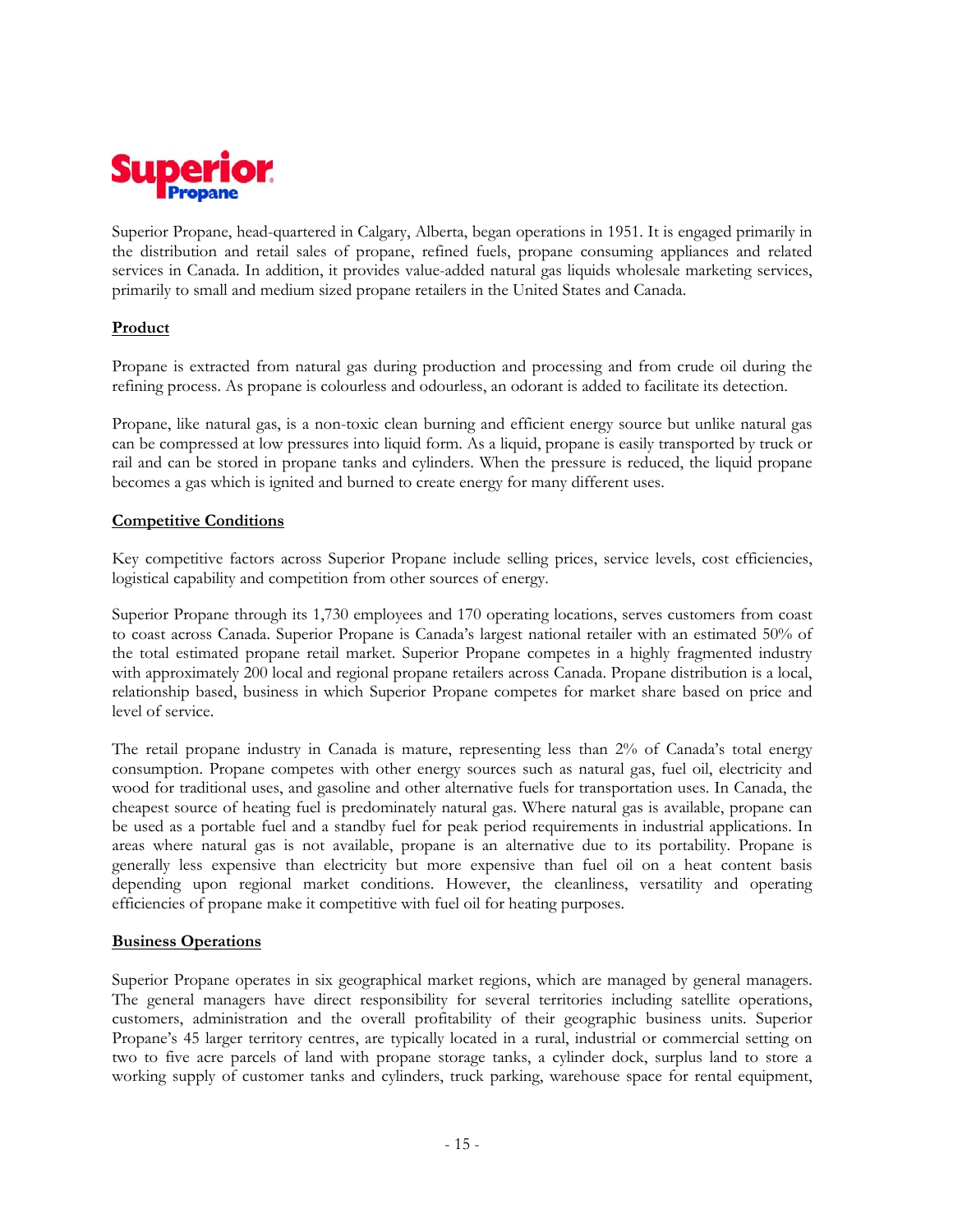appliance, materials and supplies inventories, an office and an appliance show room. These territory locations are supplemented by 125 satellite and storage yards.

The satellite and storage yards are strategically located close to customers to minimize distribution costs and enhance security of supply, particularly during peak winter demand periods when road conditions may be poor and can interrupt efficient distribution. The operating area is generally limited to a radius of 80 to 150 kilometres around branch or satellite locations, depending on the nature of the customer base and local road infrastructure. Under Superior Propane's business structure, each territory maintains a local presence through a territory office. Teams are responsible for managing their local business and pursuing local opportunities. The territory centres are supported by six regional operating centres and three sales and administration centres. The regional operating centres for each market region are located in Moncton, New Brunswick, Ste Catherines, Quebec, Guelph, Ontario, Winnipeg, Manitoba, Calgary, Alberta and Coquitlam, British Columbia. The sales and administration centres are located in Dartmouth, Nova Scotia, Laval, Quebec and Thunder Bay, Ontario. The regional operating centers assist existing customers with fuel orders and service requests. The sales and administration centres assist new customers with opening an account and existing customers with general inquiries, billing inquiries and credit and collection issues. The territory centres are further supported by services provided by Superior Propane's national office including, propane supply and transportation, invoicing, credit and collections, business systems and marketing. Superior Propane operates from and stores product at 116 owned and 87 locations that are leased from third parties under normal course operating leases. See Note 18(i) to the 2007 Annual Consolidated Financial Statements of the Fund.

Superior Propane has historically provided value added services to customers as an integral component of its core propane distribution business. In 2007, Superior Propane started to strategically segregate these service offerings into a separately managed segment. It aims to develop this into a separate profitable segment with an expanded offering of services to customers who buy propane as well as customers who purchase services only. The services provided include the supply, installation and repair of equipment and appliances as well as warranty and preventative maintenance programs for installed equipment and appliances. These services improve Superior Propane's ability to retain customers by providing them with a comprehensive propane supply and maintenance solution.

## **Distribution of Refined Fuel Products**

Superior PetroFuels offers a variety of fuels and lubricants to commercial, industrial, agricultural and residential customers throughout Southwestern Ontario. This business allows Superior Propane to apply its rural energy presence and experience in propane distribution to the fuels and lubricants market.

## **Natural Gas Liquids Wholesale Marketing**

Superior Gas Liquids, which operates within Superior Propane, offers value-added natural gas liquids wholesale marketing services, primarily to small and medium sized propane retailers in the United States and Canada. It provides transportation, storage, risk management, supply and logistics services with annual sales volumes of approximately 2.1 billion litres with over 85 counterparties.

## **Sales and Marketing**

Superior Propane primarily sells propane and related products and services to the residential, commercial, agricultural, industrial and automotive customer markets. Approximately 50% of Superior Propane's sales volumes are related to heating related applications and 50% are related to economic activity levels. However, approximately 80% of Superior Propane's annual cash flows are typically generated in the October to March winter heating season. A detailed analysis of sales volumes and gross profit is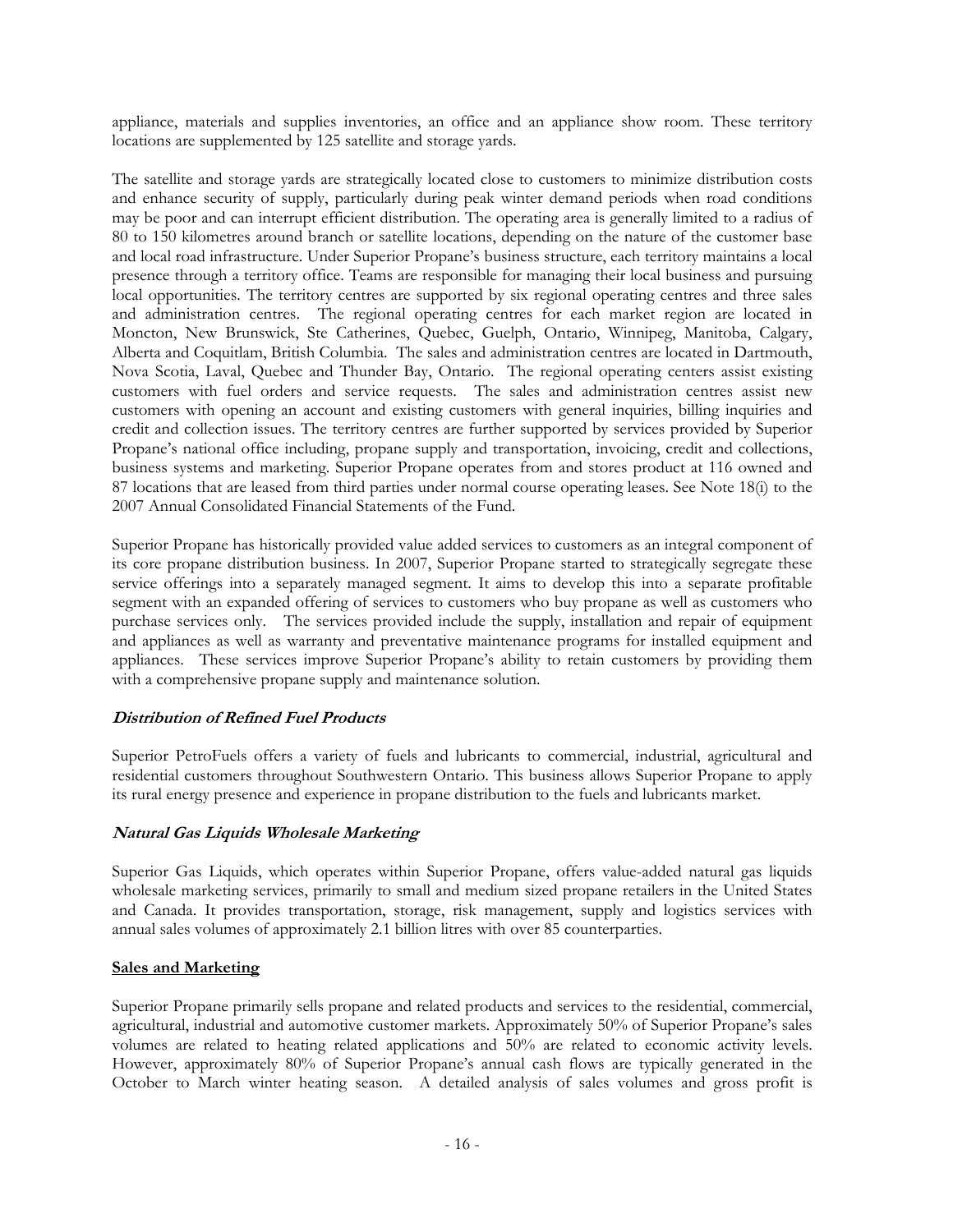provided in the Superior Propane section of the Annual Management's Discussion and Analysis contained in the Fund's 2007 Annual Report.

**Residential/Commercial:** In these markets, propane is consumed primarily in areas where natural gas is not readily available. It is used for space heating, water and pool heating, cooking, refrigeration, laundry and off grid electrical generation. Consumption in these markets is sensitive to winter weather conditions. In addition, residential consumption is dependent on product costs, while commercial consumption varies with economic activity levels.

**Agricultural:** In the agricultural market, propane is used for space heating, for brooding and greenhouse operations, grain drying, and tobacco curing and weed control. The agricultural business is extremely competitive, particularly as natural gas availability expands in rural markets. Propane demand for crop drying depends on weather conditions and crop values.

**Industrial:** Industrial usage includes forklift truck, welding, resale agent, construction and roofing markets, process heating and heat treatment for manufacturing, forestry, mining and fuel for internal combustion engines that drive oil pumpjacks in Western Canada. Industrial demand is generally tied to economic activity levels.

**Automotive:** In the automotive market, propane is used as a transportation fuel, particularly for public and private fleets and other large volume users. Engine technology has outpaced propane conversion technology, limiting the ability to convert new vehicles to propane. Propane vehicle emissions are low in greenhouse gas emissions and other pollutants that contribute to ground level ozone and respiratory health problems. Auto propane has the potential to make a significant contribution to Canada's greenhouse gas emission performance. However, the demand is expected to continue to decline in the medium term at an estimated rate of 10 to 15 percent per year, although original equipment vehicle manufacturers have re-introduced limited propane vehicle offerings.

## **Propane Pricing**

Pricing to customers is primarily based on a margin above product and transportation costs. There are minor delays that affect retail margins as price changes from producers may not be immediately passed through to customers. When the wholesale price of propane increases, the retail gross margins tend to erode in the short-term as it takes more time to pass on all of the price increases to the customers. Conversely, when wholesale prices decrease, retail gross margins and profitability tend to increase.

Increases or decreases in retail prices can have an immediate and direct impact on competitors and customer demand. Propane margins vary between end-use applications and geographic segments. Customer pricing is managed at the corporate, regional and local market level and reflects local marketplace and alternate fuel cost conditions. Factors contributing to the consumer's buying decision include: reliability of supply, long-term availability, price, fuel quality, convenience, portability, storage requirements, available space, capital cost, equipment efficiency and the supplier's local presence and service reputation in the community.

## **Supply and Storage**

An estimated 11 billion litres of propane are produced in Canada annually of which about 4 billion litres are consumed domestically in the energy and petro-chemical feedstock markets and the balance is exported to the United States. Approximately 85% of the propane produced in Canada is extracted from natural gas during gas processing operations at field plants or at large straddle plants located on the major natural gas trunk line systems. Extraction from crude oil occurring during the refining process accounts for the remaining 15% of propane produced. Superior's retail propane supply is currently purchased from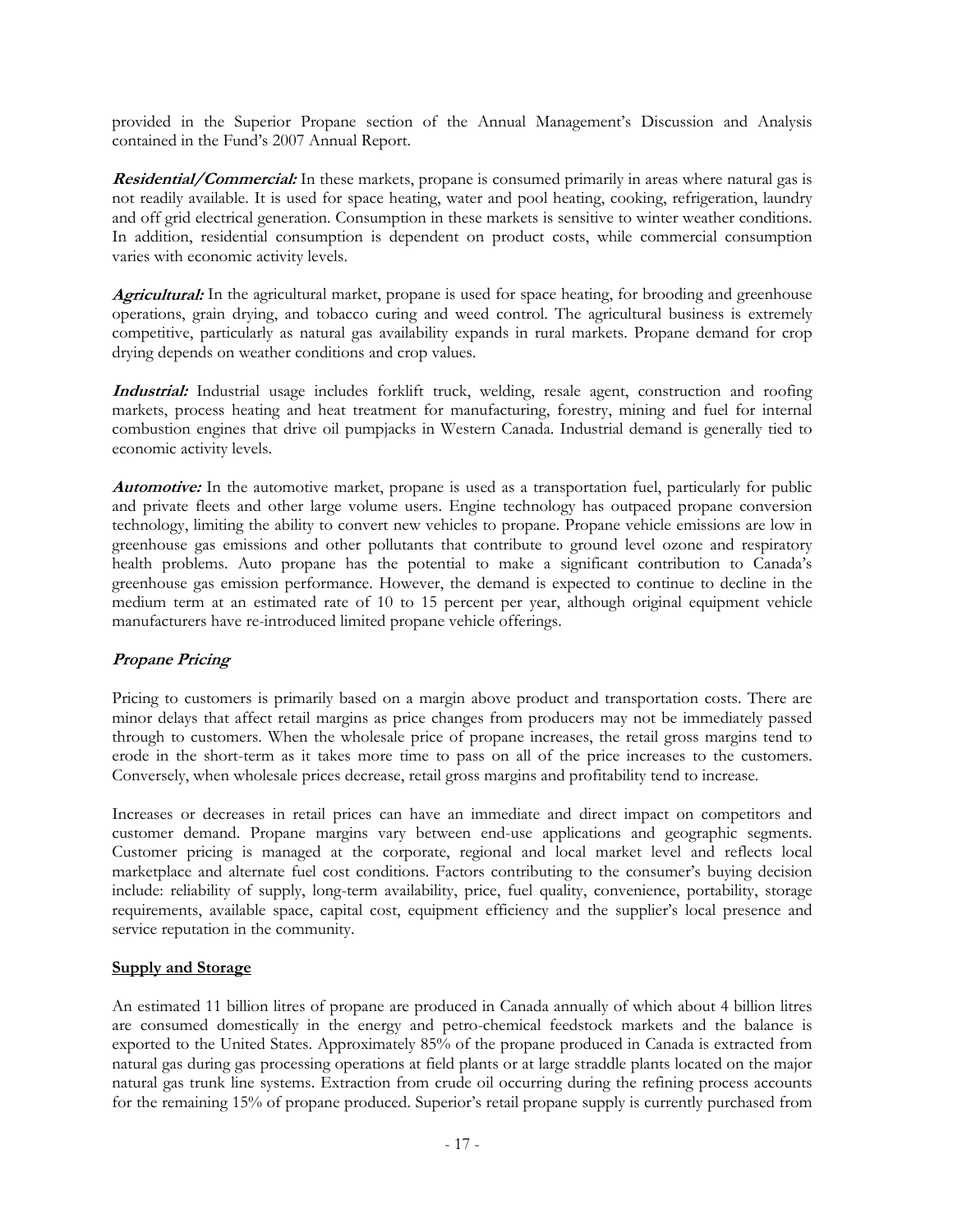approximately 26 propane producers across Canada. Propane is purchased mainly under annual contracts, negotiated and administered by Superior Gas Liquids, with pricing arrangements based on industry posted prices at the time of delivery. Superior Propane arranges propane supply to be provided at multiple supply points in order to match supply to where the customer demand is located. Some of Superior Propane's supply contracts provide it with the ongoing option to increase or decrease its monthly volume of supply and thereby provide flexibility to meet fluctuating demand requirements. Propane supply from Superior Propane's various suppliers has, historically, been readily available because of the substantial surplus of propane in Canada and the relationship Superior Propane typically enjoys with its principal suppliers.

Superior Propane's supply contract year ends March 31, 2008. Approximately 80% of Superior Propane's annual propane requirement is supplied by the following major suppliers, each of which supplies approximately 10% or more of Superior Propane's annual propane requirement:

- BP Canada Energy Resources Company (The single largest propane producer in Canada, which has supplied Superior Propane for over ten years.)
- Spectra Energy Limited
- Shell Canada Limited
- Keyera Energy Partnership
- Provident Energy Trust
- Ultramar Ltd.

Approximately 20 other producer/suppliers supply the remaining 20% of Superior Propane's annual propane requirement. None of these suppliers individually supply more than 10% of Superior Propane's annual propane requirement. Superior Propane renews its supply contracts annually.

Superior Propane leases approximately 100 million litres of combined underground propane storage capacity in Marysville, Michigan, Mt. Belvieu, Texas, Conway, Kansas, Regina, Saskatchewan and in Fort Saskatchewan, Alberta, primarily to secure supply for its fixed-price customer offerings and to enhance security of supply and distribution capacity in periods of supply disruption and high demand in the winter season. The storage lease agreements expire between March 31, 2008 and March 31, 2012. Superior Propane intends to lease annual storage capacity at Fort Saskatchewan, Regina, Sarnia, Marysville, Conway and Mt. Belvieu to cover its growing regional demands and will only enter into long-term storage contracts if it is economically advantageous to do so. Superior Gas Liquids utilizes approximately 25 propane suppliers as well as numerous short-term storage positions to service its wholesale customers in North America. In order to satisfy customer needs and take advantage of opportunities, Superior Gas Liquids will enter into short term forward purchase sale agreements.

## **Transportation**

## **Primary Distribution**

Primary transportation is the delivery of propane from product supply points to Superior Propane's territory and satellite locations or storage yards and to certain large volume customers. Road cargo liners and pressurized railcars are the two primary transportation modes. The capacities of the cargo liners vary from 35,000 to 65,000 litres per trailer. Railcars carry approximately 115,000 litres per car. Superior Propane's cargo liner requirements are provided by third party carriers.

Approximately 25% of Superior's supply is transported by rail. Superior Propane leases 162 railcars to provide approximately 25% of its rail transportation requirements. Railcar lease agreements typically have a three year term. The remainder is transported in railcars provided by propane suppliers in conjunction with their annual propane supply contract obligations to Superior Propane.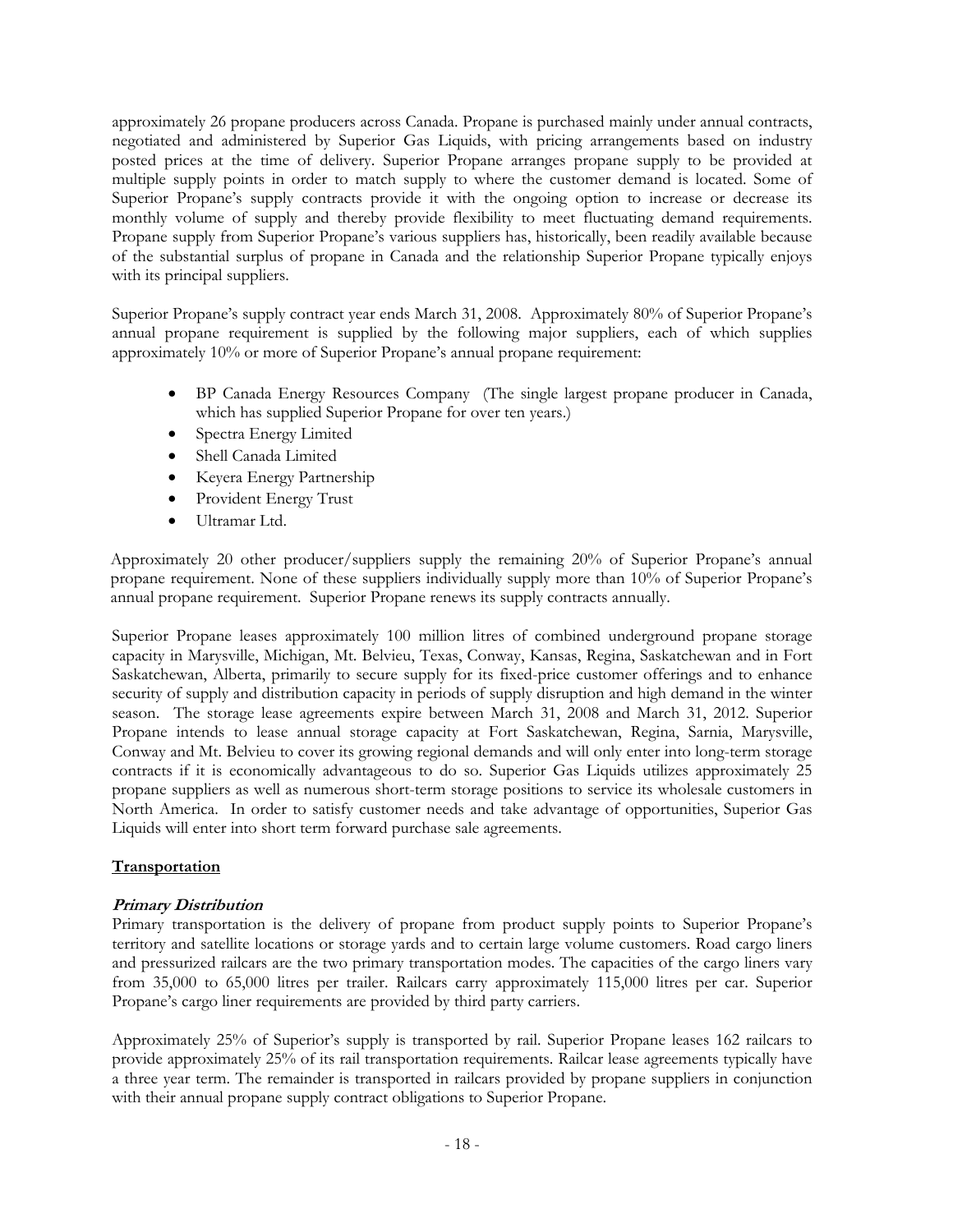## **Secondary Distribution**

Secondary distribution is the delivery of propane and refined fuels and lubricants from Superior Propane's territory and satellite locations, and storage yards to its customers. Superior Propane operates a fleet of owned and leased trucks to transport the propane, refined fuels and lubricants it sells. Superior has implemented a leasing program to accelerate the renewal of its fleet of bulk trucks in 2007 and 2008. Lease arrangements are available at competitive rates and provide savings in maintenance and operating expenses over time. Newer, more reliable vehicles and a better matching of truck size to delivery type should improve employee productivity, fleet reliability, safety and customer service. Propane is delivered in bulk and in pressurized cylinders. Refined fuels and lubricants are also transported and sold in bulk volumes. Superior Propane employs full-time, part-time and seasonal drivers who assist with deliveries during the peak winter demand periods. It operates 352 pressurized bulk delivery trucks that vary in load capacity from 13,000 litres to 32,000 litres, eight refined fuel and lubricant bulk delivery trucks with load capacities of 10,000 to 25,000 litres and 94 cylinder trucks with boxes that vary in length from 12 feet to 26 feet. It also operates 34 tractors and 34 pressurized trailers, which have capacities ranging from 25,000 litres to 54,000 litres for secondary distribution use. Additionally, it operates 50 crane trucks and 287 service vehicles. At December 31, 2007, 69% of the vehicles described above were owned by Superior Propane while the remaining 31% were leased under operating leases.

## **Employee and Labour Relations**

As at December 31, 2007, Superior Propane had 1530 regular and 200 part-time employees. Approximately 390 of its employees are unionized through provincial or regional certifications in British Columbia/Yukon, Manitoba and Quebec. There are four union agreements, with expiry dates ranging from April 30, 2008 to December 31, 2010. Collective bargaining agreements are renegotiated in the normal course of business.

## **Environmental, Safety and Regulatory**

Superior Propane through its health and safety and environment management system, ensures safety practices and regulatory compliance are an important part of its business. The storage and transfer of propane has limited impact on the environment as there is limited impact to soil or water when propane is released, because it disperses into the atmosphere.

Superior Propane has customer, technical, occupational health and safety and fleet support representatives operating nationally which support its regional and local operations. They are responsible for providing market area personnel with emergency response support services, inspections, advice and training in an effort to ensure that facilities and equipment are maintained and operated safely and in compliance with corporate and regulatory standards. They also provide support to the field operations in the design, construction and inspection of large scale customer installations.

## **Trademarks, Trade Names and Service Marks**

Superior Propane owns all the right, title and interest in the "Superior Propane" ("Superieur" in French) trade name, related design and other trademarks, registered or acquired at various times over the years and relating to specific programs or services provided by Superior Propane or to marketing activities of Superior Propane. Superior Propane's trademarks are significant as they provide it with ownership of the names, designs and logos associated with its business which are recognizable to the public and useful in developing and maintaining brand loyalty. The duration of each of the trademarks is 15 years from the date they were first registered subject to renewals for further 15 year periods.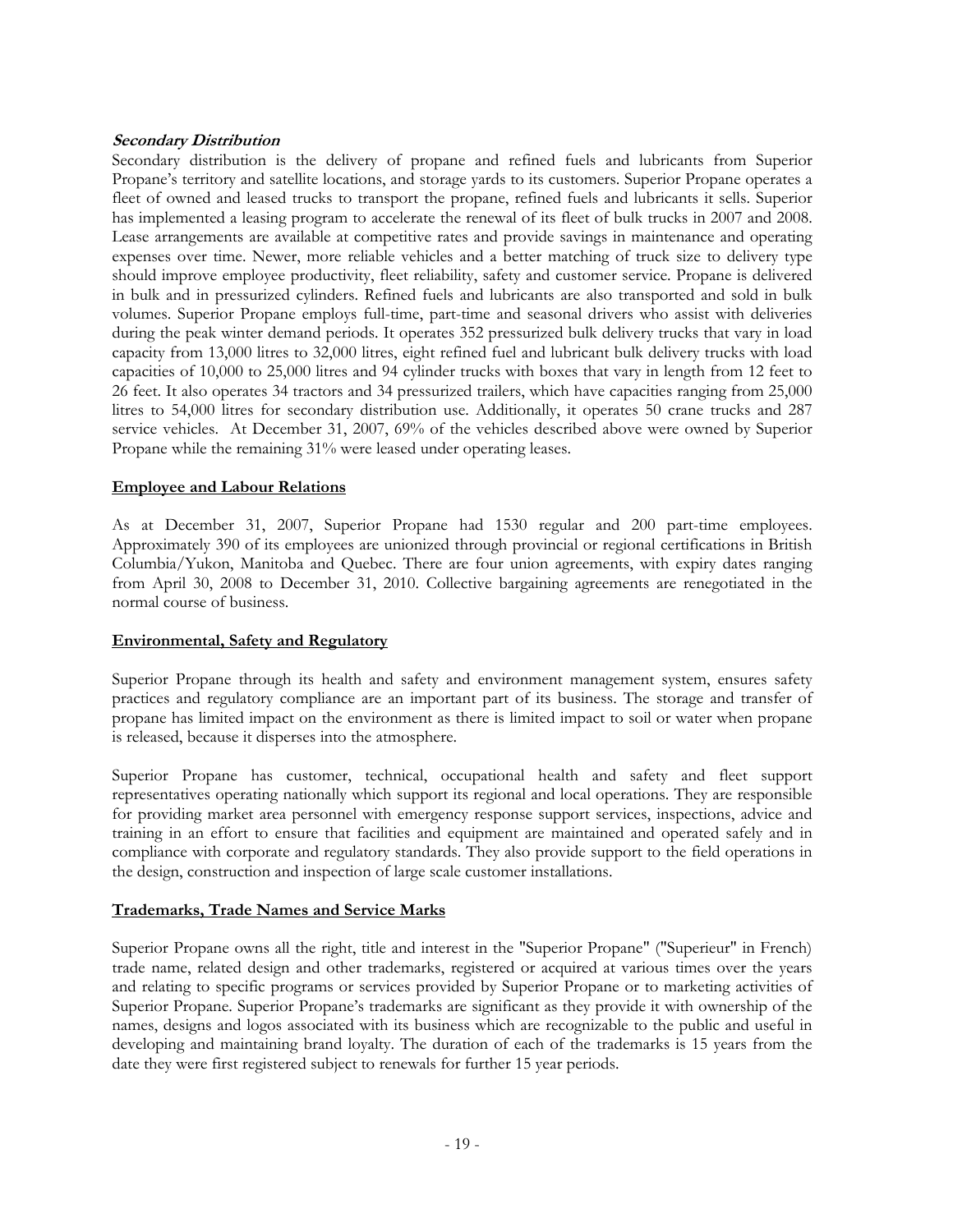## **Financial Information**

For selected historical financial information for the past five years, see "Selected Historical Information – Superior Propane".

## **Capital Expenditures**

Capital expenditures for Superior Propane for the past five years were as follows:

|                                         | Years ended December 31 |       |         |       |                          |  |
|-----------------------------------------|-------------------------|-------|---------|-------|--------------------------|--|
| (millions of dollars)                   | 2007                    | 2006  | 2005    | 2004  | 2003                     |  |
| Maintenance capital                     | 4.1                     | 5.2   | 7.4     | 7.4   | 6.5                      |  |
| Proceeds on dispositions <sup>(2)</sup> | (4.3)                   | (5.5) | (4.6)   | (1.8) | (3.0)                    |  |
| Maintenance capital expenditures, net   | (0.2)                   | (0.3) | 2.8     | 5.6   | 3.5                      |  |
| Other capital expenditures              |                         |       | 27.5(1) | 4.2.  | 0.7                      |  |
| Other capital proceeds                  |                         |       |         |       | $^{\prime} 1.0^{\prime}$ |  |
| Other capital expenditures, net         | (0.4)                   |       | 27.5    | 4.2   | (0.3)                    |  |
|                                         | 02                      | (0.3) | 30.3    | 9.8   | 32                       |  |

(1) The assets of Superior Gas Liquids were acquired on February 2, 2005 for \$25.6 million.

(2) Includes sale of surplus properties.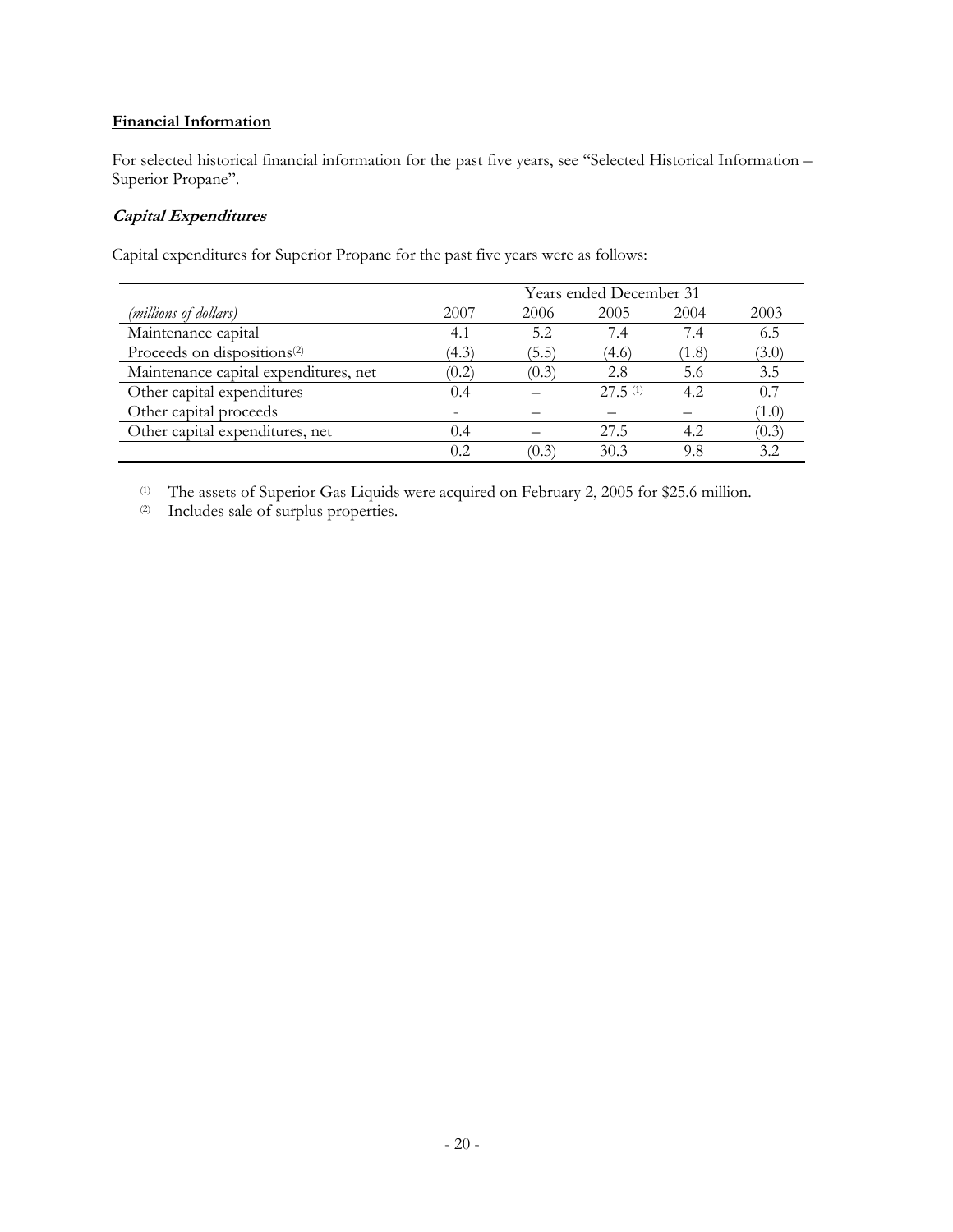

ERCO Worldwide is a leading provider of specialty chemicals and related technology. The business, which is headquartered in Toronto, Ontario, has been operating since the late 1890s.

## **Product**

ERCO Worldwide is a manufacturer of sodium chlorate, sodium chlorite, chlorine, caustic soda, hydrochloric acid, potassium hydroxide, potassium carbonate and produces hydrogen as a by-product to the electrolysis processes. It owns and operates eight production facilities across North America and one in Chile. In addition, ERCO provides chlorine dioxide generators and related technology to pulp and paper customers worldwide. Chlorine dioxide generators use sodium chlorate as the primary feedstock in the production of chlorine dioxide, an environmentally preferred bleaching agent used in the production of bleached pulp for paper.

## **Competitive Conditions**

Key competitive factors across its business include selling prices; cost efficiencies; product quality; logistical capability; reliability of supply; technical expertise and service.

ERCO Worldwide is the second largest producer of sodium chlorate in North America and third worldwide with an estimated production capacity of 25% and 17%, respectively. The sodium chlorate industry is consolidated with the four largest producers comprising approximately 88% and 78% of estimated North American and global merchant market capacity, respectively.

ERCO Worldwide's patented chlorine dioxide generators and related technology are installed in the majority of pulp and paper mills worldwide. Chlorine dioxide is the basis for elemental chlorine free ("ECF") bleaching. ECF bleaching is considered to be the best available technology for the production of bleached pulp for paper around the world.

In the sodium chlorate business, ERCO Worldwide (17%) competes primarily with three other companies on a worldwide basis with respect to estimated production capacity, Eka Chemicals ("Eka") (29%), Canexus Income Fund ("Canexus") (16%) and Kemira Group ("Kemira") (16%). Only ERCO Worldwide and Eka also provide related chlorine dioxide generators. By providing generator technology and services in addition to chemicals, ERCO Worldwide is able to establish strong, long-term relationships with customers and gains an indepth forward view on market developments.

ERCO Worldwide is the third largest producer of potassium/chloralkali products in North America and has a strong competitive position. In the potassium hydroxide (caustic potash) business, ERCO Worldwide (17%) competes with three other companies in North America based on production capacity, Basic Chemicals (Occidental Chemical) (49%), Olin Corporation (24%) and ASHTA Chemicals Inc.  $(10\%)$ .

Potassium hydroxide is also converted to potassium carbonate and ERCO has an estimated 30% of the North American potassium carbonate production capacity. It competes with one other producer, Armand Products Company, a joint venture between Oxy Chem and Church & Dwight, and a marketer, ASHTA Chemicals Inc.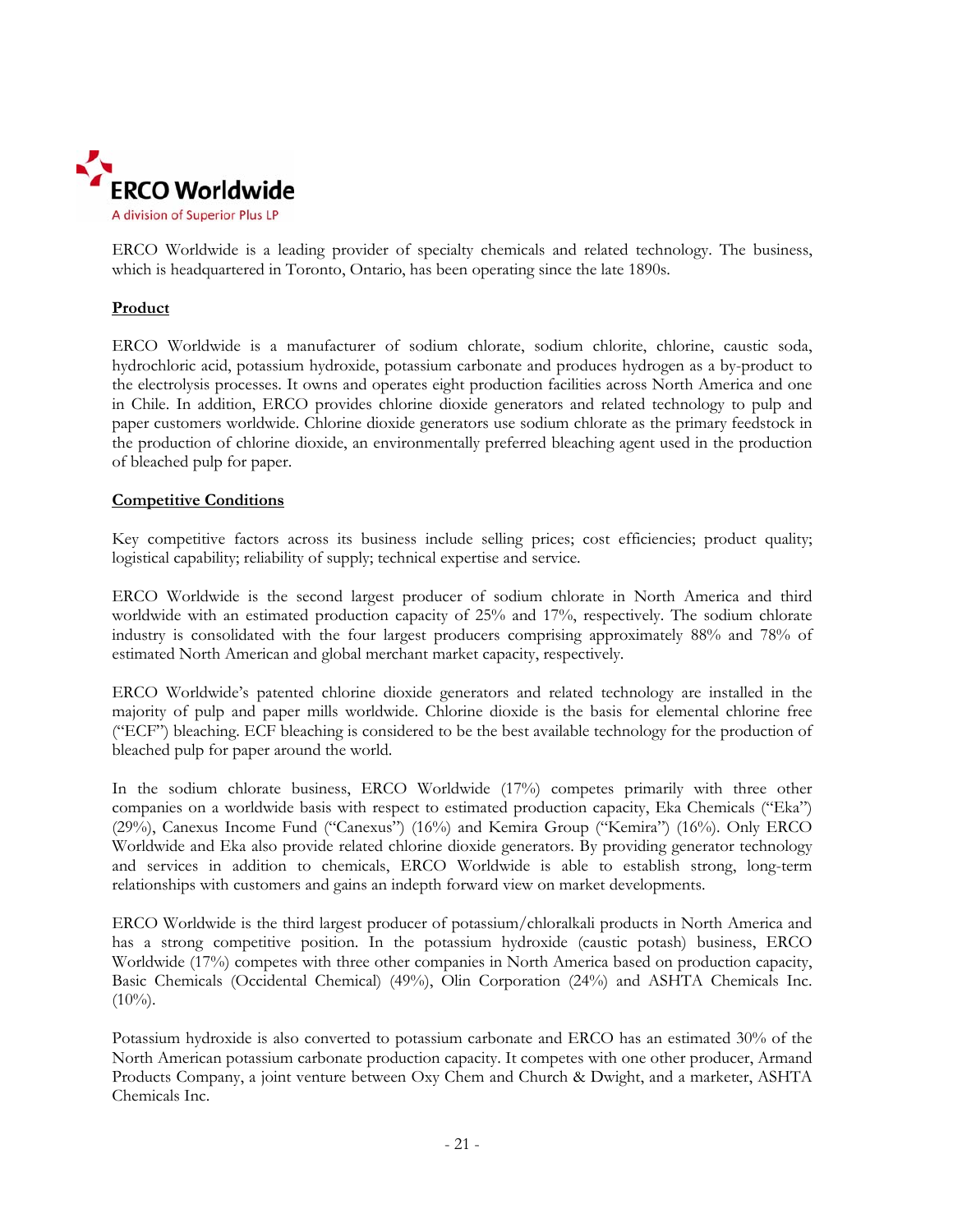The five companies that account for approximately 79% of total North American chloralkali production capacity are the Dow Chemical Company (29%), Occidental Chemical Corporation (20%), PPG Industries (12%), Olin Corporation (12%) and Formsa Plastics Corporation (6%). Chlorine production by Dow Chemical Corporation and Formosa Plastics Corporation is integrated into their chlorine derivatives production, and chlorine production from Occidental Chemical Corporation, PPG Industries and Olin Corporation is partially integrated, with all three participating in significant merchant market sales. Most caustic soda production in North America is sold into the merchant domestic and export markets.

ERCO Worldwide is a regional competitor in the chloralkali business in western Canada and the U.S. Midwest. Its total production capacity represents less than 1% of North American chloralkali production capacity.

## **Business Operations**

ERCO Worldwide's operations have become increasingly more diversified with the acquisition of the Port Edwards, Wisconsin chloralkali/potassium facility in June 2005 and the completion of the sodium chlorate plant in Chile in September 2006, reducing its dependency on the North American pulp and paper industry.

For the year ended December 31, 2007, global sodium chlorate, sodium chlorite and technology related sales represented 74% of ERCO's revenue. Chloralkali products in total represented 26% of revenue with potassium products representing 36% of total chloralkali revenue. Geographically, 37% of revenue is derived from customers in Canada, 47% from the United States and 16% from outside North America.

| <b>Product Line</b>                                                                                  | $%$ of<br>2007<br><b>Revenue</b> | <b>Market</b><br><b>Structure</b>                                            | <b>Product</b><br><b>Fundamentals</b>                                                                                                                          | <b>Technology</b><br><b>Capability</b>                                                                                                                                                                             | <b>Revenue</b><br><b>Diversification</b>                                                                                                               | <b>Operating</b><br><b>Efficiency</b>                                                                                                                                                                                             |
|------------------------------------------------------------------------------------------------------|----------------------------------|------------------------------------------------------------------------------|----------------------------------------------------------------------------------------------------------------------------------------------------------------|--------------------------------------------------------------------------------------------------------------------------------------------------------------------------------------------------------------------|--------------------------------------------------------------------------------------------------------------------------------------------------------|-----------------------------------------------------------------------------------------------------------------------------------------------------------------------------------------------------------------------------------|
| Sodium<br>Chlorate, related<br>chlorine dioxide<br>technology and<br>Sodium Chlorite                 | 74%                              | Leader in<br>its market                                                      | • Mature to<br>declining in<br>North America<br>$\bullet$ Growing<br>globally<br>$\bullet$ Industry<br>operates in<br>excess of 90%<br>capacity<br>utilization | • Leading global<br>installer of<br>chlorine dioxide<br>generators<br>$\bullet$ ERCO<br>"SMARTS"<br>technology<br>enables<br>optimization of<br>customer<br>chlorine dioxide<br>generator process<br>• 199 patents | • 67% Chemical<br><b>Sales</b><br>• 7% Technology<br>$\bullet$ More than 50<br>customers<br>• Largest customer<br>represents 6% of<br>total ERCO Sales | • Competitive cost<br>position in North<br>America<br>• 7 plants and ability<br>to ramp production<br>up or down quickly<br>enables centralized<br>production<br>management and<br>industry leading<br>operational<br>flexibility |
| Chloralkali:<br>Sodium<br>Products<br>• Caustic Soda<br>$\bullet$ Chlorine<br>• Hydrochloric<br>acid | 16%                              | Leader in<br>regional<br>western<br>Canada and<br>U.S.<br>Midwest<br>markets | • Stable regional<br>demand<br>supported by<br>robust North<br>American<br>pricing<br>environment                                                              | • Membrane and<br>mercury grade<br>caustic soda                                                                                                                                                                    | $\bullet$ More than 100<br>customers<br>• Largest customer<br>is less than 3% of<br>total ERCO Sales                                                   | • Average cost<br>structure, supported<br>by transportation<br>cost advantage in<br>regional markets<br>• Port Edwards<br>product flexibility<br>facilitates profit<br>optimization                                               |

The following chart provides a detailed overview of ERCO Worldwide's business operations: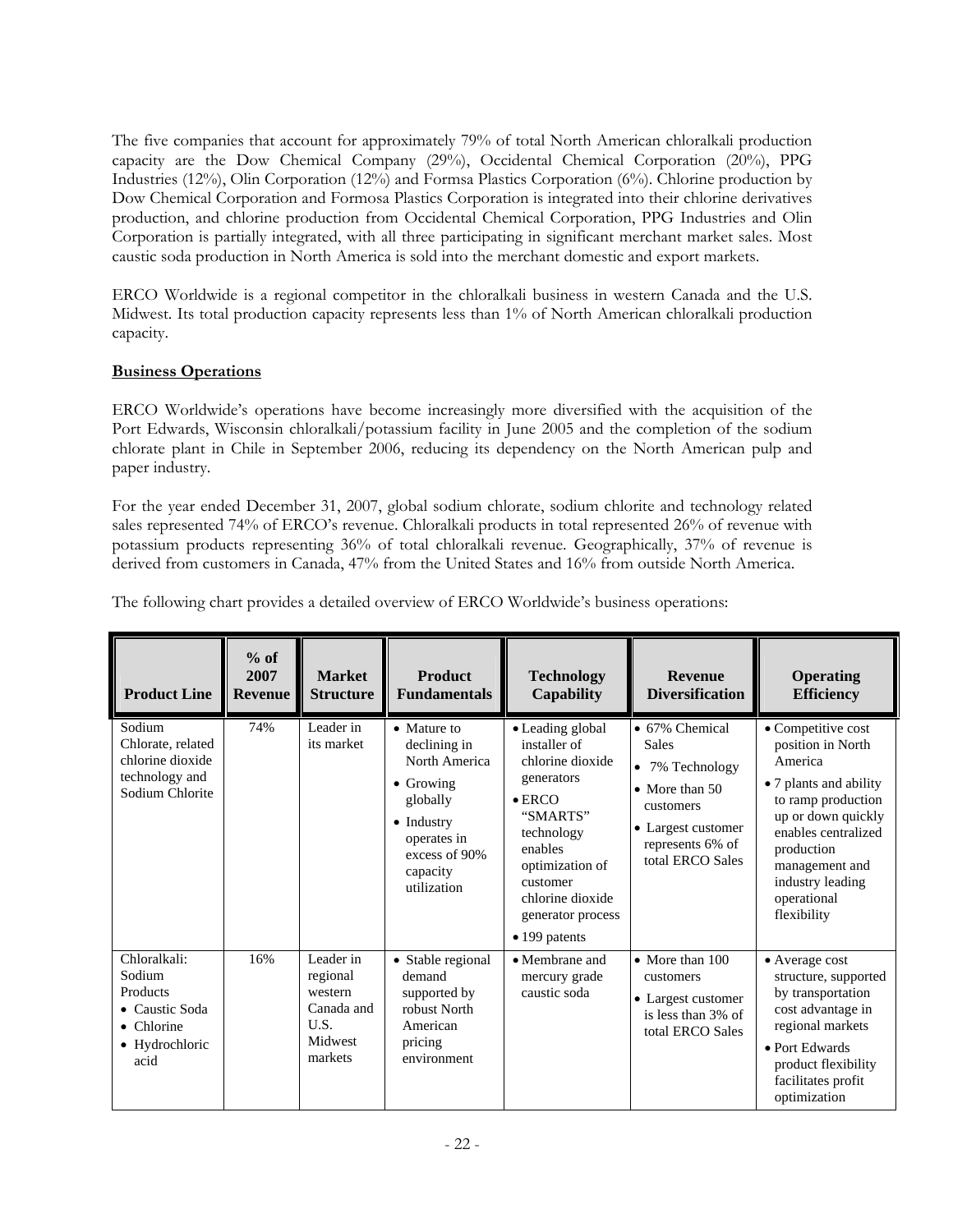| <b>Product Line</b>                                                                                                                                  | $%$ of<br>2007<br><b>Revenue</b> | <b>Market</b><br><b>Structure</b>                       | <b>Product</b><br><b>Fundamentals</b>                           | <b>Technology</b><br><b>Capability</b>           | <b>Revenue</b><br><b>Diversification</b>                                                            | <b>Operating</b><br><b>Efficiency</b>                                |
|------------------------------------------------------------------------------------------------------------------------------------------------------|----------------------------------|---------------------------------------------------------|-----------------------------------------------------------------|--------------------------------------------------|-----------------------------------------------------------------------------------------------------|----------------------------------------------------------------------|
| Chloralkali:<br>Potassium<br><b>Products</b><br>• Potassium<br>hydroxide<br>• Potassium<br>carbonate<br>$\bullet$ Chlorine<br>• Hydrochloric<br>acid | 10%                              | Limited<br>number of<br>products in<br>North<br>America | Diversified end-<br>use demand<br>growing 1% to<br>2% per annum | • Mercury grade<br>quality product<br>capability | $\bullet$ More than 80<br>customers<br>• Largest customer<br>is less than 3% of<br>total ERCO Sales | $\bullet$ Competitive cost<br>structure and<br>operating flexibility |

## **Production Facilities**

ERCO Worldwide's production facilities use simple and safe manufacturing processes and are located close to major rail terminals and reliable supplies of raw materials. Electrical energy costs generally represent 70–85% and salt approximately 10% of the variable costs of producing sodium chlorate. For chloralkali/potassium products, electrical energy generally represents 32% and potash represents approximately 58% of variable costs for producing potassium products.

In response to significant medium-term challenges experienced by the North American pulp and paper industry during 2006, resulting in reduced regional sodium chlorate demand and the impact of high electricity costs and foreign exchange on its operations, ERCO Worldwide closed its higher cost 48,000 metric tonnes ("MT") annual capacity sodium chlorate facility in Thunder Bay, Ontario in April 2006, and its 80,000 MT Bruderheim, Alberta facility in October 2006, thereby improving the utilization of its remaining six sodium chlorate plants in North America with total annual production capacity of approximately 447,000 MT.

Internationally, ERCO Worldwide designed and oversaw construction of a 55,000 MT facility in Chile. The facility commenced production in September 2006, taking advantage of continued growth opportunities in lower pulp and paper cost producing regions of South America. This brings ERCO's total annual sodium chlorate production capacity to approximately 502,000 MT.

ERCO's annual sodium chlorite capacity is 8,600 MT and its annual chloralkali capacity as stated in electrochemical units ("ECUs") is 106,000 MT.

In August 2007, ERCO announced the approval of spending USD\$95 million to convert its Port Edwards, Wisconsin potassium chloralkali facility from a mercury based process to membrane technology. The project provides significant improvement in process efficiency and capacity is expected to be increased by approximately 30%. The start-up of the new state of the art technology is projected for the last half of 2009, pending the completion of the permitting process. ERCO is in compliance with existing regulations related to production based on mercury technology.

The chart below provides a summary of ERCO Worldwide's production facilities: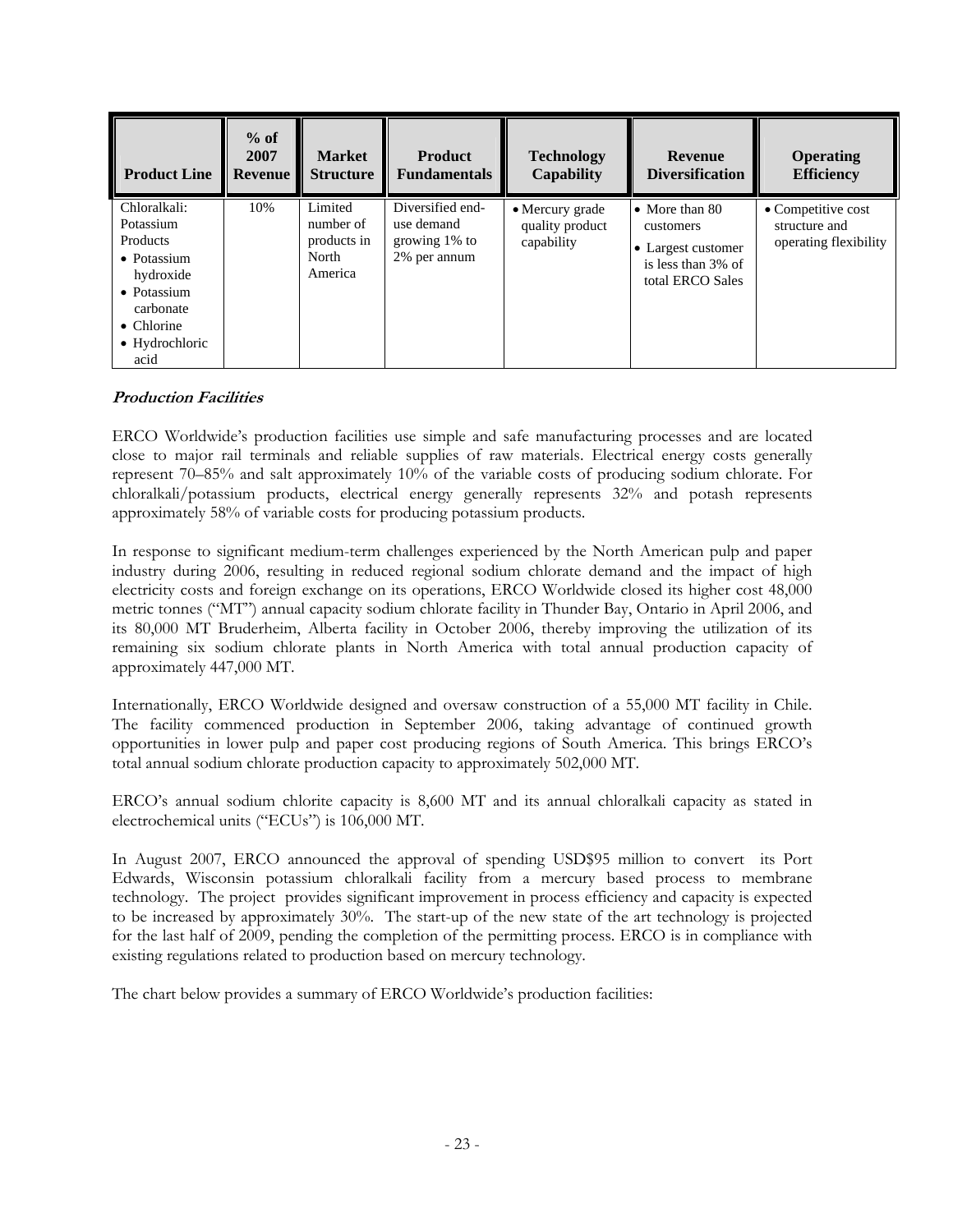| <b>Facility</b>         | <b>Product</b>      | <b>Production</b><br>Capacity<br>(MT/Year) | <b>Power</b><br><b>Source</b> | <b>Transportation</b>                 |
|-------------------------|---------------------|--------------------------------------------|-------------------------------|---------------------------------------|
| Buckingham,             | Sodium Chlorate     | 125,000                                    | Regulated                     | Rail and truck                        |
| Ouebec                  | Sodium Chlorite     | 3,600                                      | Hydro Quebec                  |                                       |
| North Vancouver.        |                     |                                            | Regulated                     | truck, rail and                       |
| <b>British Columbia</b> | Sodium Chlorate     | 92,000                                     | <b>BC</b> Hydro               | ocean barges                          |
| Grande Prairie,         |                     |                                            | Deregulated                   | Rail, truck and pipeline              |
| Alberta                 | Sodium Chlorate     | 50,000                                     | Fixed-price PPA               |                                       |
|                         |                     |                                            | Expiry: Dec, 2017             |                                       |
| Saskatoon,              | Sodium Chlorate     | 40,000                                     | Regulated                     |                                       |
| Saskatchewan            | Chlorine            | 35,000                                     | Sask Hydro                    | Rail and truck                        |
|                         | Caustic Soda        | 39,200 dry                                 |                               |                                       |
|                         | Hydrochloric acid   | 22,000 dry                                 |                               |                                       |
| Hargrave,               |                     |                                            | Regulated                     | Rail                                  |
| Manitoba                | Sodium Chlorate     | 40,000                                     | Manitoba Hydro                |                                       |
| Thunder Bay,            |                     |                                            |                               |                                       |
| Ontario                 | Sodium Chlorite     | 5,000                                      | N/A                           | Rail                                  |
| Valdosta,               | Sodium Chlorate     | 100,000                                    | Regulated                     | Rail                                  |
| Georgia                 |                     |                                            | Georgia Power                 |                                       |
|                         |                     |                                            |                               |                                       |
|                         | Chlorine            | 71,000                                     | Regulated                     | Rail and Truck                        |
| Port Edwards,           | Caustic Soda        | 79,400 dry                                 | Energy                        |                                       |
| Wisconsin               | Hydrochloric Acid   | 33,000 dry                                 | Wisconsin Power & Light       |                                       |
|                         | Potassium Hydroxide | 75,000 dry                                 |                               |                                       |
|                         | Potassium Carbonate | 22,700                                     |                               |                                       |
| Mininco,                |                     |                                            | Provided by                   | Liquids piped to adjacent CMPC mills; |
| IX Region, Chile        | Sodium Chlorate     | 55,000                                     | <b>CMPC</b>                   | some products trucked to customers    |

## **Products**

## **Sodium Chlorate**

**General Overview***:* Sodium chlorate is an inorganic chemical manufactured through the electrolysis of brine. Sodium chlorate is primarily used to produce chlorine dioxide, an environmental preferred bleaching agent used in the production of bleached pulp for paper. ERCO Worldwide is one of two suppliers in the world to offer patented chlorine dioxide generator technology to the pulp and paper industry as well as the primary raw material (sodium chlorate). Sodium chlorate is an essential ingredient in pulp bleaching and accounts for approximately 5% or less of the cash cost to manufacture bleached pulp. A minor amount of sodium chlorate is also used in the production of agriculture herbicides and defoliants and other industrial applications.

The market for sodium chlorate in North America is estimated at 1.8 million MT and the world market at 3.3 million MT. The demand for sodium chlorate in North America is mature and further growth is expected from developing economic regions of the world, particularly the Asia Pacific and South American regions, as they increase their paper consumption and adopt more stringent environmental standards. North American bleached pulp producers continue to experience global competitive pressures as a result of increased fibre and energy costs and the impact of foreign exchange rates, which resulted in an acceleration of mill closures in 2006, reducing demand for sodium chlorate in North America. Increasingly, new world scale pulp mills locate and/or expand production capacity in off-shore regions with significant access to low cost, renewable wood fibre, relatively stable energy supply and supportive government policies. Given the large size of these projects and the transportation challenges experienced in the South American and Asia Pacific markets, these customers prefer to have sodium chlorate facilities constructed in close proximity to their pulp and paper mills and captive to their requirements. During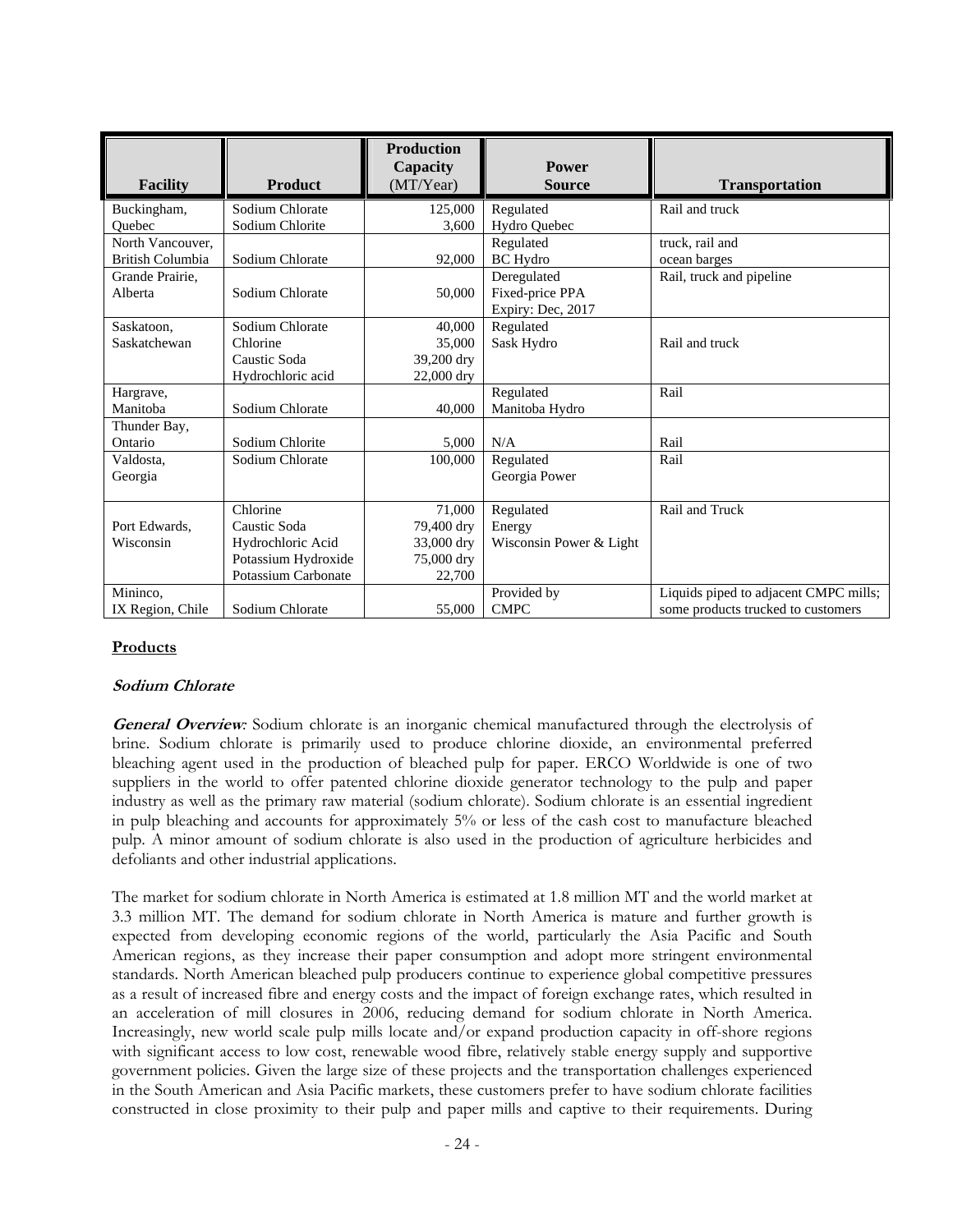2006, ERCO Worldwide constructed and commenced operations of its 55,000 MT facility in Chile to exclusively supply three existing mills owned by CMPC Celulosa S.A. ("CMPC") over a long-term arrangement. ERCO continues to evaluate similar growth opportunities in these expanding markets.

During 2007, the two North American fibre-lines that had closed in 2006 were restarted during the first quarter. However by the end of the third quarter two different fibre-lines were closed resulting in an overall reduction in demand for sodium chlorate of approximately 13,000 MT/yr. Softwood and hardwood pulp prices continued to increase during 2007 as a result of strong demand and a weakening United States dollar.

**Production Process**: As electrical energy costs generally represent 70% - 85% of the variable costs of manufacturing sodium chlorate, ERCO's ability to manage its North American customer demand with production from its six geographically diverse sodium chlorate plants facilitates efficient and cost effective supply to its customer base.

An electrochemical process using salt, water and electricity as the primary raw materials, which is summarized in the diagram below, produces sodium chlorate. Salt is dissolved in water and the solution, known as saturated brine, is fed through a series of electrolytic cells used to conduct direct electrical current. The chlorine ions in the brine form chlorine gas. The chlorine gas mixes and reacts further with the brine to form sodium chlorate in solution. The hydrogen atoms separate from the water molecules and form hydrogen gas.

A co-product, hydrogen gas, is produced in the electrolytic cells and is purified. Some of the hydrogen gas is then fed to boilers where it is burned as fuel to produce steam for process heating. The hydrogen gas that is not required for fuel can be vented, sold or used as fuel for other applications.



The sodium chlorate solution produced is treated and filtered to remove impurities and crystallized by removing excess water. Once cooled, the final product resembles a white crystal that is transported to customers by rail car, truck, pipeline or is bagged and shipped to international customers. ERCO Worldwide exports sodium chlorate from its Vancouver, British Columbia production facility.

#### **Chlorine Dioxide Generators**

ERCO Worldwide is the largest worldwide supplier of modern chlorine dioxide generators, which convert sodium chlorate into chlorine dioxide. Chlorine dioxide bleaching is recognized worldwide as the best available technology in the production of bleached pulp for paper. These generators, which are sold under the ERCO<sup>™</sup> brand name, are designed and engineered for pulp mills to meet their specific needs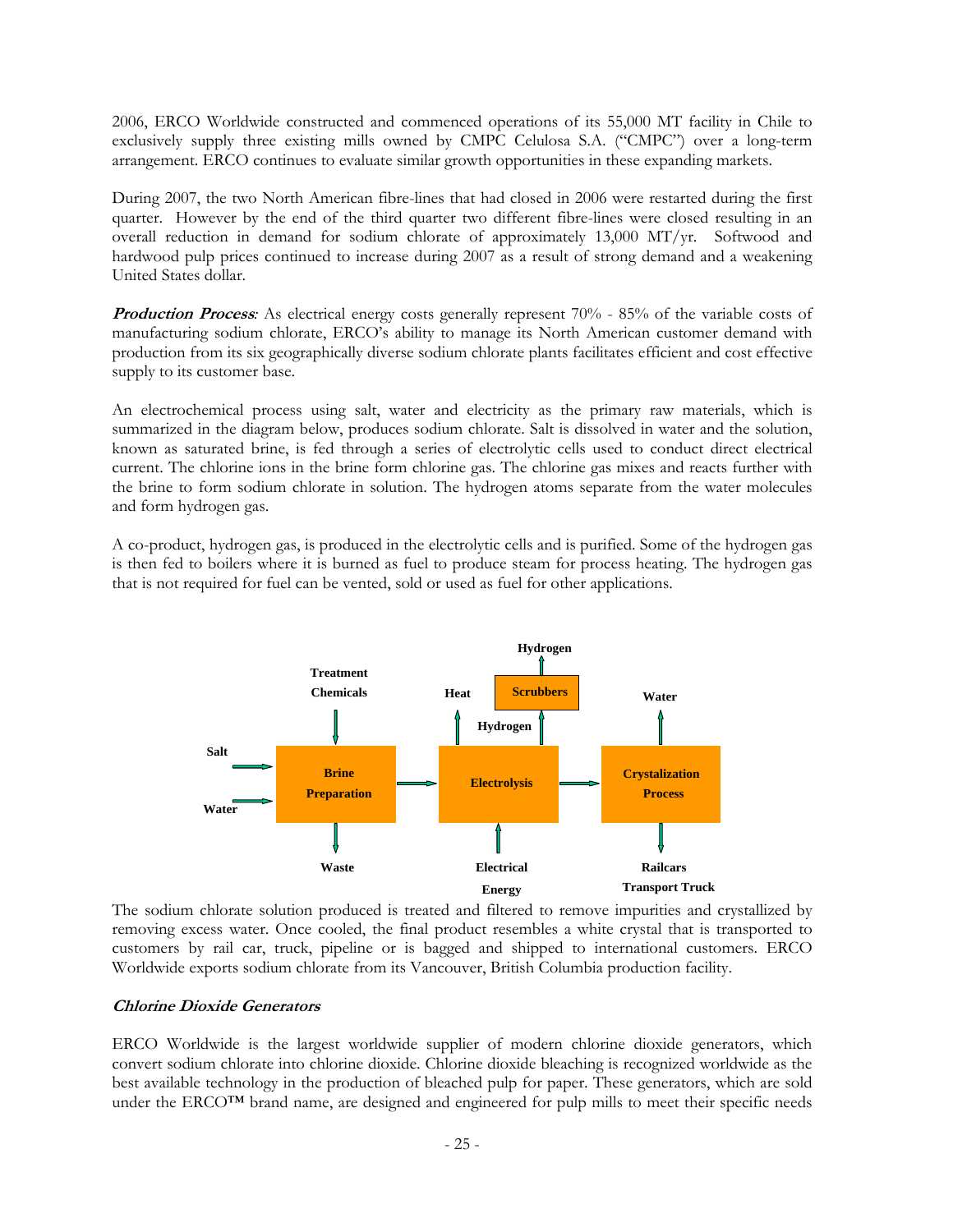for size, technology, pulping conditions, desired whiteness and strength of the final bleached product. ERCO Worldwide provides engineering, design, equipment specification, equipment procurement, onsite technical assistance and operator training and plant start-up services. The business, which licenses its technology to its customers, also provides ongoing technical support services and spare parts. Each mill that uses chlorine dioxide as a bleaching agent requires at least one chlorine dioxide generator. Revenues from the sale of chlorine dioxide generators are received as the generators are constructed at customer sites.

The ERCO Smarts™ product provides customers with an advanced automation software package that optimizes the operating efficiency of the chlorine dioxide generator. Nine customers currently use this program, and two other customers are implementing the ERCO Smarts™ package.

## **Sodium Chlorite**

Sodium chlorite is used as a feedstock in the production of chlorine dioxide in smaller scale operations, a disinfectant for municipal water treatment, industrial process applications and as a biocide/disinfectant for food processing and sanitization as well as other industrial applications. The primary feedstock for sodium chlorite is sodium chlorate. ERCO Worldwide currently produces sodium chlorite at its plants located in Buckingham, Quebec and Thunder Bay, Ontario.

Demand for the product has increased significantly in 2007, as new industrial environmental applications have been developed.

## **Chloralkali Products**

ERCO Worldwide's chloralkali operations are located at Saskatoon, Saskatchewan and Port Edwards, Wisconsin. Both of these locations produce caustic soda, chlorine and hydrochloric acid. In addition, Port Edwards produces potassium hydroxide and potassium carbonate.

Chloralkali products provide for an important diversification of ERCO's product lines, as nearly all of ERCO's chlorine, hydrochloric acid, potassium hydroxide and potassium carbonate production are sold to end markets not related to the pulp and paper industry.

**Chlorine:** The market for chlorine in North America is estimated at 12.5 million MT. Chlorine is used in a variety of chemical processes including the production of polyvinyl chloride "PVC", water treatment disinfection and other chemical businesses. Chlorine is used directly or in bleach form to eliminate waterborne diseases in drinking water. Chlorine is also used to produce hydrochloric acid, which is used in a variety of industrial applications, including application in the oil and gas industry.

The basis of chlorine production involves dissolving salt (either NaCl or KCl) in water, flowing the brine solution between two electrodes and passing an electric current through it. The chlorine ions (negative) move towards the anode (positive) where they are oxidized to form chlorine gas. The water molecule in the brine solution goes through a similar electrolytic reaction, whereby the hydrogen ion (positive) is reduced at the cathode (negative), releasing hydrogen gas, a by-product of the chlor-alkali process. ERCO recovers some hydrogen for sale, to produce hydrochloric acid or to make steam.

The sodium (or potassium) ions that remain from the salt electrolysis then react with the hydroxide ions left from the water to create the sodium (or potassium) hydroxide. Overall the chemical equation (using sodium salt as the example) is:

 $2NaCl + 2H_2O \rightarrow 2NaOH + Cl_2 + H_2$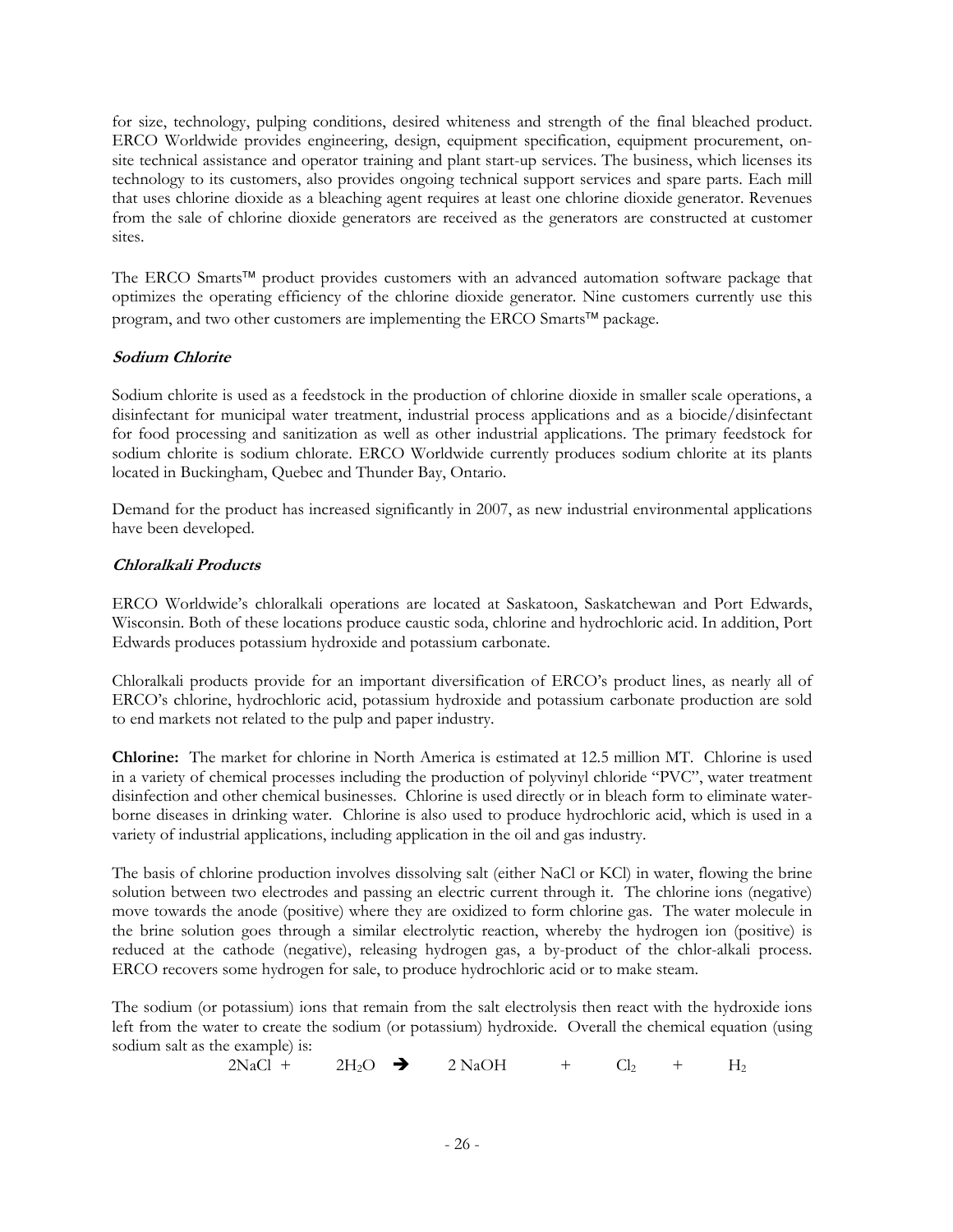The basic reaction follows the laws of chemistry and therefore the chemicals are produced in a definite and consistent ratio to one another. Chemical equivalent amounts of the products will always be produced. Specifically, for every ton of chlorine produced with sodium salt, approximately 1.12 tons of caustic soda will be produced. In the case of potassium salt the ratio is approximately 1.56.

ERCO's Saskatoon plant runs exclusively on sodium salt and uses the membrane cell process to produce chlorine and caustic soda. The Port Edwards facility operates mercury cell technology and has the unusual advantage of being able to produce both sodium products and potassium products in varying amounts according to market demand. ERCO installed environmental control equipment to satisfy the federal MACT regulations prior to the December 19, 2007 deadline.

 **Caustic Soda:** The market for caustic soda in North America is estimated at 13.3 million dry MTs. Caustic soda is used primarily in the pulp and paper, soaps and detergents, alumina, textile and petroleum industries as a chemical intermediate.

**Potassium Hydroxide:** The market for potassium hydroxide in North America is estimated at 550,000 tons. Potassium hydroxide is used primarily in the production of potassium carbonate, potassium phosphates, potassium soaps and other potassium chemicals such as potassium acetate. Generally, potassium hydroxide is used in applications where the potassium element or increased solubility is of value. Potassium acetate is gaining popularity as a deicing agent for airport runways due to environmental pressures to reduce use of glycol or urea based deicers.

## **Sales and Marketing**

ERCO Worldwide chlorate sales are conducted by its business managers who also have technical expertise related to chlorine dioxide generation and pulp bleaching applications. They develop long-term relationships with clients through the provision of technical service and support. ERCO Worldwide sells sodium chlorate directly to pulp and paper mills typically under one to five year supply arrangements, most of which provide for a significant percentage of total mill requirements at market-based prices. Due to the highly technical nature of ERCO's chlorine dioxide generator operations, a coordinated selling approach between its product sales and marketing team and its technical service and engineering groups is employed.

Increasing portions of ERCO's sodium chlorate sales are to the growing South American and Asia/Pacific markets and ERCO has offices in Chile, Japan and China.

Chloralkali products are sold through a combination of dedicated sales people and distributors.

ERCO Worldwide's top ten customers account for approximately 41% of its revenues with its largest customer comprising approximately 6% of its revenues.

## **Supply Arrangements**

ERCO Worldwide uses four primary raw materials to produce its chemical products: electrical energy, sodium chloride, potassium chloride and water. The business has tariff driven long-term contracts or contracts that renew automatically with power producers in each of the jurisdictions in which its plants are located with the exception of the plant in Grande Prairie, Alberta where electricity is publicly traded. In Alberta, 100% of its power requirements are hedged through to 2017 under a power purchase agreement with TransCanada Energy Ltd. See Note 18(iii) to the 2007 Annual Consolidated Financial Statements of the Fund. Also in Georgia, ERCO Worldwide has power arrangements with Georgia Power based on a combination of a standard RTP (Real Time Pricing) and a firm tariff.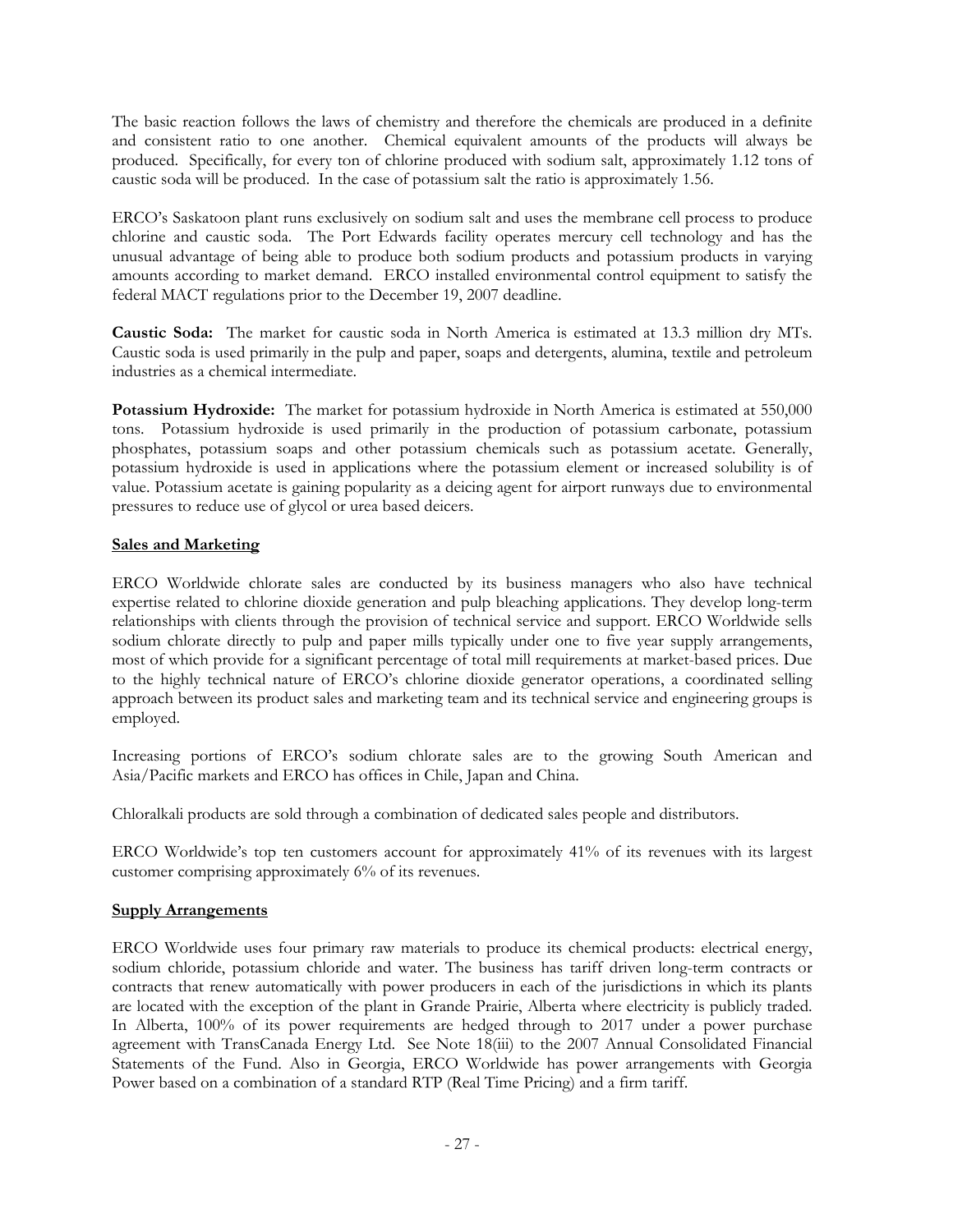The electricity contracts generally provide ERCO Worldwide with some portion of firm power and a portion that may be interrupted by the producer based on the terms of the various agreements. ERCO Worldwide can quickly reduce its power consumption at minimal cost, which in some jurisdictions, allows ERCO to reduce its overall power costs by selling ancillary services back to the power producer or to the power grid.

ERCO Worldwide purchases sodium and potassium salts from six third-party suppliers to fulfill the requirements at six of its eight plants. The salt contracts are typically fixed-price contracts with terms of one or more years, often with automatic renewals. The Hargrave and Saskatoon facilities are self-supplied through solution mining at the plant site.

Potassium Chloride (KCl) is a major raw material used in the production of Potassium Hydroxide ("KOH") at ERCO's Port Edwards Wisconsin facility. 100% of ERCO's KCl is received from PotashCorp ("PCS"). PCS operates two KCl mines that are able to provide the product specifications required by ERCO. There are currently no alternate KCl suppliers available to ERCO. In the event of a KCl supply interruption, ERCO's Port Edwards facility is able to switch production to the sodium molecule from the potassium molecule. The ability to switch between sodium and potassium significantly mitigates the risks associated with a single point of supply for KCl.

## **Transportation**

Approximately 52% of ERCO Worldwide's product transportation requirements are provided by railcar, 30% by transport truck and the remaining 18% by pipeline and ocean vessel. ERCO Worldwide utilizes third party carriers to transport all of its products. Rail transportation requirements are provided by 1,184 railcars, of which 177 are owned and 1,007 are leased with staggered expiration terms through to 2017. ERCO Worldwide generally extends leases in advance of the expiration date.

All of the plants are located close to major rail terminals and customer sites to facilitate delivery of ERCO Worldwide products to the relevant markets.

## **Employee and Labour Relations**

As at December 31, 2007, ERCO Worldwide had 451 fulltime employees of which approximately 115 were unionized. The three plants in Vancouver, Saskatoon and Buckingham are subject to collective bargaining agreements. Saskatoon's agreement was renegotiated in 2007 and expires on September 30, 2010. The Buckingham agreement expires in 2008 and Vancouver in 2009. Collective bargaining agreements are renegotiated in the normal course of business.

## **Environmental, Safety and Regulatory**

ERCO Worldwide's operations involve the handling, production, transportation, treatment and disposal of materials that are classified as hazardous and that are extensively regulated by environmental, health, safety and transportation laws and regulations. ERCO Worldwide is a founding member of Responsible Care®, an initiative of the Canadian Chemical Producers Association and the American Chemistry Council associations that promote the safe and environmentally sound management of chemicals. ERCO has been verified as complying with the Responsible Care® guidelines and ethics for a fourth time, which represents over 12 years of external compliance. ERCO Worldwide continually strives to achieve an environmental and safety record that is "best-in-class" in the chemical industry. It has not had a material environmental or safety incident and has received many awards for its safety and environmental records.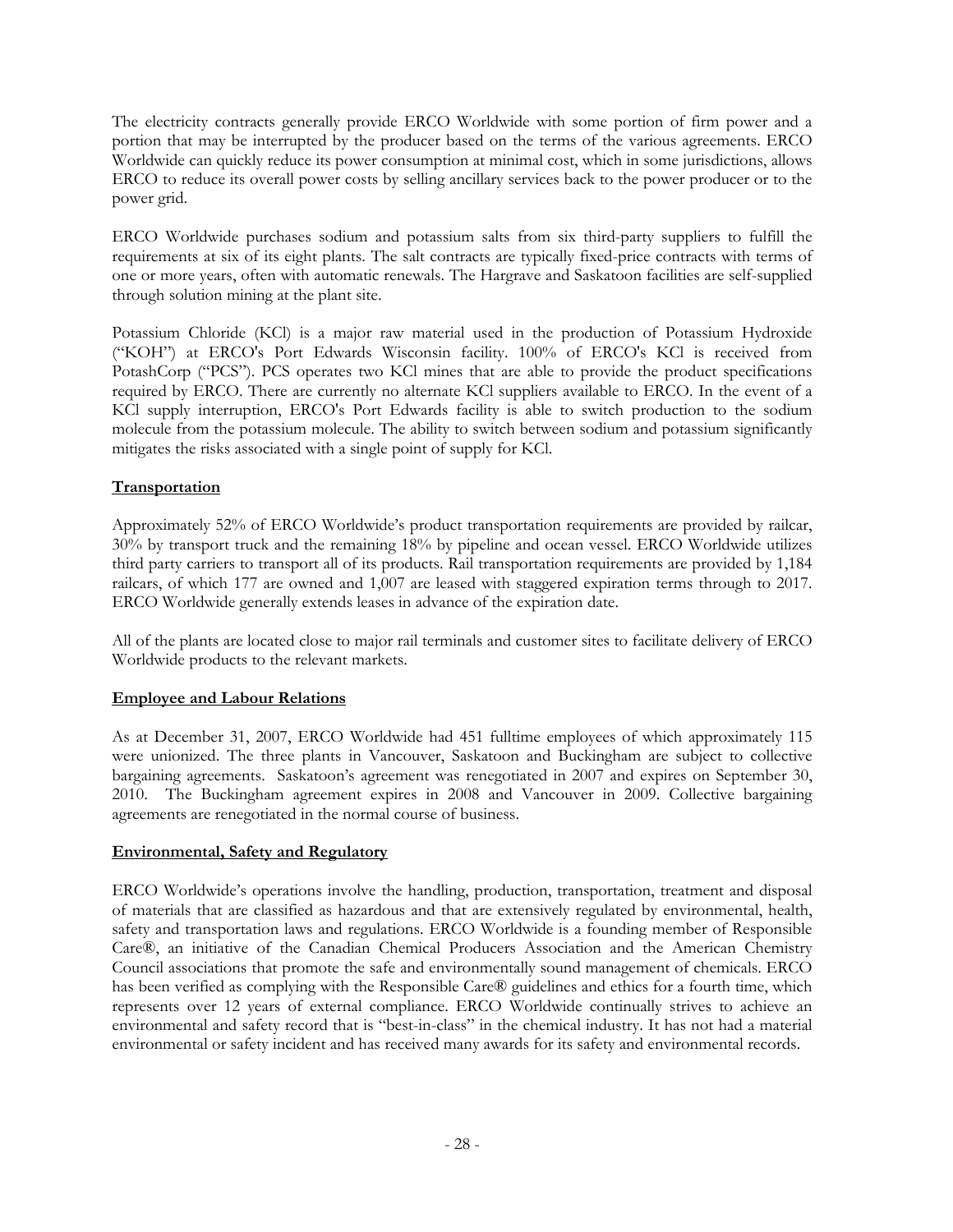## **Trademarks, Trade Names and Service Marks**

ERCO Worldwide owns all the right, title and interest in the "ERCO Worldwide" ("ERCO Mondial" in French) trade name in Canada, the "ERCO" trademark and related design and certain other trademarks and patents registered or acquired at various times over the years relating to specific technology, products or services that it provides. ERCO Worldwide is also in the process of registering the "ERCO Worldwide" trademark in various other countries. ERCO Worldwide's trademarks are significant as they provide it with ownership of the names, designs and logos associated with its business and technology and are well recognized internationally in the pulp and paper and the water treatment industries. The duration of each of the trademarks is between 10 and 15 years from the date of the first registration, subject to renewals for further 10 to 15 year periods, depending on the country of registration.

Currently, ERCO has over 199 patents (165 patents granted and 34 applications pending) and patent applications worldwide protecting its proprietary chlorine dioxide, sodium chlorate and sodium chlorite technologies. The duration of each patent is between 15 and 20 years from the date the patent was first registered, depending on the country of registration.

## **Financial Information**

For selected historical financial information for ERCO Worldwide for the last five years, see "Selected Historical Information – ERCO Worldwide".

## **Capital Expenditures**

ERCO Worldwide has low and predictable maintenance capital expenditure requirements, averaging \$7.7 million annually representing approximately 2% of its average revenue over the past five fiscal years.

Capital expenditures for ERCO Worldwide for the past five years were as follows:

|                                  | <b>Years ended December 31</b>       |              |              |      |               |  |  |
|----------------------------------|--------------------------------------|--------------|--------------|------|---------------|--|--|
| (millions of dollars)            | 2004<br>2003<br>2006<br>2007<br>2005 |              |              |      |               |  |  |
| Maintenance capital expenditures |                                      |              |              | 7.6  | 6.4           |  |  |
| Growth capital expenditures      | $6.0^{(1)}$                          | $51.4^{(2)}$ | $58.6^{(3)}$ | 57   | $130.1^{(4)}$ |  |  |
|                                  | 14.7                                 | 58.9         | 66 7         | 13.3 | 136.5         |  |  |

Notes:

a. Growth capital expenditures in 2007 totaling \$6.0 million were comprised of \$2.0 million for the cell replacement program, \$1.4 million for the Port Edwards membrane project, \$1.3 million for the North Vancouver hydrogen and

rectifier project, \$1.3 million for the Saskatoon hydrogen recovery and cell replacement program Growth capital expenditures in 2006 totaling \$51.4 million were comprised of \$41.3 million for the facility in Chile, \$5.6 million for the cell replacement program, \$1.3 million for Hydrogen development, \$0.7 million for new membrane cells, \$0.7 million for Port Edwards acquisition capital and \$1.8 million for the dissolving facility in

Thunder Bay. Improvements in cell design are yielding an approximate 7% increase in electrical efficiency.<br>
Growth capital expenditures in 2005 totaling \$58.6 million were comprised of \$27.5 million for the facility in Chi \$22.4 million to acquire the Port Edwards chloralkali/potassium facility, \$7.9 million for the cell replacement

program and \$0.8 million for a hydrogen utilization project at the Grande Prairie facility.<br>d. Growth capital expenditures in 2003 include the acquisition of Albchem Holdings Ltd. for \$122.8 million which owned the Bruderheim, Alberta and Hargrave, Manitoba sodium chlorate facilities.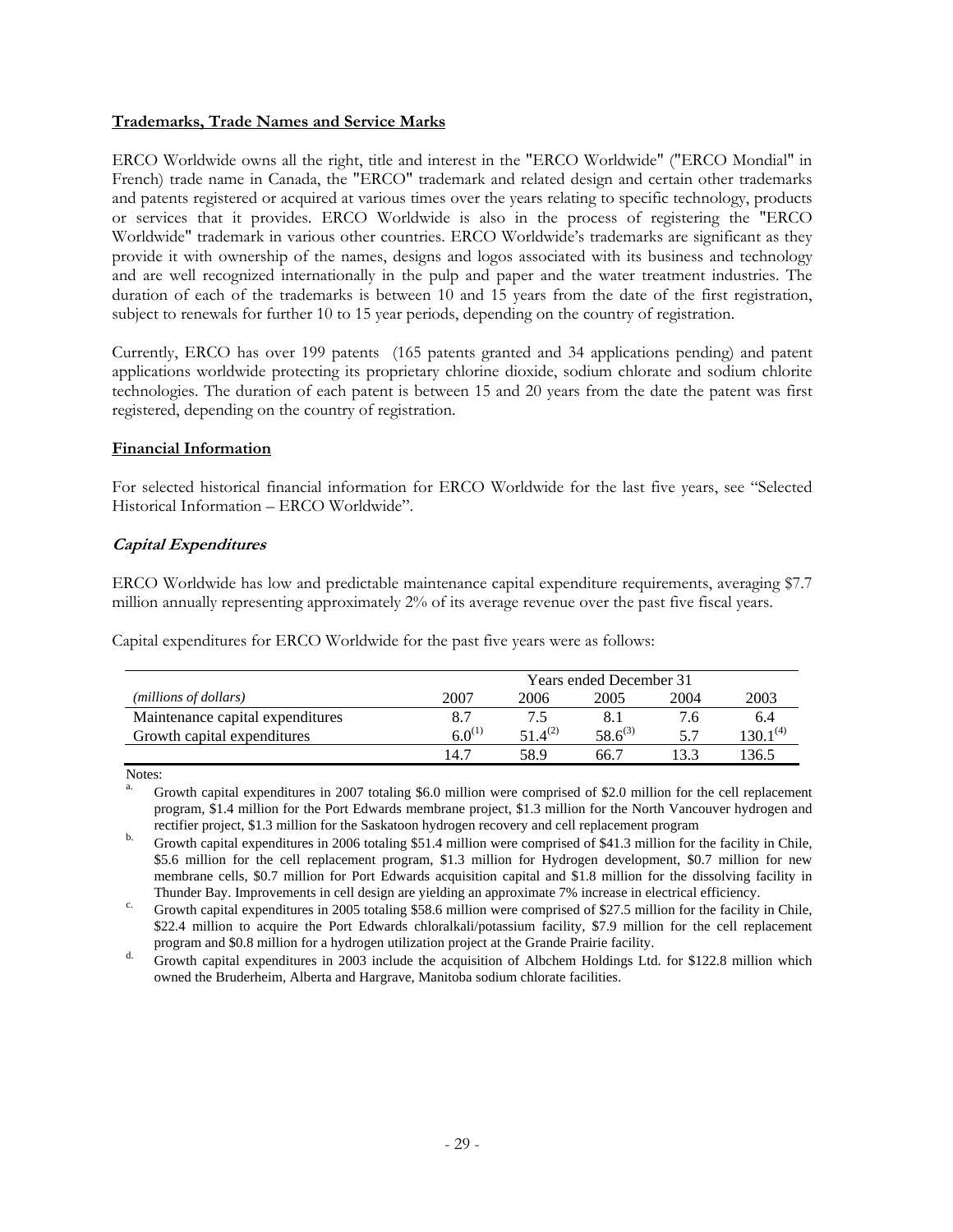

Winroc is a distributor of specialty construction products to the walls and ceilings industry in North America. The business, which is headquartered in Calgary, Alberta, began operations in 1971.

## **Product**

Winroc distributes a number of products used in the walls and ceiling construction industry. Sales can generally be grouped into the following product categories:

| <b>Product category</b>            | $\%$ of 2007 sales |
|------------------------------------|--------------------|
| Drywall and components             | 46%                |
| Insulation                         | 19%                |
| Steel framing                      | 13%                |
| Ceilings                           | $11\%$             |
| Stucco and plaster                 | $6\%$              |
| Tools, fasteners and miscellaneous | $5\%$              |

## **Competitive Conditions**

Competitive factors across Winroc's geographically diversified business include selling prices, service quality, ability to source products in periods of tight supply at competitive prices and competition from other gypsum specialty distributors, lumber yards and manufacturers that engage in direct sales.

The walls and ceilings specialty distribution sector is largely fragmented with only a small number of competitors covering numerous states or provinces. The walls and ceilings specialty distribution business is a local, relationship based business in which distributors compete on the basis of price and service. Barriers to entry are relatively low. Winroc positions itself as a productivity partner with the installing contractor, providing value added "stock and scatter" job site service. Winroc's multi-location distribution network, strong local market position and Allroc purchasing operation provide it with purchasing scale, product line breadth and knowledge to support its customers, providing it with an advantage over smaller competitors.

## **Business Operations**

Winroc has been expanding its distribution network by adding Greenfield operating locations and through acquisitions. In October 2007, Winroc acquired certain assets of Inland Building Supplies (1969) Ltd. in Kamloops, B.C., further penetrating the interior region of the British Columbia market. In December, 2007, Winroc relocated its facility in Victoria, British Columbia area, adding to its operations capabilities. Winroc's 42 distribution branches are managed by branch general managers. The general managers have direct responsibility for branch operations, including responsibility for customer relationships, delivery and service, expense management, pricing, and administration comprising the overall profitability of their geographic business units. Winroc's branches are typically located in an industrial or commercial setting. The branches range from smaller warehouse locations to operations on up to five acres of land, complete with office and showroom areas, covered and uncovered storage areas for the products, as well as receiving and shipping space. The operating area is usually limited to a radius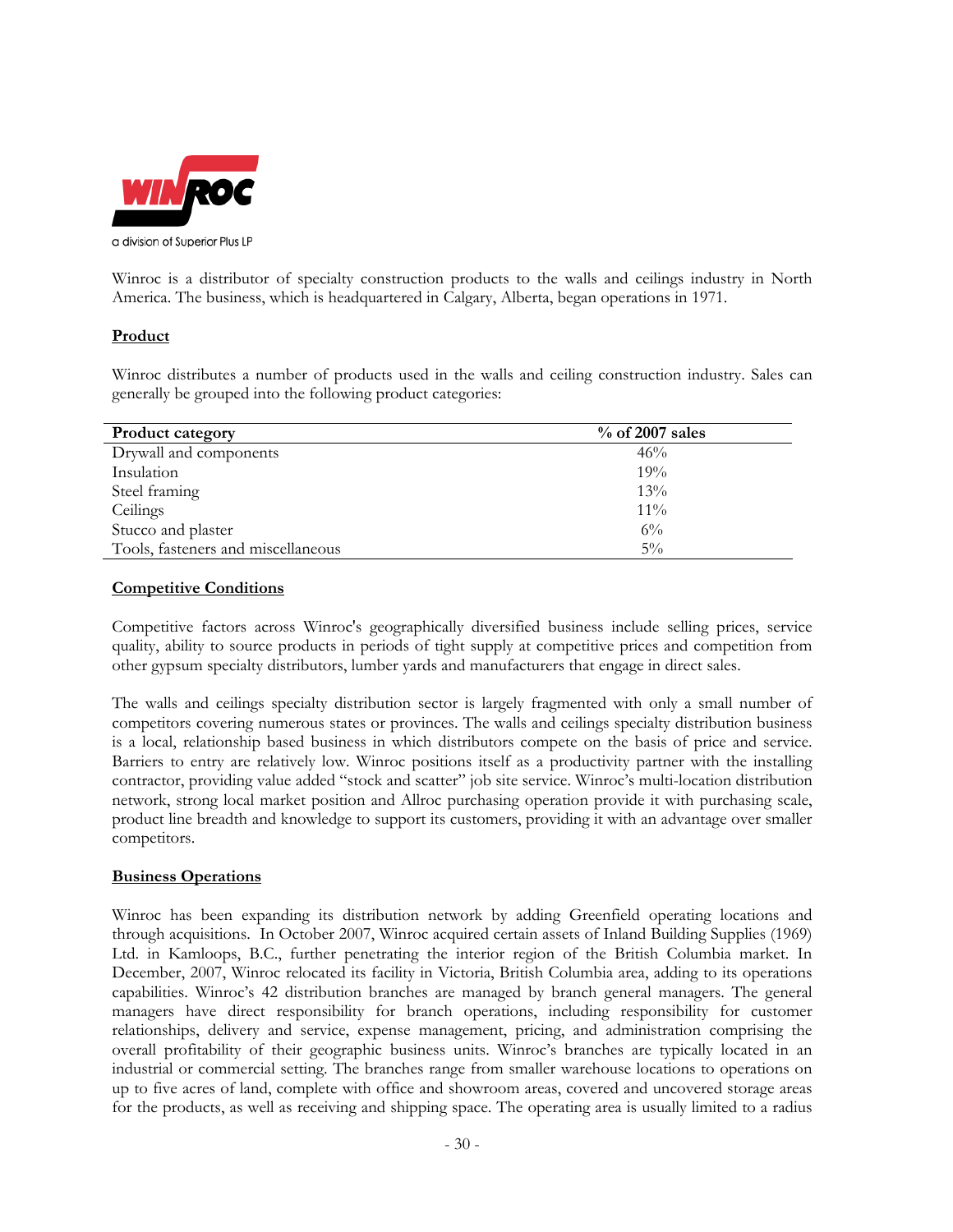of 100 kilometers around branch locations, depending on the nature of the customer base and local road infrastructure. Under Winroc's business structure, its market presence is through a local office with teams responsible for managing their business and pursuing local opportunities.

Of Winroc's 42 operating locations, two facilities are owned and the remaining 40 are leased from third parties under normal course operating leases. See Note 18(i) to the 2007 Annual Consolidated Financial Statements of the Fund.

## **Sales and Marketing**

Winroc enjoys considerable geographic and customer diversification servicing over 8,000 active customers across 42 distribution branches with 33 locations in Western Canada and Ontario, and nine in the Western and Midwestern United States. Winroc's ten largest customers represent approximately 11% of its annual distribution sales. Annual sales revenues for the North American walls and ceilings industry exceed \$20 billion. Winroc is estimated to be the largest specialty distributor in Canada and a leading specialty dealer in North America, with an estimated 2% market share. Specialty distributors, such as Winroc, service the builder/renovation contractor market, represent an estimated 50% to 60% of total industry revenues with the remainder sold through big-box home centers and independent lumber yards who service the builder/contractor market as well as the do-it-yourself market.

A detailed analysis of sales volumes and gross profit is provided in the Annual Management's Discussion and Analysis contained in the Fund's 2007 Annual Report.

## **Demand Profile**

Demand for walls and ceilings building materials is affected by changes in general and local economic factors, including demographic trends, level of activity in the residential and non-residential construction markets, interest rates, employment levels, consumer confidence, availability of financing and overall economic growth. These factors impact the level of existing housing sales, new home construction, new non-residential construction and office/commercial space turnover.

Housing starts reflect the level of new residential construction activity. The level of new commercial construction activity has historically lagged new residential activity as commercial infrastructure is put in place to service residential development. Renovation activity trends have historically followed existing home re-sales and turnover of occupants in commercial building space. 50% of Winroc's sales are estimated to be to the commercial new construction and commercial renovation segments and 50% of sales are estimated to be to residential new construction and renovation segments. Winroc sells its full product line to commercial customers. Gypsum board and accessories, insulation and plaster products are the primary products sold to residential construction customers.

Winroc's sales are modestly seasonal, with 53% of revenues typically generated during the second and third quarters. Geographically, 69% of revenue is derived from customers in Canada and 31% from the United States.

## **Product Pricing**

Pricing to customers is primarily based on a margin above product and delivery costs. There are delays from time to time that affect margins when price changes from manufacturers cannot be immediately passed through to customers. Under certain market conditions, when the wholesale price of products increases, gross margins tend to erode in the short term as it takes more time to pass the price increases through to the customers. Conversely, when wholesale prices decrease, gross margins and profitability tend to increase in the short-term.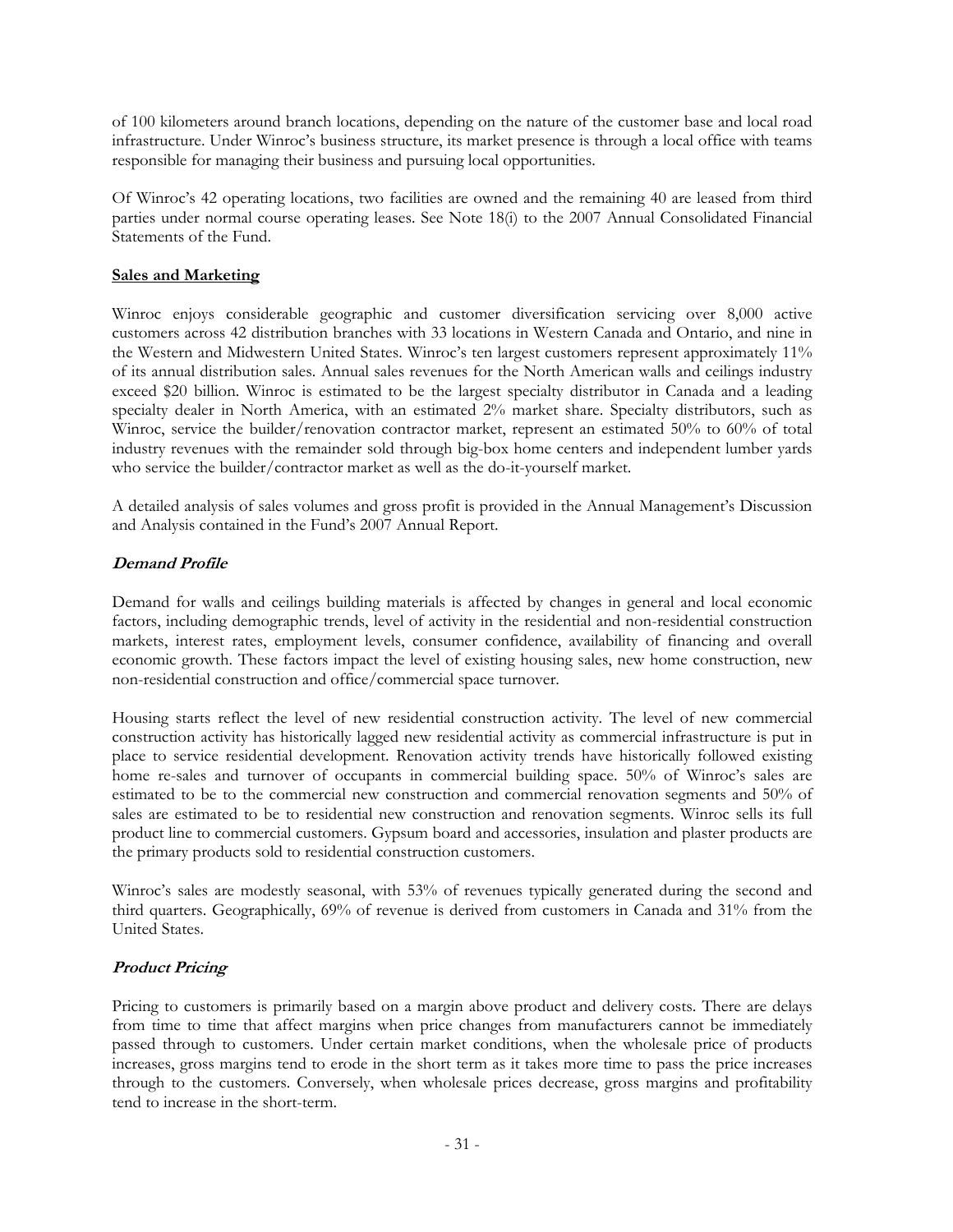Product gross margins vary between products and geographic areas. Customer pricing is managed at both the regional and local market level and reflects local marketplace supply and demand conditions.

## **Supply Arrangements**

Product purchasing is a critical component of Winroc's business, as the cost of products, product knowledge and the ability to source products in periods of tight supply are key to Winroc's service position, profitability and ability to differentiate its service to its customers. Winroc's purchasing operations are conducted, centrally, through its Allroc division. Allroc also provides third party purchasing services for 10 other independent companies, allowing Winroc to further leverage its purchasing power. Winroc purchases products from over 128 different suppliers, of which the top ten provide 76% of Winroc's total supply requirements. Winroc is not reliant on any one supplier to source product within its principal product lines.

Winroc purchases its products pursuant to various purchasing programs and does not enter into longterm purchasing contracts.

## **Transportation**

Winroc's suppliers are typically responsible for arranging transportation of products from the manufacturing facility to Winroc's operating locations. Deliveries are primarily made through either common road carrier or by rail.

Winroc owns and leases a fleet of trucks and forklifts to handle product in its branch locations and transport product from its 42 branch locations to customer job sites. Winroc employs full-time, part-time and seasonal drivers and stockers who deliver products. As at December 31, 2007, Winroc owned and leased; 273 trucks that vary in load capacity from 2,000 to 43,000 kg and 116 trailers that are all used as the primary delivery vehicles. In addition, Winroc owned and leased 203 forklifts, which are used at its warehouse locations and customer job sites to load and unload product from delivery vehicles.

## **Employee and Labour Relations**

As at December 31, 2007, Winroc had 935 employees, of which 320 were salaried and 615 were hourly employees. Approximately 103 of its employees are unionized through collective bargaining agreements at six of its operating locations, with expiry dates ranging from March 2008 to March 2011. Collective bargaining agreements are renegotiated in the normal course of business.

## **Environmental, Safety and Regulatory**

Distribution of walls and ceilings construction products is a physically challenging job. Winroc is committed to a safe workplace and maintains safe working practices through proper procedures and direction and utilization of equipment such as forklift trucks, cranes and carts. Winroc handles and stores a variety of construction materials and maintains appropriate materials handling compliance programs.

Winroc participates in a number of environmental programs with its suppliers, including return/recycling of supply materials and return recycling of ceiling products removed from renovation jobs by Winroc's customers.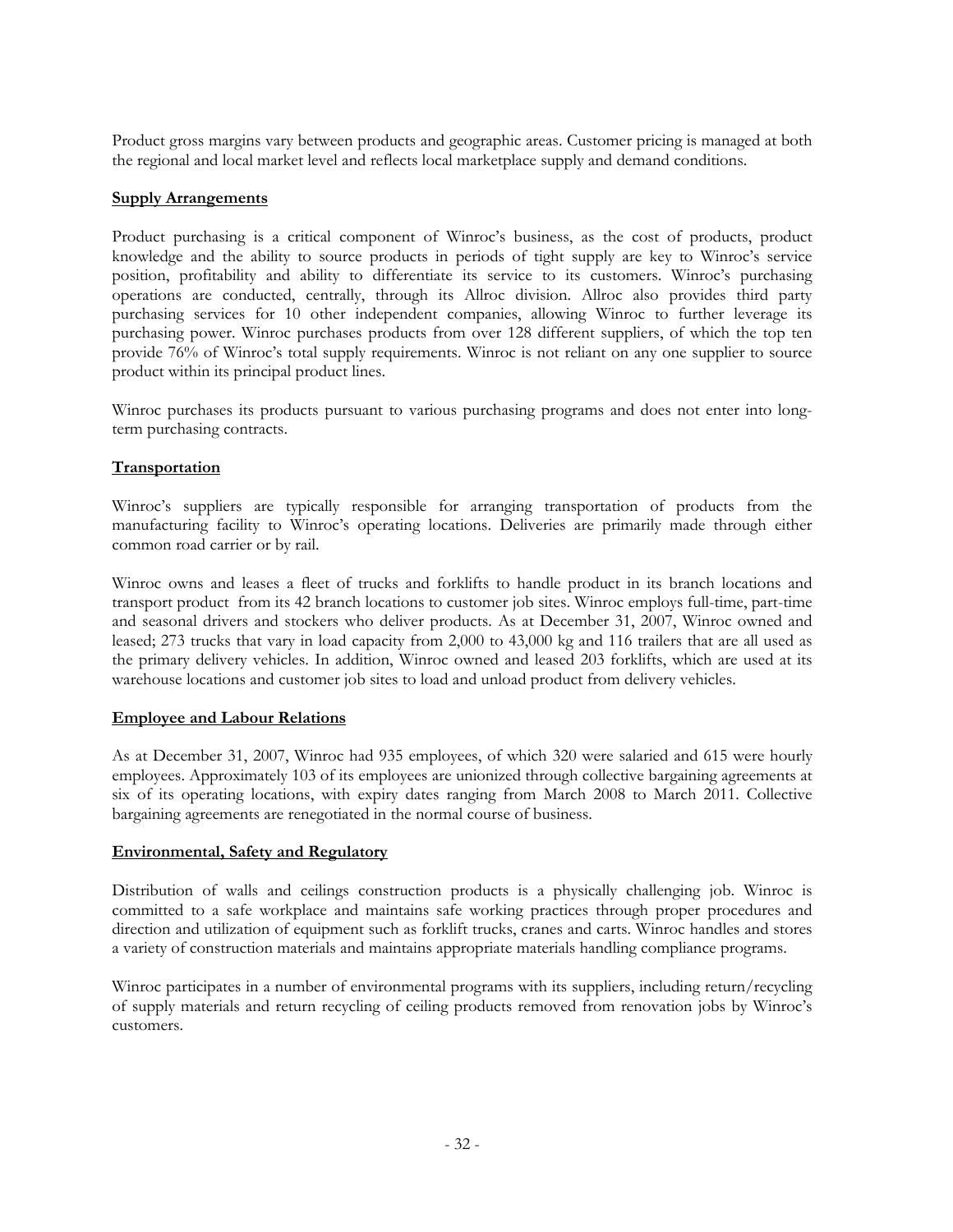## **Trademarks, Trade Names and Service Marks**

Winroc owns all the right, title and interest in the "Winroc", "Allroc", "Interior Building Supplies" "Inland Buildings Supplies", ("IBS") and "Leon's Insulation" trade names, related design and certain other trademarks, registered or acquired at various times over the years and relating to specific programs or services provided by Winroc.

Winroc's trademarks are significant as they provide it with ownership of the names, designs and logos associated with its business, which are recognizable to the public and useful in developing and maintaining brand loyalty. The duration of each of the trademarks is 15 years from the date they were first registered subject to renewals for further 15-year periods.

## **Financial Information**

For selected historical financial information for the past five years see "Selected Financial Information – Winroc".

## **Capital Expenditures**

Capital expenditures for Winroc for the past five years were as follows:

|                                       | Years ended December 31 |       |       |              |              |  |  |
|---------------------------------------|-------------------------|-------|-------|--------------|--------------|--|--|
| (millions of dollars)                 | 2007                    | 2006  | 2005  | $2004^{(1)}$ | $2003^{(1)}$ |  |  |
| Maintenance capital                   | 1.1                     | 6.7   | 5.7   | 7.1          | 6.1          |  |  |
| Proceeds on dispositions              | (0.5)                   | (0.1` | (0.1) | (0.2)        | (0.3)        |  |  |
| Maintenance capital expenditures, net | 0.6                     | 6.6   | 5.6   | 6.9          | 5.8          |  |  |
| Other capital expenditures            | 5.2(2)                  | 1.6   | 31.7  | 12.2         |              |  |  |
| Other capital proceeds                |                         |       | 0.2   |              | 1.1          |  |  |
| Other capital expenditures, net       | 5.2                     | l.6   | 31.9  | 12.2         | 1.1          |  |  |
|                                       | 5.8                     |       | 37.5  | 19.1         |              |  |  |

Notes:

(1) Winroc was acquired effective June 11, 2004. Prior years results are unaudited and provided for comparison purposes.

(2) Acquisition of certain assets of Inland Building Supplies on October 29, 2007 and Kenroc Drywall Supplies Inc. on July 2, 2007.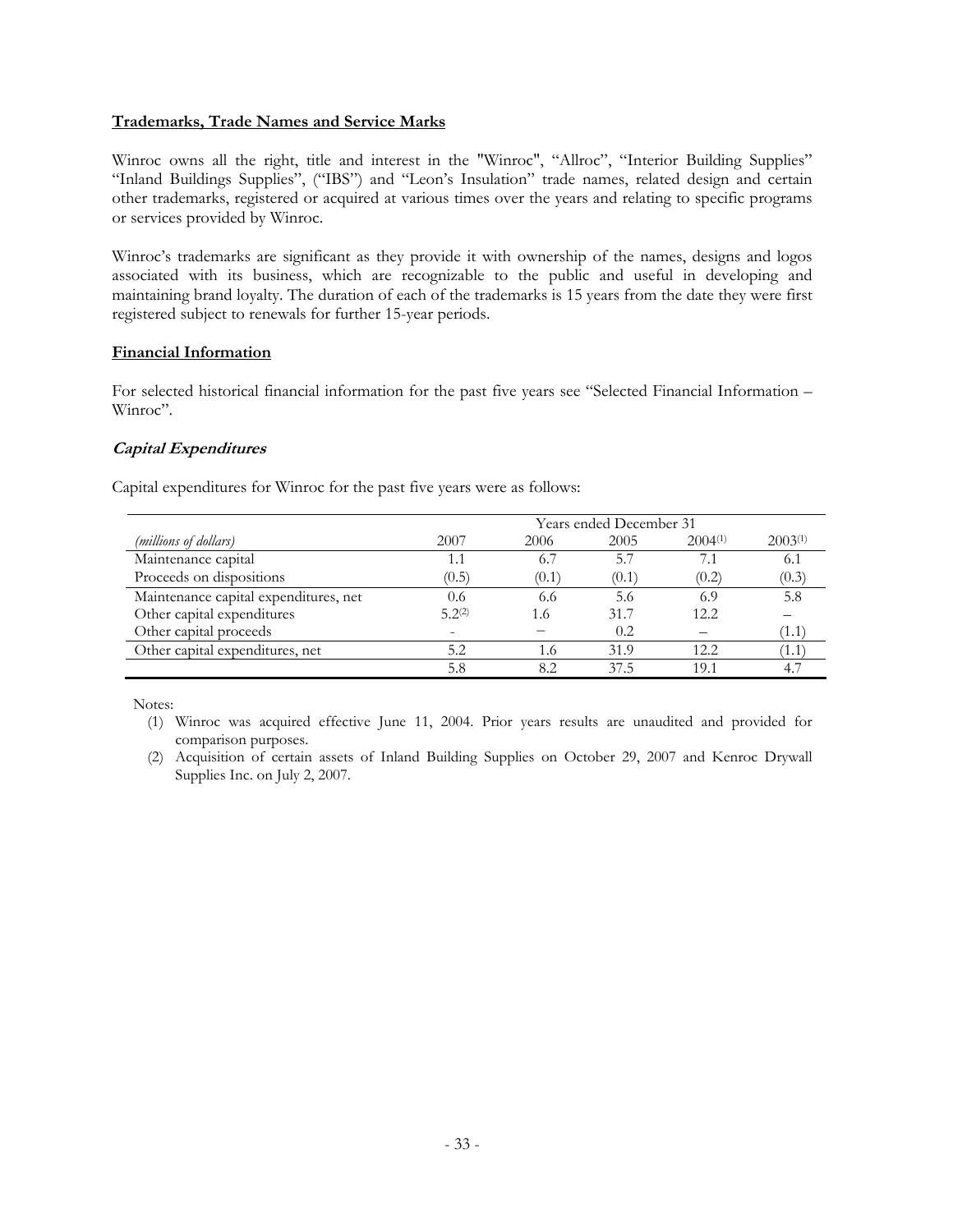

Superior Energy Management ("SEM"), headquartered in Mississauga, Ontario, began operations in June of 2002. SEM started providing natural gas retailing services under fixed-price, term contracts, predominantly to residential and to mid-sized commercial and industrial customers in Ontario. In Quebec, SEM has been servicing the commercial and light industrial market in the Gaz Metropolitain franchise region. In May of 2007, SEM initiated selling fixed-price natural gas retail contracts in the newly opened British Columbia market. In August of 2007, SEM also initiated selling fixed-price electricity contracts in Ontario.

## **Competitive Conditions**

Key competitive factors across its business include commodity prices; sales channel activity; product diversification; cost efficiencies; and service.

SEM has been in the Ontario natural gas market since its inception in 2002. SEM has had a strong commericial and industrial base during this period and over the last couple of years SEM has been focusing on the higher margin residential business.

During 2007, SEM expanded its market with the entry into the Ontario electricity market and the newly opened British Columbia natural gas market. By entering these markets, SEM has been able to add geographic and product diversification.

#### **Natural Gas**

The natural gas market in Ontario has been deregulated since 1986 and since January 2004 in Quebec for commercial and light industrial customers who consume greater than 280 gigajoules per year. Consumers are able to choose their natural gas supplier and can elect between various prices and terms. The market of supplying gas to customers is competitive, with a number of companies supplying different market sectors. The residential sector in Ontario has approximately 12 active market suppliers, while commercial and industrial consumers have approximately 10 active market suppliers in Ontario and four in Quebec. Each competitor offers different options relating to price, term and related services. Under deregulation, consumers also have the option of having their gas supply provided by their utility company at a variable price that is adjusted on a quarterly basis and is subject to retroactive adjustments. Approximately 60% of natural gas consumers in Ontario and 95% in Quebec are still supplied by utilities, providing SEM with opportunities for customer growth. As of December 31, 2007, the Quebec residential market was not open for natural gas retailing.

On April 13th, 2006, Terasen Gas filed an application requesting approval for necessary Tariff Agreement changes required to support a residential choice program. Teresen Gas is the largest natural gas distribution utility in British Columbia, providing service to approximately 800,000 customers in the province including the Inland, Columbia and Lower Mainland service areas. Their service territory delivers gas to over eighty percent of natural gas customers in British Columbia. The British Columbia Utilities Commission ("BCUC") approved the program allowing marketers to enroll customers as of May 2007, with gas flowing to enrolled customers starting November 1, 2007. SEM commenced marketing natural gas contracts in British Columbia at market open and began to service these customers with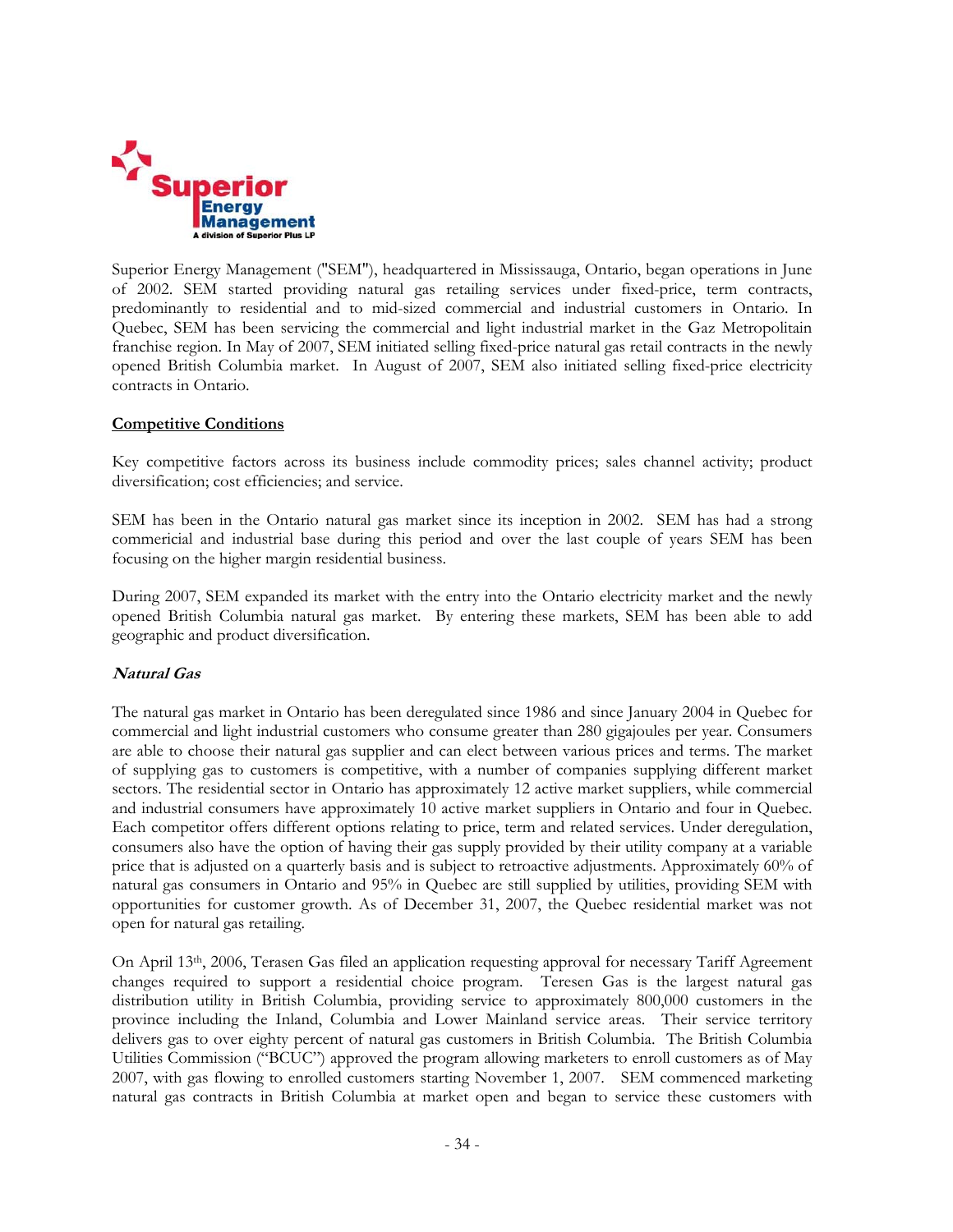physical supply in November, 2007. The British Columbia model is in many ways identical to the Ontario model in terms of delivery, billing and receivables. As delivery obligations are sourced from Alberta, mirroring Ontario, SEM uses its in house capability to manage commodity obligations. Management believes approximately 65,000 customers are enrolled in the choice program, with 15 registered market participants, which provides for continued opportunity. As in Ontario, under deregulation, consumers also have the option of having their gas supply provided by the local utility company at a variable price that is adjusted on a quarterly basis and is subject to retroactive adjustments. Natural gas competes favourably with other fuel sources, such as oil, electricity and propane. Natural gas enjoys both environmental and price advantages over other fuel options. However, since gas is delivered through pipeline systems, its availability is constrained by distribution system infrastructure.

## **Electricity**

Ontario opened its electricity markets in April of 2002 however a government sponsored rate freeze was implemented in the fall of 2002 essentially suspending retail opportunities until 2005. This price freeze was lifted in 2005 once again exposing consumers to price volatility and price increases which afforded retailers the opportunity to promote fixed price products. SEM finalized a strategic alliance with Bruce Power in July of 2007 and commenced marketing fixed-price electricity contracts in Ontario in August 2007. There are currently ten marketers in the Ontario electricity market. There are approximately 4,000,000 meters available for choice in the Ontario market and management believes approximately 635,000 meters are enrolled in long term electricity contracts with a retailer.

## **Business Operations**

SEM provides fixed-price natural gas solutions for contract terms up to five years. In order to capture a fixed selling margin for the term of the customer contract, a fixed-price natural gas supply matching the volume and term of the customer obligation is contracted with various producers and financial counterparties. The local distribution companies (the "LDC's") are required to provide SEM with transportation, storage and distribution services to SEM's customers as well as billing and collection services.

SEM expanded into the British Columbia natural gas market as of May 2007. The newly regulated British Columbia residential natural gas market is estimated to have 800,000 customers.

In 2007, SEM entered into a long term natural gas supply agreement with Constellation Energy Commodities Group, Inc. ("Constellation"). Under the terms of the agreement, Constellation will supply natural gas to support SEM's fixed-priced natural gas marketing business. The deal is structured with an initial term of five years and may renew annually thereafter. During the term of the agreement, SEM will purchase natural gas from Constellation for customer contracts of terms up to five years.

SEM entered the residential and small commercial electricity market in Ontario in August 2007. The Ontario electricity market is estimated to have approximately 4.0 million residential electricity customers and a much lower market penetration relative to the residential natural gas market in Ontario. In June 2007, SEM entered into a long term electricity supply agreement with Bruce Power LP ("BPLP"). BPLP agreed to provide fixed-price electricity to SEM in order to fix prices for residential and small commercial customers for terms up to five years. During the term of the agreement, SEM will purchase supply from BPLP for customer contract terms of up to five years to which BPLP will continue to supply beyond the contract term to match the customer contracts.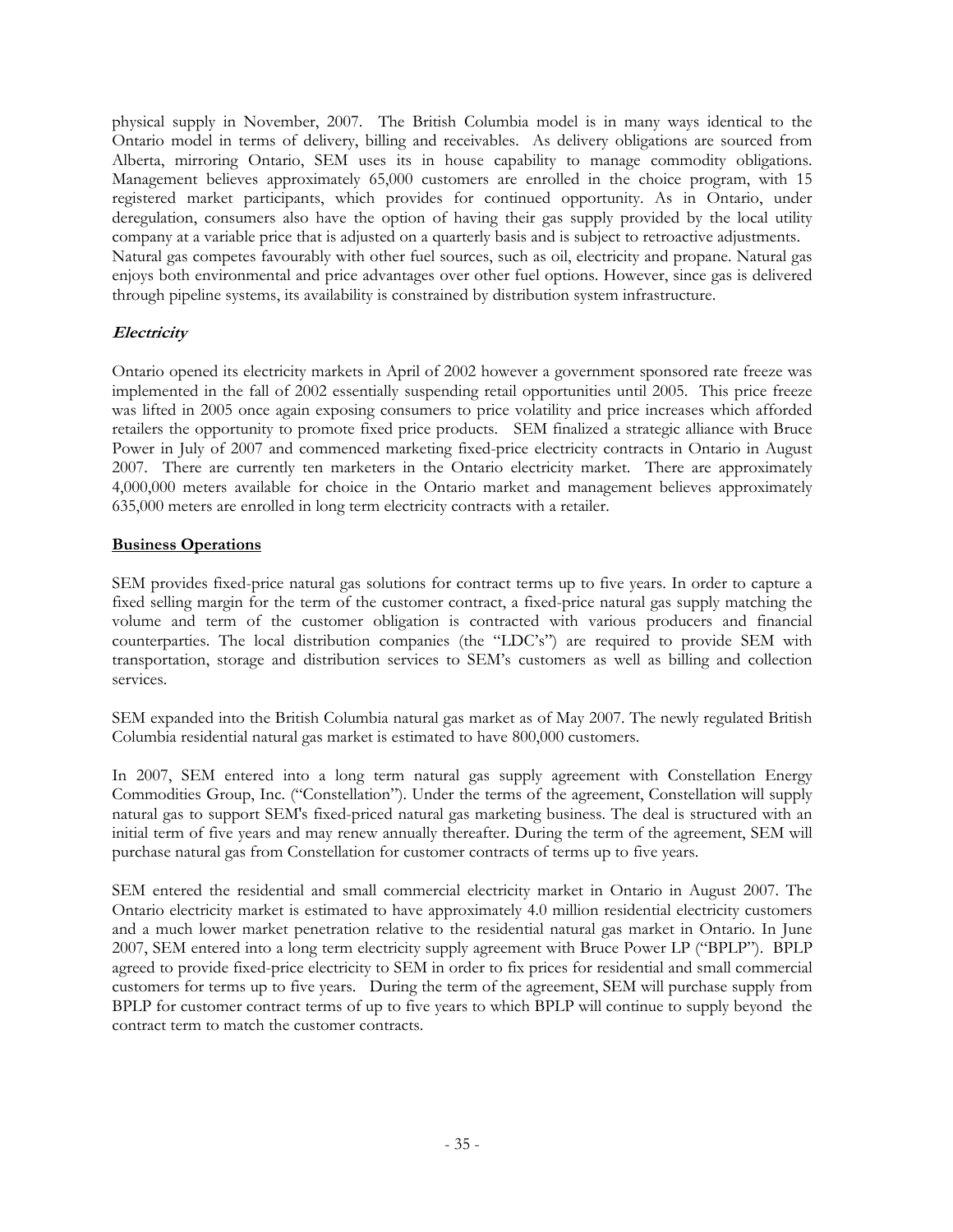#### **Sales and Marketing**

For the year-ended December 31, 2007, SEM supplied approximately 36.5 million Gigajoules of natural gas to approximately 81,300<sup>(1)</sup> (2006 – 85,900<sup>(1)</sup>) residential and 6,400<sup>(1)</sup> (2006 – 6,700) commercial flowing customers under term, fixed-price contracts in Ontario and Quebec. In addition SEM also supplied 0.3 million Gigajoules of natural gas to 13,100 residential and 60 commercial customers in British Columbia since November 2007. SEM markets its gas supply service to consumers throughout Ontario, Quebec and British Columbia through an internal sales force and through independent sales agencies, primarily on a door-to-door basis. Commercial sales channels are also through a combination of internal and external sales forces, SEM continues to leverage off its current strong commercial base as it strives to further develop commercial sales channels. Customer contracts are registered with and administered by the LDC. The gas supply contracts have terms typically ranging from one to five years and are at a fixed-price. At December 31, 2007, the average remaining customer contract life was 37 months.

In August, 2007, SEM commenced selling electricity in Ontario and end the year with 1,630 flowing electricity customers.

A detailed analysis of sales volumes and gross profit is provided in the Management's Discussion and Analysis contained in the Fund's 2007 Annual Report.

## Notes:

(1) In 2007, SEM restated customer numbers for a decrease of approximately 6,200 natural gas residential customers identified through utility reconciliations.

## **Supply and Transportation**

During 2007, SEM had eight financial and physical natural gas suppliers and contracts for natural gas for fixed term and price to match contractual customer requirements. SEM's largest supplier represented 30% of its supply commitments at December 31, 2007. SEM's supply commitments for the next five years as at December 31, 2007, are detailed in notes to the Fund's 2007 Annual Consolidated Financial Statements. The financial condition of each counter party is evaluated and credit limits are established to reduce SEM's exposure to the credit risk of non-performance. At the end of 2007, SEM entered into a long term supply agreement with Constellation. Under the terms of the agreement, Constellation will supply natural gas to all new natural gas customers in the Canadian markets which are billed through the utility, supporting SEM's fixed-priced natural gas marketing business. The deal with Constellation is structured with an initial term of five years and may renew annually thereafter. During the term of the agreement, SEM will purchase natural gas from Constellation for customer contracts of terms up to five years. The agreement with Constellation provides increased physical and financial capacity for SEM's energy marketing services business.

Although customers purchase their gas supply through SEM, LDC's such as Union Energy, Enbridge Gas, Terasen Gas and Gaz Metropolitan are required on a regulated basis to distribute the gas to SEM's customers. LDC's are also required to assign SEM pipeline transportation and storage capability sufficient to service its customers under contract.

## **Employee and Labour Relations**

As at December 31, 2007, SEM had 54 full time and two part time and 10 temporary employees. Approximately four independent contract sales agencies were engaged at December 31, 2007 in the doorto-door marketing of natural gas contracts.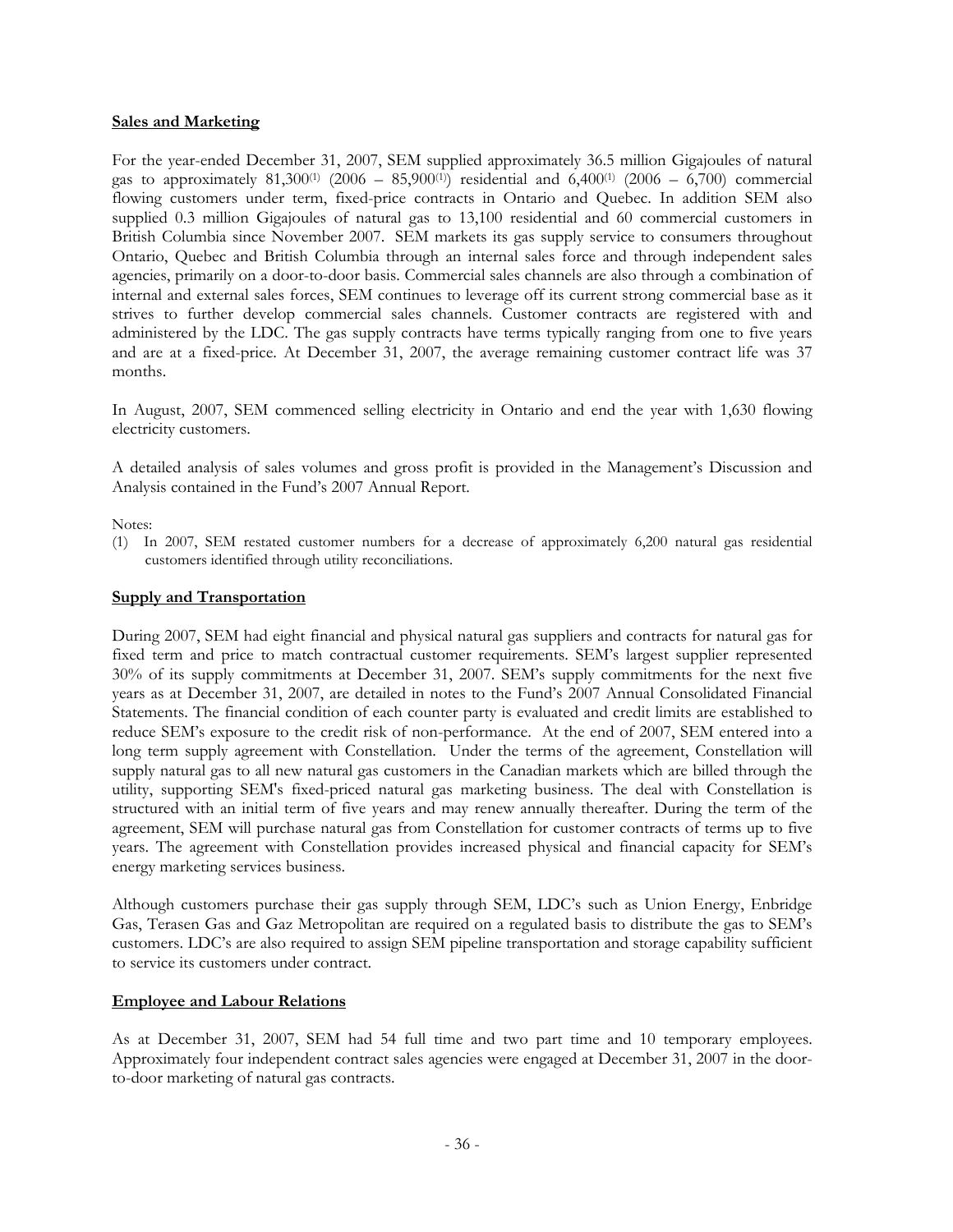## **Environmental, Safety and Regulatory**

SEM supplies natural gas to end-use customers. The natural gas is transported through pipeline systems by pipeline and utility companies. These pipeline and utility companies are regulated by the National Energy Board, the Ontario Energy Board, and the Régie du L'Enegie and are required to maintain environmental and safety standards.

Effective June 2007, the Ontario Energy Board implemented customer portability rules in the Ontario natural gas market. The new regulation referred to as Gas Distribution Access Rules ("GDAR") has allowed utilities to enroll customers with a natural gas marketer regardless if they are already on a contract with an different natural gas marketer. This can create customer enrollment issues, whereby customers have been enrolled with a new natural gas marketer without completing their contractual obligation with their original natural gas marketer, leaving the customer financially obligated to both retailers. In most cases, the customer is faced with early cancellation fees by the natural gas marketer it wishes to leave.

## **Trademarks, Trade Names and Service Marks**

SEM owns all the right, title and interest in the "Superior Energy Management" trade name and related design. SEM's trademarks are significant as they provide it with ownership of the names, designs and logos associated with its business which are recognizable to the public and useful in developing and maintaining brand loyalty. The duration of each of the trademarks is 15 years from the date they were first registered subject to renewals for further 15-year periods.

## **Financial Information**

For selected historical financial information for the past five years, see "Selected Financial Information – Superior Energy Management".

## **SELECTED HISTORICAL INFORMATION**

#### **SUPERIOR PROPANE**

|                                                                      | Years Ended December 31 |       |       |       |       |  |  |
|----------------------------------------------------------------------|-------------------------|-------|-------|-------|-------|--|--|
| (millions of dollars except litres of propane and per litre amounts) | 2007                    | 2006  | 2005  | 2004  | 2003  |  |  |
| Litres of propane sold (millions)                                    | 1,429                   | 1,386 | 1,468 | 1,546 | 1,625 |  |  |
| Total sales margin (cents per litre)                                 | 20.6                    | 19.7  | 19.4  | 18.6  | 17.9  |  |  |
| Revenues                                                             | 1,075.7                 | 985.4 | 856.2 | 720.2 | 727.1 |  |  |
| Cost of products sold                                                | 781.5                   | 712.5 | 571.8 | 433.5 | 436.5 |  |  |
| Gross profit $(1)$                                                   | 294.2                   | 272.9 | 284.4 | 286.7 | 290.6 |  |  |
| Cash operating, administrative and tax costs                         | 194.8                   | 182.6 | 187.4 | 175.1 | 178.4 |  |  |
| Cash generated from operations before changes in net                 |                         |       |       |       |       |  |  |
| working capital                                                      | 99.4                    | 90.3  | 97.0  | 111.6 | 112.2 |  |  |

(1) Includes gross profit from other service revenues.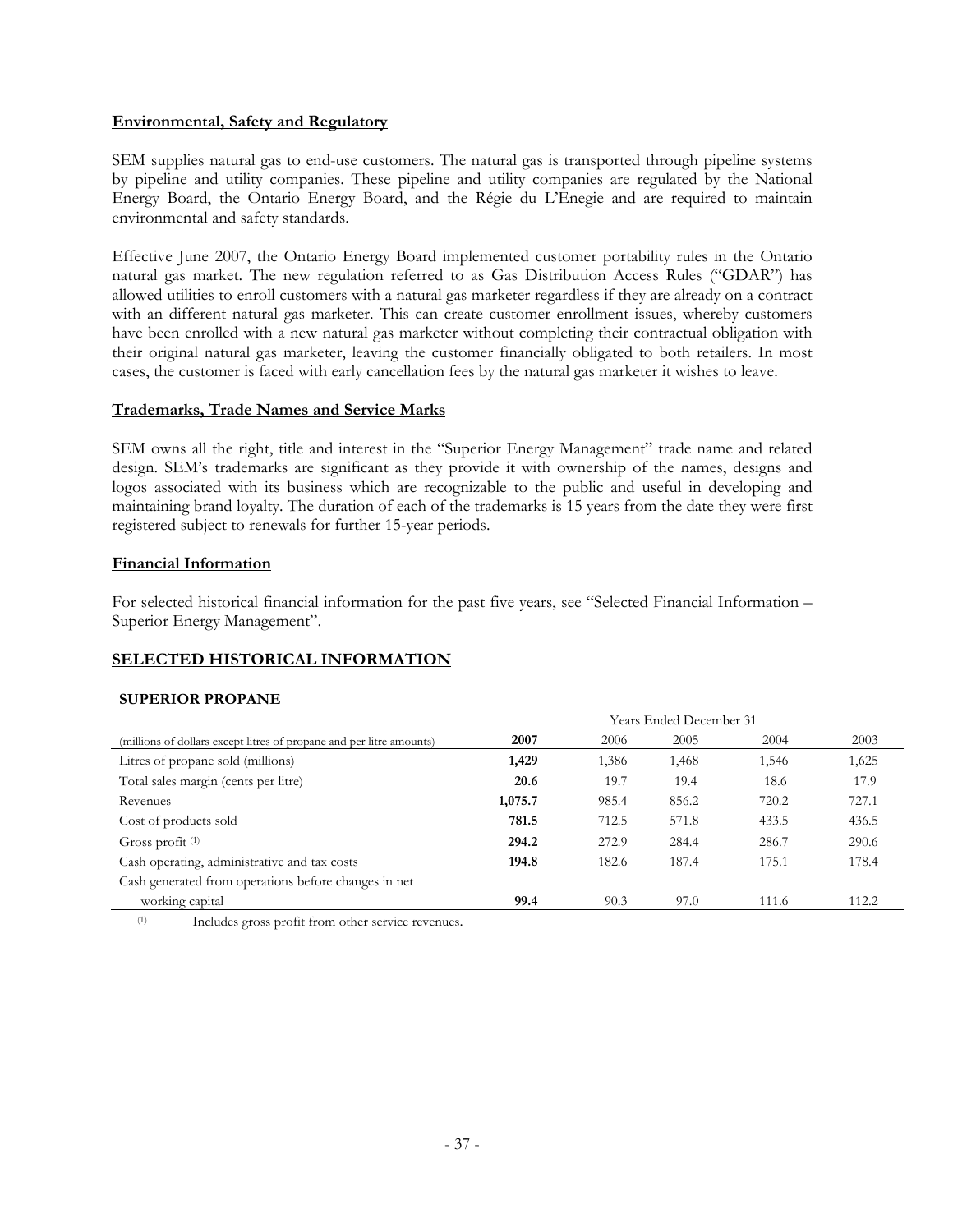## **ERCO WORLDWIDE**

|                                                                                       | Years Ended December 31 |       |       |       |       |  |
|---------------------------------------------------------------------------------------|-------------------------|-------|-------|-------|-------|--|
| (millions of dollars except thousands of metric tonnes)<br>("MT") and per MT amounts) | 2007                    | 2006  | 2005  | 2004  | 2003  |  |
| Total chemical sales (MT)                                                             | 768                     | 756   | 742   | 649   | 574   |  |
| Average chemical selling price (dollars per MT)                                       | 558                     | 540   | 550   | 571   | 573   |  |
| Revenues                                                                              | 460.6                   | 437.2 | 431.6 | 396.0 | 356.3 |  |
| Cost of products sold                                                                 | 252.9                   | 233.1 | 224.7 | 202.8 | 183.3 |  |
| Gross profit                                                                          | 207.7                   | 204.1 | 206.9 | 193.2 | 173.0 |  |
| Cash operating, administrative and tax costs                                          | 119.7                   | 120.9 | 105.7 | 94.3  | 89.2  |  |
| Cash generated from operations before changes in net                                  |                         |       |       |       |       |  |
| working capital                                                                       | 88.0                    | 83.2  | 101.2 | 98.9  | 83.8  |  |

## **WINROC**

|                                                      | Years Ended December 31 |       |       |         |         |
|------------------------------------------------------|-------------------------|-------|-------|---------|---------|
| (millions of dollars)                                | 2007                    | 2006  | 2005  | 2004(1) | 2003(1) |
| Revenues                                             | 512.3                   | 518.7 | 486.6 | 384.3   | 310.9   |
| Cost of products sold                                | 382.5                   | 386.5 | 368.8 | 300.0   | 245.6   |
| Gross profit                                         | 129.8                   | 132.2 | 117.8 | 84.3    | 65.3    |
| Cash operating, administrative and tax costs         | 94.6                    | 91.0  | 82.0  | 56.4    | 47.4    |
| Cash generated from operations before changes in net |                         |       |       |         |         |
| working capital                                      | 35.2                    | 41.2  | 35.8  | 27.9    | 17.9    |

 (1) Winroc was acquired effective June 11, 2004. Prior year results are unaudited and provided for comparison purposes.

## **SUPERIOR ENERGY MANAGEMENT**

|                                                                         | Years Ended December 31 |       |       |       |       |
|-------------------------------------------------------------------------|-------------------------|-------|-------|-------|-------|
| (millions of dollars except per gigajoule ("GJ")<br>and per GI amounts) | 2007                    | 2006  | 2005  | 2004  | 2003  |
| Natural gas sold (millions of GJs)                                      | 37                      | 40    | 37    | 28    | 21    |
| Natural gas sales margin (cents per GI)                                 | 81.3                    | 54.3  | 39.2  | 47.7  | 38.8  |
| Revenues                                                                | 320.4                   | 325.6 | 288.4 | 211.3 | 152.2 |
| Cost of products sold                                                   | 290.3                   | 303.9 | 273.9 | 197.9 | 144.1 |
| Gross profit                                                            | 30.1                    | 21.7  | 14.5  | 13.4  | 8.1   |
| Cash operating, administrative and selling costs                        | 18.0                    | 11.4  | 9.2   | 5.7   | 3.6   |
| Cash generated from operations before changes in net<br>working capital | 12.1                    | 10.3  | 5.3   |       | 4.5   |

## **CONSOLIDATED FINANCIALS**

|                                                                                                               | <b>Years Ended December 31</b> |         |                 |         |         |
|---------------------------------------------------------------------------------------------------------------|--------------------------------|---------|-----------------|---------|---------|
| (millions of dollars except average number of trust<br>Units and per trust unit amounts)                      | 2007                           | 2006    | 2005            | 2004    | 2003    |
| Revenues                                                                                                      | 2,355.4                        | 2,264.3 | $2,059.2^{(1)}$ | 1,552.8 | 1,234.3 |
| Gross profit                                                                                                  | 661.8                          | 630.9   | $623.6^{(1)}$   | 542.8   | 471.7   |
| Operating distributable cash flow                                                                             | 225.6                          | 250.1   | 231.4           | 219.4   | 190.6   |
| Distributable cash flow                                                                                       | 170.4                          | 180.4   | 187.0           | 184.4   | 146.5   |
| Per trust unit                                                                                                | \$1.97                         | \$2.11  | \$2.35          | \$2.54  | \$2.47  |
| Average number of trust units outstanding (millions)                                                          | 86.5                           | 85.5    | 79.7            | 72.7    | 59.4    |
| Growth capital                                                                                                | 8.8                            | 53.0    | $509.5^{(1)}$   | 126.3   | 129.8   |
| Total assets                                                                                                  | 1,542.8                        | 1,536.9 | 2,373.6         | 1,579.7 | 1,475.3 |
| Total revolving term bank credit and term loans <sup>(2)</sup><br>Adjusted for discontinued operations<br>(1) | 438.0                          | 441.7   | 744.7           | 546.2   | 417.8   |

(2) Includes accounts receivable securitization program.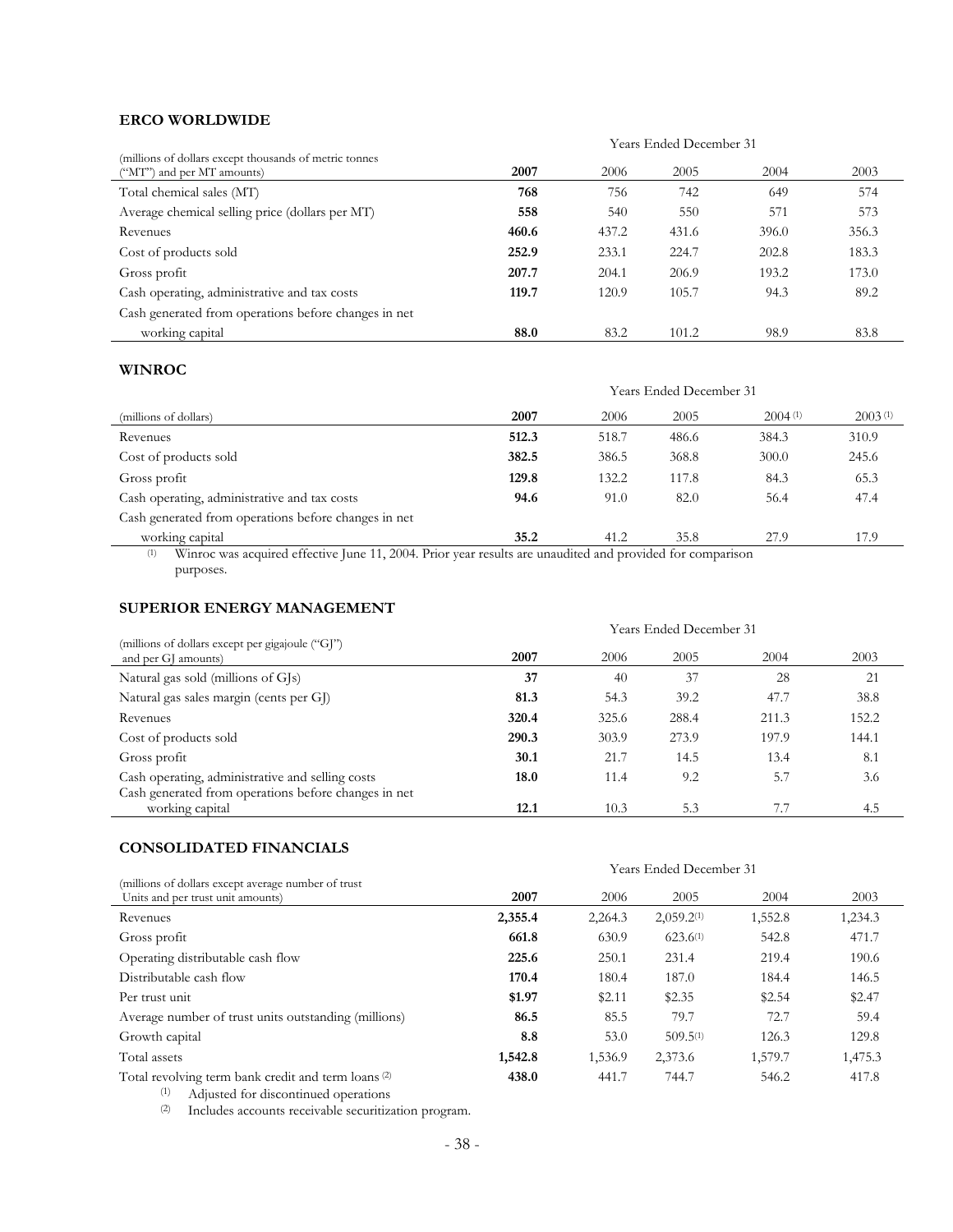## **CAPITAL STRUCTURE**

The following is a summary of the material attributes and characteristics of the securities of the Fund, including the trust units, special voting rights, Debentures and warrants.

## **Trust Units and Declaration of Trust**

The authorized capital of the Fund includes an unlimited number of trust units which may be issued pursuant to the Declaration of Trust. As at the date hereof, approximately 88.1 million trust units are issued and outstanding. The holders of trust units are entitled to vote at all meetings of Unitholders on the basis of one vote per trust unit. Holders of trust units are entitled to elect the directors of the General Partner and the Administrator and appoint the auditors of the Fund and the General Partner at each annual meeting of the Fund. Each trust unit is transferable and represents an equal fractional undivided beneficial interest in any distributions from the Fund whether of net income, net realized capital gains or other amounts, and in the net assets of the Fund in the event of termination or winding-up of the Fund. Currently, the Fund makes monthly cash distributions to its Unitholders. All trust units are of the same class with equal rights and privileges. Trust units are not subject to future calls or assessments. The Fund may create and issue additional trust units, rights, warrants, options or other securities to purchase, convert into or exchange into trust units, including without limitation, installment receipts or similar securities, debentures, notes or other evidences of indebtedness from time to time on terms and conditions acceptable to the board of directors of the Administrator.

Trust units are redeemable at any time at the option of the holder upon delivery to the Fund of the certificate or certificates representing such trust units accompanied by a duly completed and properly executed notice requesting redemption. Upon receipt of the redemption request, the holder is entitled to receive a price per trust unit (the "Redemption Price") equal to the lesser of: i) 90% of the "market price" of the trust units on the principal market on which the trust units are quoted for trading during the 10 trading day period commencing immediately after the date on which the trust units are surrendered for redemption; and ii) the "closing market price" on the principal market on which the trust units are quoted for trading on the date the trust units are surrendered for redemption. For the purposes of the Declaration of Trust "market price" generally means the amount equal to the simple average of closing prices of the trust units on the Toronto Stock Exchange for each of the trading days on which there was a closing price and "closing market price" generally means the closing price of the trust units on the Toronto Stock Exchange if there was a trade on that date.

The aggregate redemption price payable by the Fund in respect of any trust units surrendered for redemption in any calendar month shall be satisfied by way of cash payment on the last day of the following month. Holders of trust units are not entitled to cash on redemption if the total amount payable in the month by the Fund pursuant to redemptions exceeds \$100,000, provided that Superior may waive such limitation in respect of a particular month. If the value of redemptions exceeds \$100,000 the Fund shall satisfy its obligation to pay the Redemption Price by issuing unsecured promissory notes to the Holders having a maturity date to be determined by the board of directors of the Administrator (not to be longer than five years from the date of issue) bearing interest at the prime rate of interest of a Canadian Chartered bank determined at the time of issuance by the board of directors of the Administrator, payable for each month during the term on the 15th day of each subsequent month with all principal due on maturity.

Although the redemption right described above is available to Unitholders, the primary mechanism for Unitholders to dispose of their investment in the Fund is the sale of trust units. The promissory notes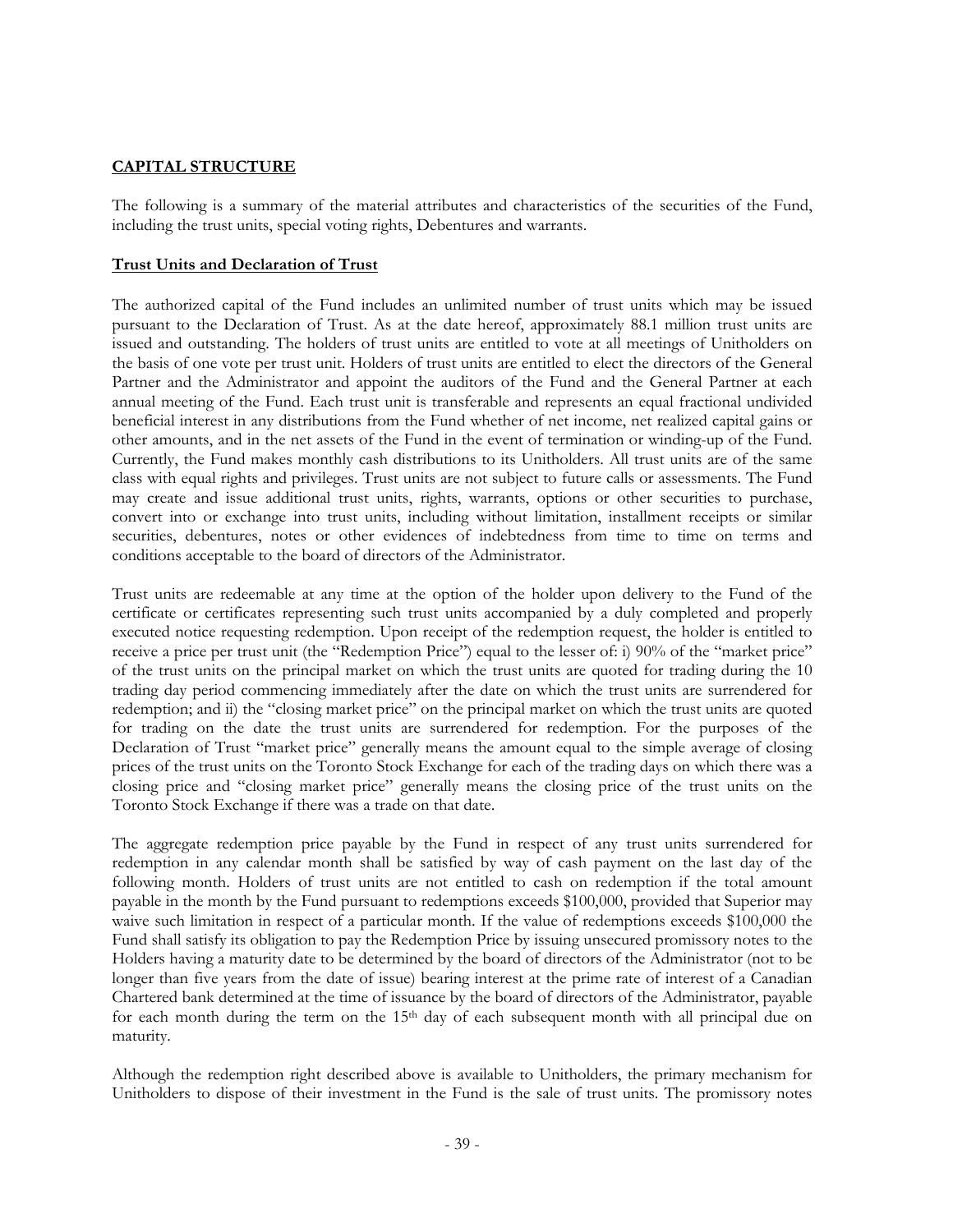which may be distributed to Unitholders in connection with a redemption will not be listed on any stock exchange and such promissory notes may be subject to resale restrictions under applicable securities law.

The Declaration of Trust restricts the Trustee from implementing any of the following fundamental changes without first obtaining approval of 66 2/3% of the Unitholders that vote on a resolution approving such action: i) a sale, lease or disposition of all or substantially all of the assets of the Fund (other than in conjunction with an internal reorganization or certain security arrangements), ii) the winding-up, liquidation or dissolution of the General Partner, Superior LP or the Administrator prior to the end of the term of the Fund (other than in conjunction with an internal reorganization) iii) any amendment to the Partnership Agreement, the constating documents of the General Partner or the Administrator which may materially prejudice the rights of Unitholders, iv) the sale, lease or disposition of any securities of the General Partner, Superior LP or the Administrator (other than in conjunction with an internal reorganization or certain security arrangements) or v) termination of the Administration Agreement.

The Declaration of Trust further restricts the trustee from voting the Fund's interests in Superior LP or the Administrator, without first obtaining approval of 66  $2/3\%$  of the Unitholders that vote on a resolution approving such action, to authorize any merger, amalgamation, arrangement, reorganization, recapitalization, business combination or similar transaction involving the General Partner, Superior LP or the Administrator (other than in conjunction with an internal reorganization).

The Declaration of Trust restricts the trustee from voting the Fund's interest in the securities of the Administrator, without first obtaining approval of a majority of the Unitholders that vote on a resolution approving such action, to elect or remove directors of the Administrator. It also restricts the Administrator from voting the securities of the General Partner, without first obtaining approval of a majority of the Unitholders that vote on a resolution approving such action, to elect or remove directors of the General Partner. It also provides that the Trustee and the Administrator will vote the securities of the Administrator held by the Fund and the securities of the General Partner held by the Administrator with regard to the appointment of the auditors of such entities to ensure they are the same auditors selected by the Unitholders to be the auditors of the Fund.

Finally, the Trustee cannot, without the approval of the board of directors of the Administrator: i) sell, transfer or otherwise dispose of securities issued by the General Partner, Superior LP or the Administrator ii) issue any securities of the Fund; iii) acquire or invest in securities of other entities, including bodies corporate, partnerships or trusts; iv) borrow funds or incur other indebtedness; or v) dispose of any of the assets of the Fund.

The Declaration of Trust provides that at no time may more than one half of the outstanding trust units be held by non-residents of Canada or Non-Canadian Partnerships (collectively "non-residents"), each within the meaning of the Tax Act nor shall the Fund be maintained primarily for the benefit of nonresidents. To monitor compliance with this requirement, the Administrator may at any time and from time to time, in its sole discretion, require the Trustee to obtain declarations as to beneficial ownership, perform residency searches and take such other steps to determine or estimate as best as possible the residence of the beneficial holders of trust units.

The Fund takes certain steps annually to estimate its level of foreign ownership. The Fund's current foreign ownership levels are estimated to be significantly lower than 49%. Should the Administrator become aware that the beneficial owners of 49% or more of the trust units are or may be non-residents or that such a situation is imminent and the board of directors of the Administrator determines, in its sole discretion, acting upon the advice of counsel, that such steps are necessary for the Fund to maintain its status as a "mutual fund trust" under the Tax Act, or that it is otherwise in the interest of the Fund, the Administrator may require the Trustee to refuse to accept a subscription for trust units or register a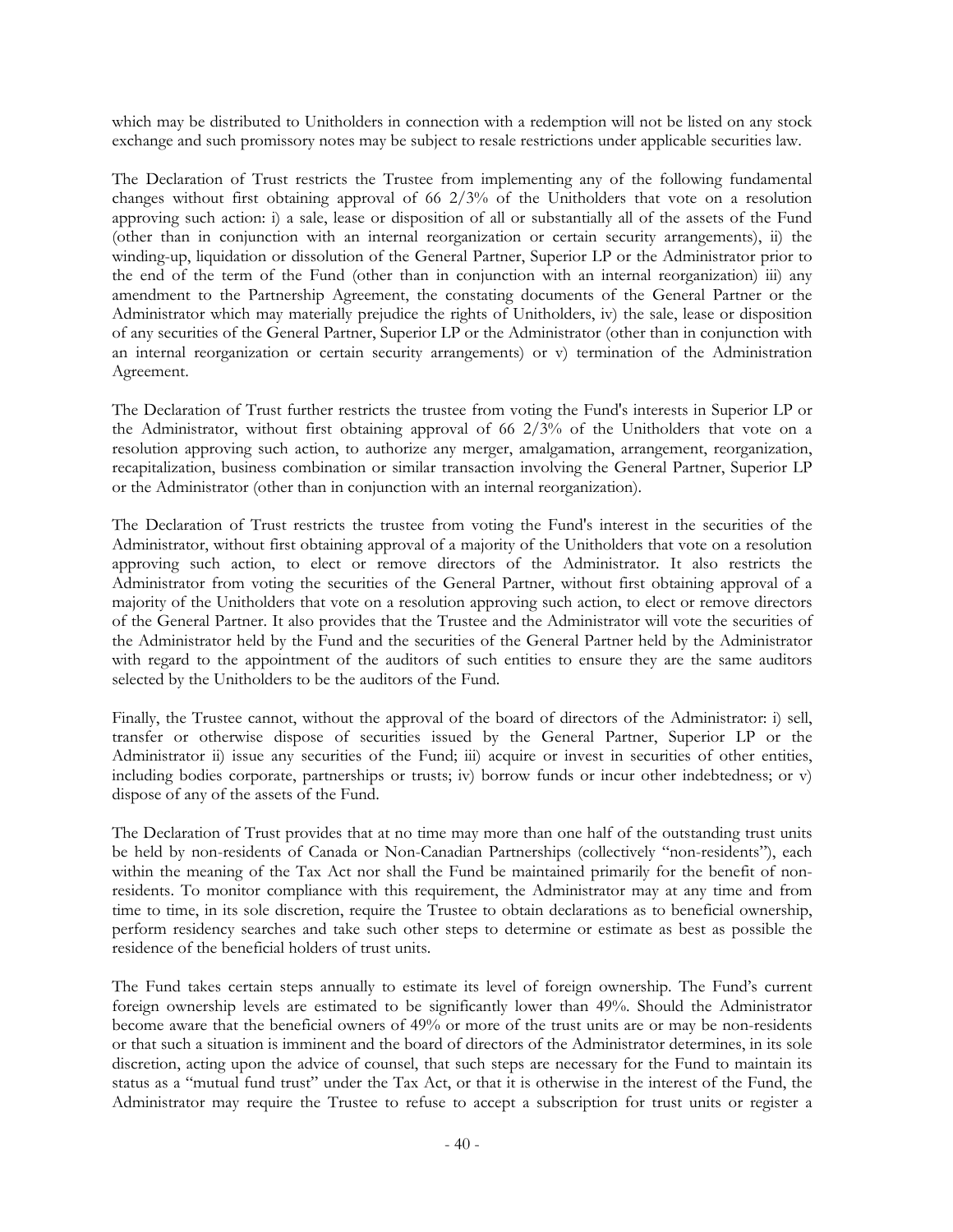transfer of trust units unless the person to receive such trust units provides a declaration that they are not a non-resident or take such other action as the board of directors of the Administrator determines is appropriate in the circumstances. If the Administrator determines that a majority of trust units are beneficially owned by non-residents and the board of directors of the Administrator determines, in its sole discretion, acting upon the advice of counsel, that such steps are necessary for the Fund to maintain its status as a mutual fund trust under the Tax Act, or that it is otherwise in the interest of the Fund, the Administrator may require the Trustee to send a notice to registered holders of trust units which are beneficially owned by non-residents, chosen in inverse order to the order of acquisition or registration (or in such other manner as the Administrator may consider equitable and practicable), requiring them to sell their trust units or a portion thereof within a period of not less than 60 days. If such Unitholders do not sell the indicated trust units or do not provide satisfactory evidence that trust units are not beneficially owned by non-residents, the Administrator may require the Trustee, on behalf of such registered holder(s) to sell such trust units, and in the interim, suspend the voting and distribution rights attached to such trust units. Non-residents are not entitled to vote on any resolution to amend these restrictions contained in the Declaration of Trust.

The Declaration of Trust also provides that if an offer is made for trust units which is a take-over bid for trust units within the meaning of the *Securities Act* (Alberta) and not less than 90% of the trust units (other than trust units held at the date of the take-over bid by or on behalf of the offeror or associates or affiliates of the offeror) are taken up and paid for by the offeror, the offeror will be entitled to acquire the trust units held by the holders of trust units who did not accept the offer on the terms offered by the offeror.

The Declaration of Trust also provides for, among other things, the calling of meetings of Unitholders, the conduct of business thereat, notice provisions, the appointment and removal of the Trustee of the Fund and the form of trust unit certificates. The Declaration of Trust provides that no Unitholder shall be personally liable to any person in connection with the Fund and the activities of the Fund and all claims against the Fund shall be satisfied out of the assets of the Fund. See "Material Contracts"

## **Debentures**

The Fund has two separate series of Debentures issued pursuant to a trust indenture between the Fund and Computershare, as trustee (the "Debenture Trustee") dated June 14, 2005 which was amended by a supplemental indenture dated October 19, 2005 (collectively, the "Indenture"). The 5.75% Debentures and the 5.85% Debentures (collectively, the "Outstanding Debentures") were issued pursuant to the Indenture. The Fund can issue additional Debentures under the Indenture from time to time.

The Fund also has a trust indenture between the Fund and the Debenture Trustee dated March 7, 2001, which was amended by a supplemental indenture dated December 17, 2002. The Series 1 8% Debentures and Series 2 8% Debentures were issued pursuant to this indenture.

The Series 1 8% Debentures matured on July 31, 2007. At that time, there were approximately \$8.1 million aggregate principal amount of Series 1 8% Debentures issued and outstanding. The Series 1 8% Debentures were fully registered, issuable in denominations of \$1,000 principal amount and bore interest at a rate of 8% per annum, which was payable semi-annually in arrears on January 31 and July 31 in each year. The Series 1 8% Debentures were convertible at the holder's option into fully paid and nonassessable trust units of the Fund at any time prior to the close of business on July 31, 2007 at a conversion price of \$16.00 per trust unit.

In accordance with the indenture governing the Series 1 and Series 2 8% Debentures, the Series 2 8% Debentures were redeemed on November 5, 2007 at the redemption price, which was equal to the outstanding principal amount of the Series 2 8% Debentures, together with all accrued and unpaid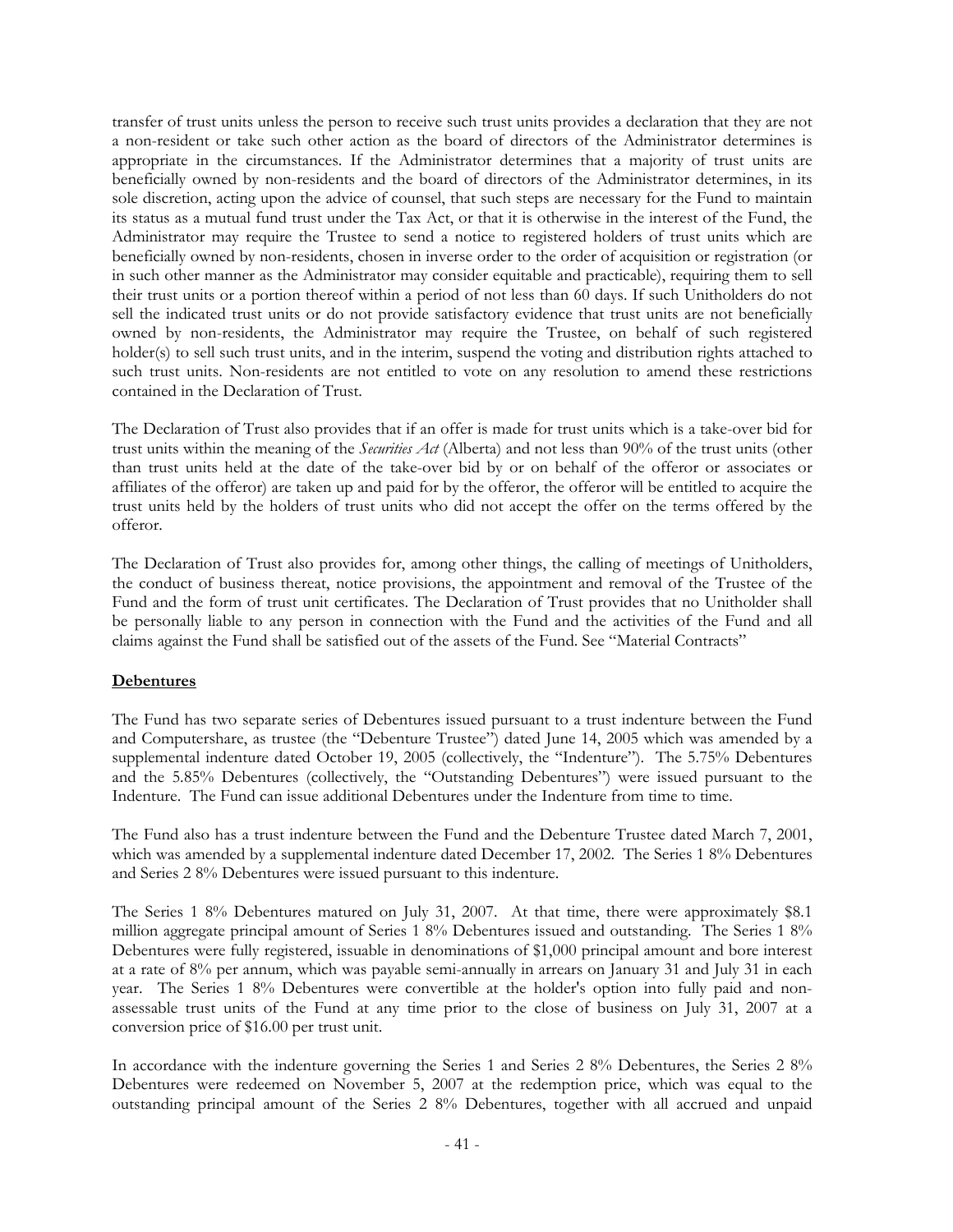interest thereon up to November 5, 2007, being \$1,000.8768 per \$1,000 principal amount of Debentures. The Debentures ceased to bear interest from and after November 5, 2007. The aggregate amount of outstanding Series 2 8% Debentures at that time was \$59.2 million.

The Series 2 8% Debentures were issuable in denominations of \$1,000 principal amount and bore interest at a rate of 8% per annum, which was payable semi-annually in arrears on May 1 and November 1 in each year. Prior to the redemption, the Series 2 8% Debentures were due to mature on November 1, 2008. Under the terms of the indenture, the Series 2 8% Debentures were convertible at the holder's option into fully paid and non-assessable trust units of the Fund at any time prior to the close of business on November 1, 2008 and the business day immediately prior to a date specified by the Fund for redemption of the Series 2 8% Debentures at a conversion price of \$20.00 per trust unit.

## **5.75% Debentures**

Currently there are approximately \$174.9 million aggregate principal amount of 5.75% Debentures issued and outstanding. The 5.75% Debentures are issuable in denominations of \$1,000 principal amount and bear interest at a rate of 5.75% per annum, which is payable semi-annually in arrears on June 30 and December 31 of each year. The 5.75% Debentures are convertible at the holder's option into fully paid and non-assessable trust units of the Fund at any time prior to the close of business on December 31, 2012 and the business day immediately prior to a date specified by the Fund for redemption of the 5.75% Debentures at a conversion price of \$36.00 per trust unit.

The 5.75% Debentures are not redeemable by the Fund before July 1, 2008. On or after July 1, 2008 and prior to July 1, 2010, the 5.75% Debentures are redeemable in whole or in part from time to time at the option of the Fund on not more than 60 days and not less than 30 days notice at a price equal to the principal amount thereof plus accrued and unpaid interest provided the current market price on the day preceding the notice of redemption is at least 125% of the conversion price. On or after July 1, 2010, the 5.75% Debentures are redeemable prior to maturity in whole or in part from time to time at the option of the Fund on not more than 60 days and not less than 30 days prior notice at a price equal to the principal amount thereof plus accrued and unpaid interest.

#### **5.85% Debentures**

Currently there are approximately \$75.0 million aggregate principal amount of 5.85% Debentures issued and outstanding. The 5.85% Debentures are issuable in denominations of \$1,000 principal amount and bear interest at a rate of 5.85% per annum, which is payable semi-annually in arrears on April 30 and October 31 of each year. The 5.85% Debentures are convertible at the holder's option into fully paid and non-assessable trust units of the Fund at any time prior to the close of business on October 31, 2015 and the business day immediately prior to a date specified by the Fund for redemption of the 5.85% Debentures at a conversion price of \$31.25 per trust unit.

The 5.85% Debentures are not redeemable by the Fund on or before October 31, 2008. On or after November 1, 2008 and on or before October 31, 2010, the 5.85% Debentures are redeemable in whole or in part from time to time at the option of the Fund on not more than 60 days and not less than 30 days notice at a price equal to the principal amount thereof plus accrued and unpaid interest provided the current market price on the day preceding the notice of redemption is at least 125% of the conversion price. On or after November 1, 2010, the 5.85% Debentures are redeemable prior to maturity in whole or in part from time to time at the option of the Fund on not more than 60 days and not less than 30 days prior notice at a price equal to the principal amount thereof plus accrued and unpaid interest.

## **General Terms**

Each series of Outstanding Debentures have the following general terms: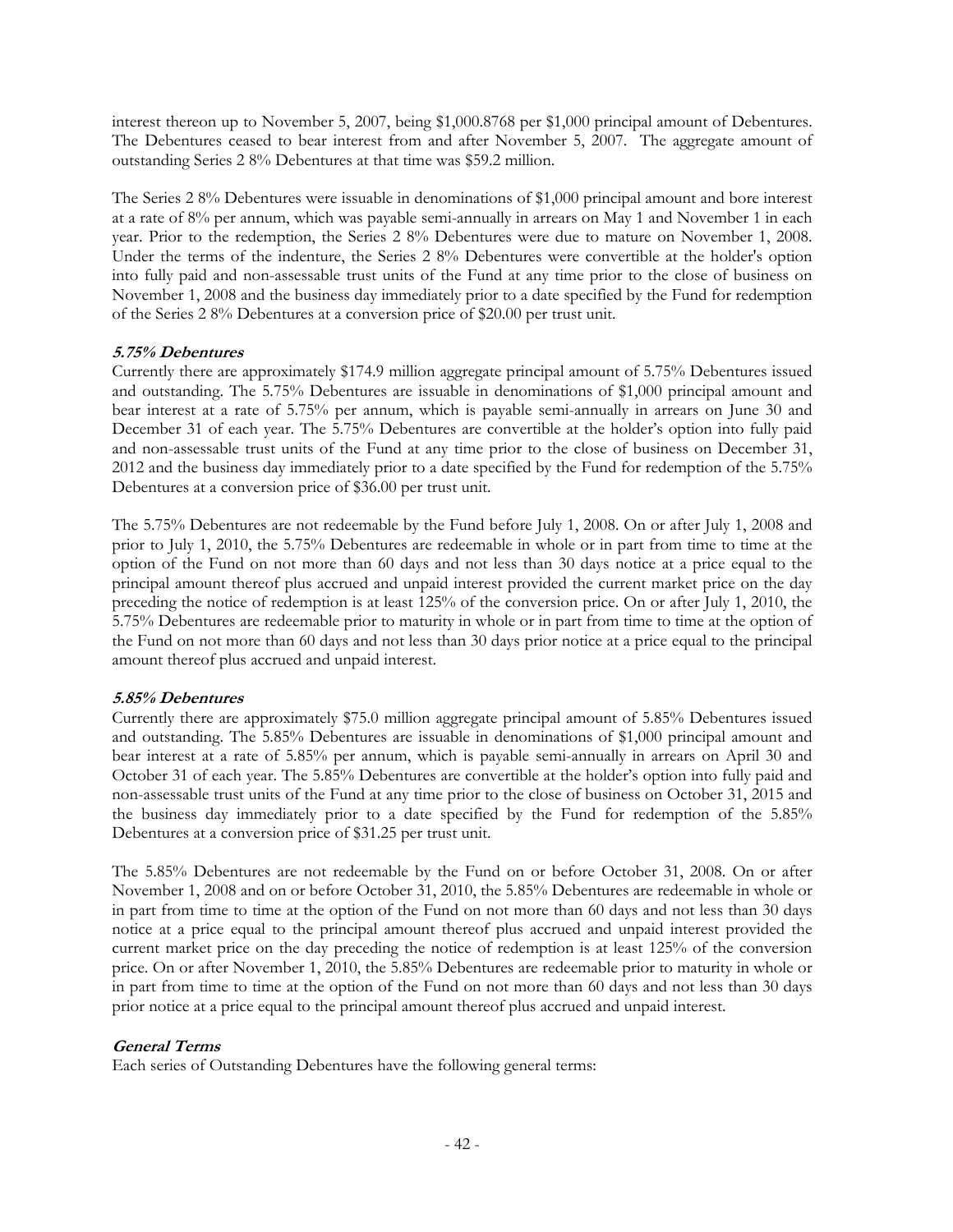The Fund will, on redemption or maturity of the Debentures, repay the indebtedness represented by the Debentures by paying the Debenture Trustee an amount equal to the principal amount of the outstanding Debentures, together with accrued and unpaid interest thereon. The Fund has the option, on not more than 60 days and not less than 30 days prior notice and subject to regulatory approval, to satisfy its obligation to repay the principal amount and/or accrued interest thereon of the Debentures which are to be redeemed or have matured, by issuing trust units to holders thereof. The number of trust units to be issued will be determined by dividing the aggregate principal amount to be redeemed or which have matured by 95% of the current market price of the particular series of Debentures on the date fixed for redemption or maturity, as the case may be.

The payment of the principal of, and interest on, the Debentures is subordinated in right of payment to the prior payment in full of all Senior Indebtedness and indebtedness to trade creditors of the Fund. "Senior Indebtedness" in this context generally means the principal of and premium, if any, and interest on and other amounts in respect of all indebtedness of the Fund, other than indebtedness evidenced by the Debentures and all other existing or future indebtedness or other instruments of the Fund which, by the terms of the instrument creating or evidencing the indebtedness, is expressed to be *pari passu* with, or subordinate in right of payment to the Debentures.

The Indenture provides that an event of default ("Event of Default") in respect of Debentures issued under the Indenture, will occur if any one or more of the following described events has occurred and is continuing with respect to such Debentures: (i) failure for 15 days to pay interest on such Debentures when due; (ii) failure to pay principal or premium, if any, on such Debentures, whether at maturity, upon redemption, by declaration or otherwise; or (iii) certain events of bankruptcy, insolvency or reorganization of the Fund under bankruptcy or insolvency laws. If an Event of Default has occurred and is continuing, the Debenture Trustee may, in its discretion, and shall, upon request of holders of not less than 25% in principal amount of such Debentures, declare the principal of and interest on all outstanding Debentures issued under that Indenture, to be immediately due and payable.

Upon the occurrence of a change of control of the Fund involving the acquisition of voting control or direction over 66 2/3% or more of the trust units of the Fund (a "Change of Control"), each Debentureholder may require the Fund to purchase, on the date which is 30 days following the giving of notice of the Change of Control (the "Put Date"), the whole or any part of such holder's Debentures at a price equal to 101% of the principal amount thereof (the "Put Price") plus accrued and unpaid interest to the Put Date. If 90% or more in aggregate principal amount of the Debentures issued and outstanding under a particular Indenture on the date of the giving of notice of the Change of Control have been tendered for purchase on the Put Date, the Fund will have the right to redeem all the remaining Debentures issued under such Indenture on such date at the Put Price, together with accrued and unpaid interest to such date. Notice of such redemption must be given to the Debenture Trustee prior to the Put Date and as soon as possible thereafter, by the Debenture Trustee, to the holders of the Debentures not tendered for purchase.

The Indenture provides that if an offer is made for Debentures issued under the Indenture, which is a take-over bid for Debentures within the meaning of the *Securities Act* (Alberta) and not less than 90% of such Debentures (other than Debentures held at the date of the take-over bid by or on behalf of the offeror or associates or affiliates of the offeror) are taken up and paid for by the offeror, the offeror will be entitled to acquire such Debentures held by the holders of such Debentures who did not accept the offer on the terms offered by the offeror.

The rights of the holders of the Debentures as well as any other series of debentures that may be issued under the Indenture may be modified in accordance with the terms of the Indenture. For that purpose, among others, the Indenture contains certain provisions which make binding on all Debentureholders resolutions passed at meetings of holders of Debentures issued under the Indenture by the holders of not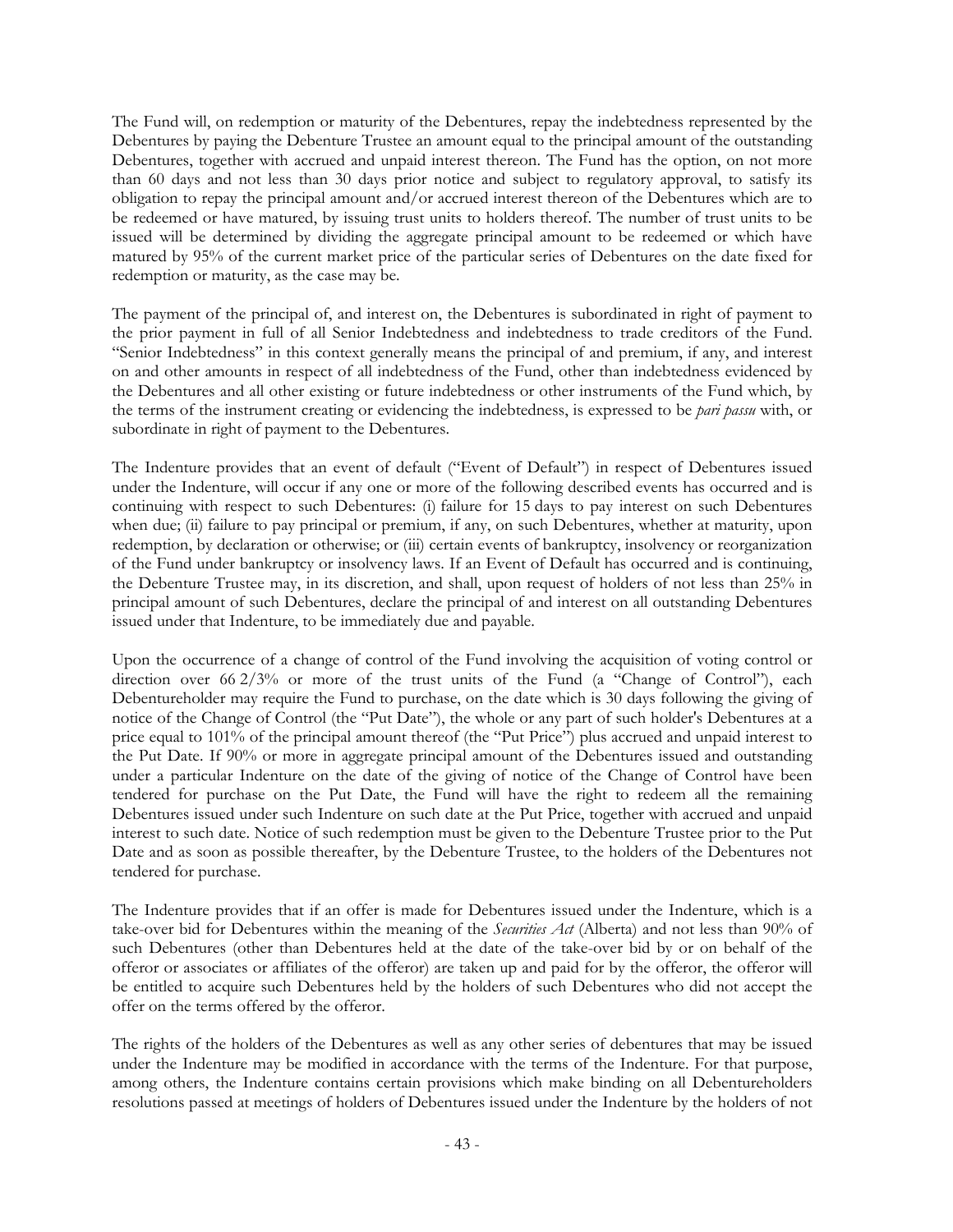less than 66 2/3% of the principal amount of the Debentures issued under the Indenture which are voted at the meeting, or rendered by instruments in writing signed by the holders of not less than 66 2/3% of the principal amount of the Debentures issued under the Indenture. In certain cases, the modification will, instead or in addition, require assent by the holders of the required percentage of Debentures of each particularly affected series issued under the Indenture.

The Indenture governing the Outstanding Debentures, provides that if the Administrator becomes aware that the beneficial owners of 49% of the Debentures issued under the Indenture then outstanding are or may be non-residents and the Board determines that such steps are required in order for the Fund to maintain its status as a mutual fund trust under the Trust Act, or is otherwise in the interest of the Fund, the Administrator may require the Debenture Trustee to refuse to: i) issue or register a transfer of Debentures issued under the Indenture to a person unless the person provides a declaration that the Debentures to be issued or transferred are not beneficially owned by a non-resident; and ii) send a notice to registered holders of Debentures issued under the Indenture which are beneficially owned by nonresidents chosen in inverse order to the order of acquisition or registration or in such other manner the Administrator may consider equitable and practicable, requiring them to sell such Debentures or a portion thereof within a specified period of not less than 60 days. If such Debentureholders do not comply within the specified time period, the Administrator may require the Debenture Trustee to sell such Debentures and in the interim suspend the rights attached to such Debentures.

## **Special Voting Rights**

The Declaration of Trust provides that the Fund is authorized to issue an unlimited number of special voting rights ("Special Voting Rights") in connection with or in relation to an issuance of securities that carry a right to convert or exchange into trust units of the Fund for no additional consideration ("Exchangeable Securities"). The Special Voting Rights shall not be entitled to any interest or share in the distributions or net assets of the Fund. Special Voting Rights may be issued in series and shall only be issued in connection with Exchangeable Securities on such terms as may be determined by the board of directors of the Administrator. Each Special Voting Right entitles the holder thereof to the number of votes at meetings of Unitholders equal to the number of trust units into which the associated Exchangeable Securities are exchangeable or convertible. Holders of Special Voting Rights are not entitled to distributions of the Fund and do not have any beneficial interest in the assets of the Fund on termination or winding up of the Fund. There are no Special Voting Rights outstanding.

#### **Warrants**

The Fund entered into a warrant indenture with CIBC Mellon Trust Company dated May 8, 2003 (the "Warrant Indenture") in connection with the Internalization. Pursuant to the terms of the Warrant Indenture, the Fund issued 3.5 million trust unit purchase warrants (the "Warrants") and, as of the date hereof, there are 2.3 million Warrants issued and outstanding. Each Warrant entitles the holder thereof to acquire one trust unit upon exercise thereof and payment of \$20.00 (the "Exercise Price"), subject to adjustment as contemplated below, for a period of five years from the date of issuance. The Warrants are not listed on any stock exchange. Holders of Warrants do not have any rights as Unitholders of the Fund, including the right to vote at meetings of Unitholders of the Fund or receive distributions of the Fund. The Warrant Indenture contains customary anti-dilution provisions which will provide adjustments to the number of trust units issuable upon exercise of the Warrants and the Exercise Price in certain circumstances, including where the Fund has made certain changes to its issued capital.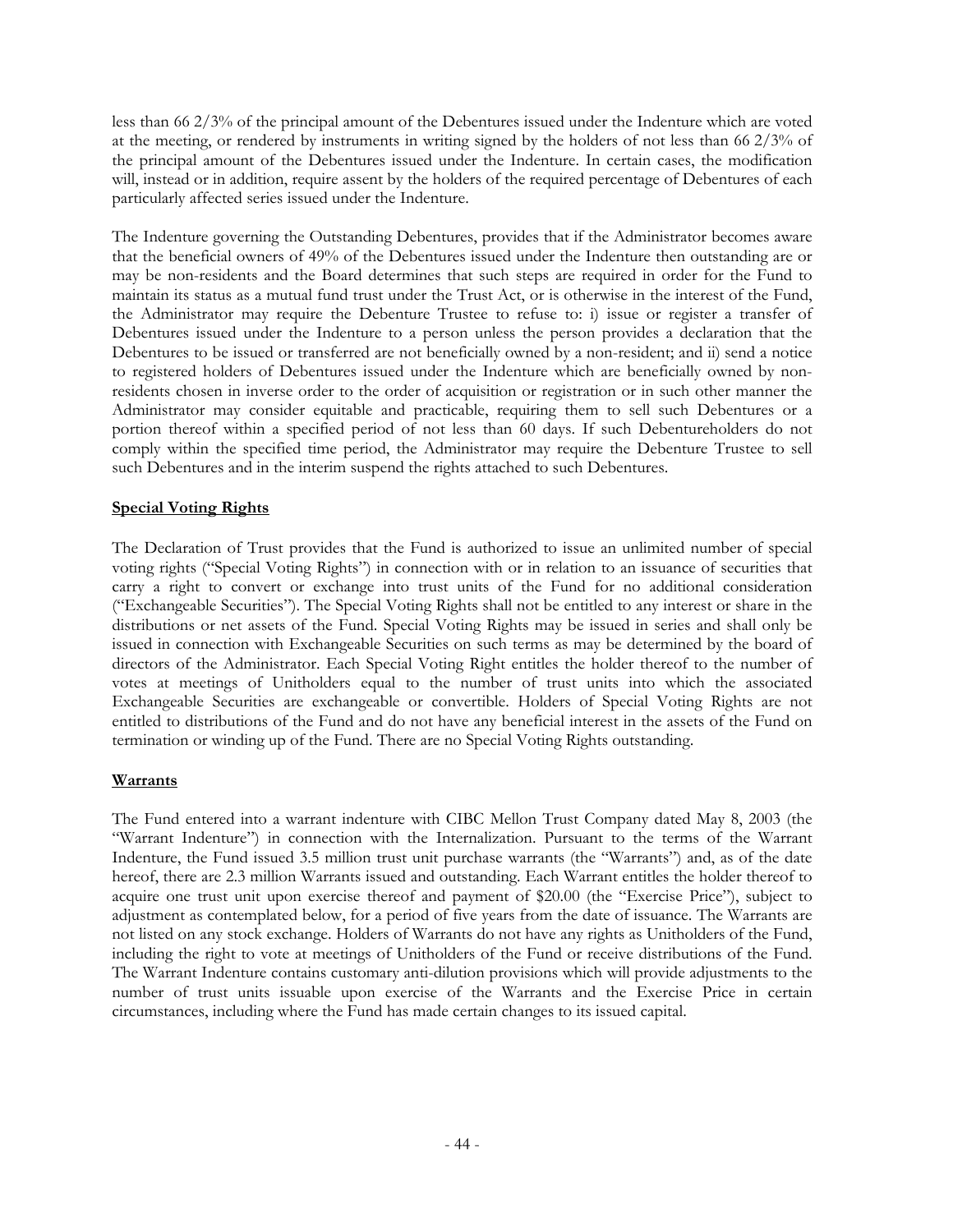## **Ratings**

## **Credit Ratings**

Credit ratings are intended to provide banks and capital market participants with a framework for comparing the credit quality of securities and are not a recommendation to buy, sell or hold securities. Disruptions in the banking and capital markets not specifically related to Superior LP may affect its ability to access these funding sources or cause an increase in the return required by investors. Credit rating agencies consider quantitative and qualitative factors when assigning a rating to an individual company. Outlooks fall into one of four categories: positive, negative, stable, or developing and should not be seen as a prescursor to a rating change or future action. Superior LP provides the Rating Agencies with confidential, in-depth information in support of the rating process. Credit ratings should be evaluated independently and are subject to revision or withdrawal at any time by the assigning rating agency. Superior LP's credit ratings at the date hereof were as follows:

|                                | Dominion Bond Rating     |                                  |
|--------------------------------|--------------------------|----------------------------------|
|                                | Service Limited ("DBRS") | Standard & Poor's ("S&P")        |
| Senior secured credit rating   | BBB (low)                | $BBB -$                          |
| Senior unsecured credit rating | N/A                      | $BB+ \setminus$ negative outlook |

## **DBRS Ratings**

DBRS' credit ratings for long-term debt instruments range from AAA to D. A rating of BB is defined to be speculative, where the degree of protection afforded interest and principal is uncertain, particularly during periods of economic recession. Entities in the BB area typically have limited access to capital markets and additional liquidity support. A rating of B is defined to be highly speculative, and there is a reasonably high level of uncertainty as to the ability of the entity to pay interest and principal on a continuing basis in the future, especially in periods of economic recession or industry adversity.

DBRS' uses the "high" and "low" grades to indicate the relative standing of a credit within a particular rating category. The lack of one of these designations indicates a rating that is essentially in the middle of the category.

## **S&P's Ratings**

S&P's credit ratings for long-term debt instruments range from AAA to D. A rating of BB is defined as less vulnerable to non-payment than other speculative issues. However, it faces major ongoing uncertainties or exposure to adverse business, financial, or economic conditions that could lead to the obligor's inadequate capacity to meet its financial commitment on the obligation. A rating of B is defined as more vulnerable to non-payment than obligations rated BB, but the obligor currently has the capacity to meet its financial commitment on the obligation. Adverse business, financial, or economic conditions will likely impair the obligor's capacity or willingness to meet its financial commitment on the obligation.

A plus (+) or minus (-) on an S&P credit rating is used to show the relative standing of an issue within the major rating categories.

## **Stability Rating**

A stability rating is an opinion of an independent rating agency about the relative stability and sustainability of an income trust's cash distribution stream. It reflects the rating agency's assessment of an income trust's underlying business model, and the sustainability and variability in cash flow generation in the medium to long-term. The stability rating on the Fund's trust units assigned by DBRS is currently STA-3 (low). DBRS's stability ratings are designed to measure the volatility and sustainability of distributions per trust unit, in a scale ranging from STA-1 to STA-7, with STA-1 representing the highest possible. Each rating category is refined into further subcategories of high, middle, and low. Stability ratings are not directly related to debt ratings, as stability and sustainability are only two factors in a debt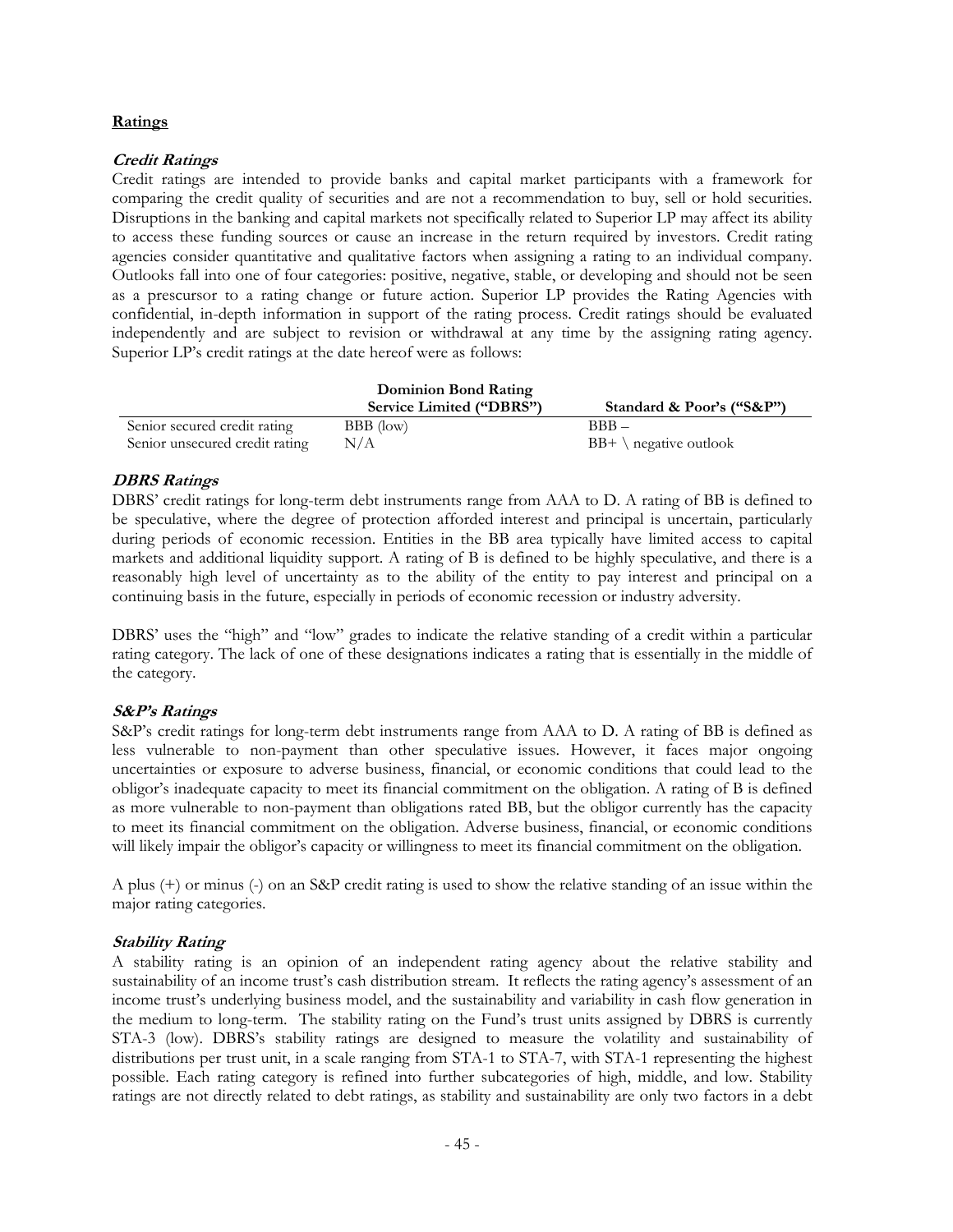rating. DBRS's stability rating encompasses seven main factors: operating characteristics, asset quality, financial flexibility, diversification, size and market position, sponsorship/governance and growth. DBRS stability ratings do not take such factors as pricing or stock market risk into consideration. A stability rating is not a recommendation to buy, sell or hold trust units and may be subject to revision or withdrawal at any time by the rating organization.

## **Debt Covenants**

Senior bank debt covenants limit the incurrence of additional long-term debt and payments of distributions to the Fund if Superior's consolidated senior debt (including proceeds raised from the accounts receivable sales program) exceeds 3.5 times to 1.0 EBITDA (as previously defined) for the last 12 month period as adjusted for the pro forma impact of acquisitions and dispositions. Senior secured notes covenant limit the incurrence of additional long-term debt and payments of distributions to the Fund if Superior's consolidated senior debt (including proceeds raised from the accounts receivable sales program) exceeds 3.0 times to 1.0 EBITDA (as previously defined) for the last 12 month period as adjusted for the pro forma impact of acquisitions and dispositions. Additionally, the Fund's distributions (including payments to debenture holders) cannot exceed EBITDA (plus \$25.0 million.)

As at December 31, 2007, Superior's total debt (including Debentures) to EBITDA (as previously defined) was 3.0 times to 1.0 after taking into account the impact of the off-balance sheet receivable sales program amounts and the impact of cash on hand. Debt covenants limit the incurrence of additional long-term debt and payments of distributions to the Fund if Superior's total debt (including proceeds raised from the accounts receivable sales program) exceeds 5.0 times EBITDA for senior bank debt and 5.5 times EBITDA for senior secured notes (see Non-GAAP Financial Measures) for the last 12 month period as adjusted for the pro forma impact of acquisitions and dispositions.

At December 31, 2007, senior debt and total debt ratios when calculated in accordance with Superior's senior credit agreements were 2.0 to 1.0 (December 31, 2006 – 2.1 to 1.0). Total debt to EBITDA for purposes of senior credit agreements does not include the Debentures.

## **DIVIDENDS/CASH DISTRIBUTIONS**

## **Distribution Policies**

Under the terms of the Declaration of Trust, the Administrator has the sole discretion, subject to limitations imposed by any agreements entered into with lenders to the Fund, Superior LP or any affiliate of the Fund, to determine the amount of the distribution payable to Unitholders of the Fund for the applicable distribution period. The proportionate share for each trust unit of the amount of such distribution shall be determined by dividing such amount by the number of issued and outstanding trust units on the applicable distribution record date. The Declaration of Trust also provides that, subject to any limitations imposed by any agreements entered into with lenders of the Fund or affiliates of the Fund and also subject to any decision to the contrary as evidenced by a resolution of the board of directors of the Administrator, the Fund will distribute an additional amount to Unitholders on December 31 of each year so that the Fund is not liable for ordinary income taxes for such year.

The board of directors of the Administrator has adopted a policy to make monthly distributions designed to achieve a target payout ratio of below 90% of the Fund's annual distributable cash flow over time. Such distributions are paid monthly to Unitholders of record on the last business day of each calendar month with actual payment to be made to such Unitholders on or about the 15th day of the following month, subject to any contractual restrictions on such distributions including any agreements entered into with lenders of the Fund or its affiliates. The board of directors of the Administrator can, subject to the terms of the Declaration of Trust, modify the distribution policy from time to time in its discretion.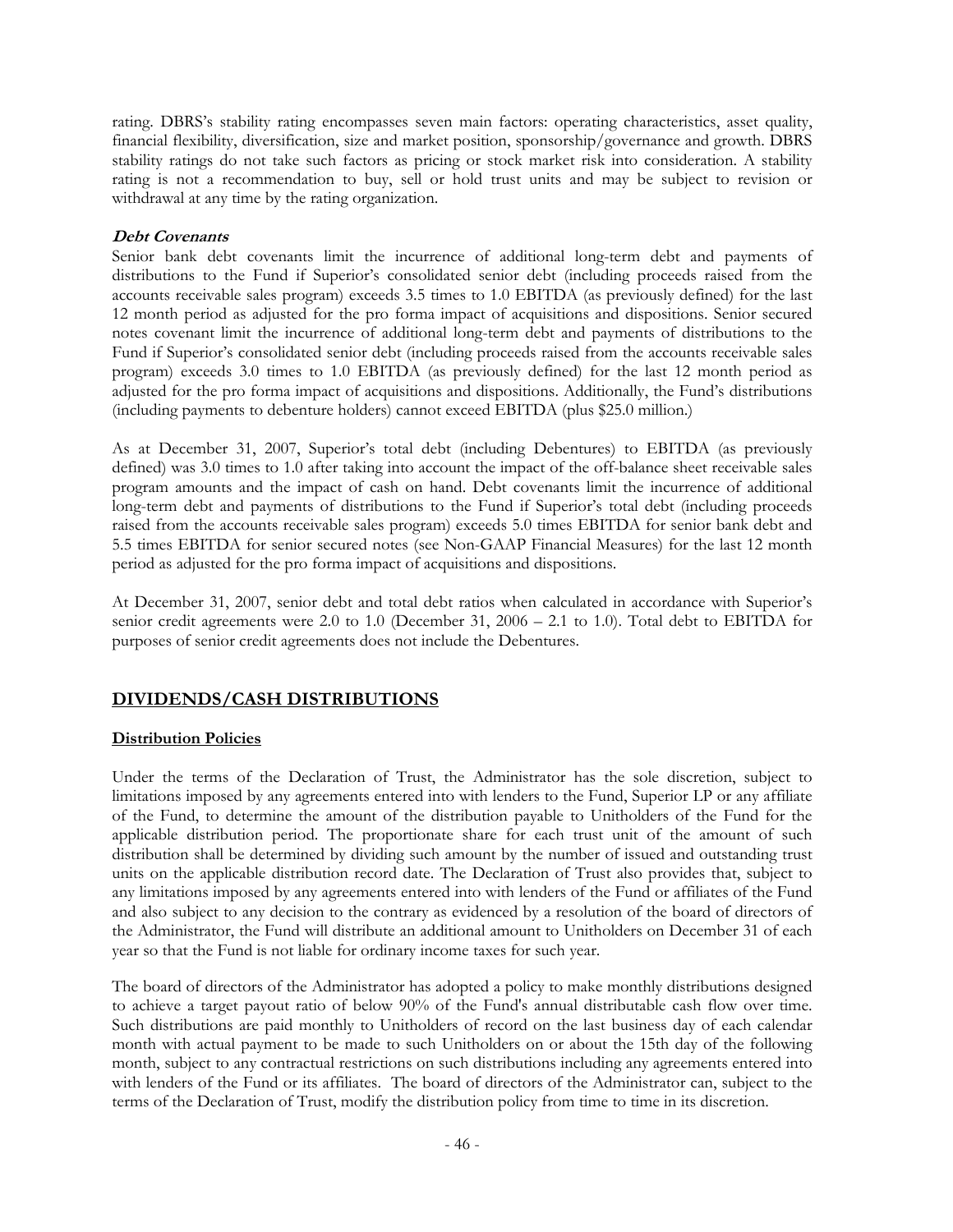The board of directors of the General Partner, in its capacity as general partner of Superior LP, have discretion, subject to the limits prescribed in the Partnership Agreement, to determine the amount and frequency of Superior LP's distributions to the Fund. The board of directors of the General Partner have implemented a distribution policy that enables the Fund to maintain its current distribution policy, subject to any contractual restrictions on such distributions including any agreements entered into with lenders of Superior LP or its affiliates. However, the board of directors of the General Partner can, subject to the terms of the Partnership Agreement, modify the distribution policy from time to time in its discretion.

#### **Cash Distributions**

The following table sets forth the amount of cash distributions the Fund has paid on the trust units for the three most recently completed financial years.

|                    |                     | Distribution            | Annual                   |
|--------------------|---------------------|-------------------------|--------------------------|
| <b>Record Date</b> | <b>Payment Date</b> | Per Trust Unit<br>$($)$ | Distribution Tax<br>Year |
| December 31, 2007  | January 15, 2007    | 0.13                    | 2007: \$1.56             |
| November 30, 2007  | December 14, 2007   | 0.13                    |                          |
| October 31, 2007   | November 15, 2007   | 0.13                    |                          |
| September 30, 2007 | October 15, 2007    | 0.13                    |                          |
| August 31, 2007    | September 14, 2007  | 0.13                    |                          |
| July 31, 2007      | August 15, 2007     | 0.13                    |                          |
| June 30, 2007      | July 13, 2007       | 0.13                    |                          |
| May 31, 2007       | June 15, 2007       | 0.13                    |                          |
| April 30, 2007     | May 15, 2007        | 0.13                    |                          |
| March 31, 2007     | April 13, 2007      | 0.13                    |                          |
| February 28, 2007  | March 15, 2007      | 0.13                    |                          |
| January 31, 2007   | February 15, 2007   | 0.13                    |                          |
| Dec 31, 2006       | Jan 13, 2007        | 0.13                    | 2006: \$1.82             |
| Nov 30, 2006       | Dec 15, 2006        | 0.13                    |                          |
| Oct 31, 2006       | Nov 15, 2006        | 0.13                    |                          |
| Sep 30, 2006       | Oct 14, 2006        | 0.13                    |                          |
| Aug 31, 2006       | Sep 15, 2006        | 0.13                    |                          |
| Jul 31, 2006       | Aug 15, 2006        | 0.13                    |                          |
| Jun 30, 2006       | Jul 15, 2006        | 0.13                    |                          |
| May 31, 2006       | Jun 15, 2006        | 0.13                    |                          |
| Apr 30, 2006       | May 13, 2006        | 0.185                   |                          |
| Mar 31, 2006       | Apr 15, 2006        | 0.185                   |                          |
| Feb 28, 2006       | Mar 15, 2006        | 0.205                   |                          |
| Jan 31, 2006       | Feb 15, 2006        | 0.205                   |                          |
| Dec 31, 2005       | Jan 13, 2006        | 0.205                   | 2005: \$2.41             |
| Nov 30, 2005       | Dec 15, 2005        | 0.205                   |                          |
| Oct 31, 2005       | Nov 15, 2005        | 0.20                    |                          |
| Sep 30, 2005       | Oct 14, 2005        | 0.20                    |                          |
| Aug 31, 2005       | Sep 15, 2005        | 0.20                    |                          |
| Jul 31, 2005       | Aug 15, 2005        | 0.20                    |                          |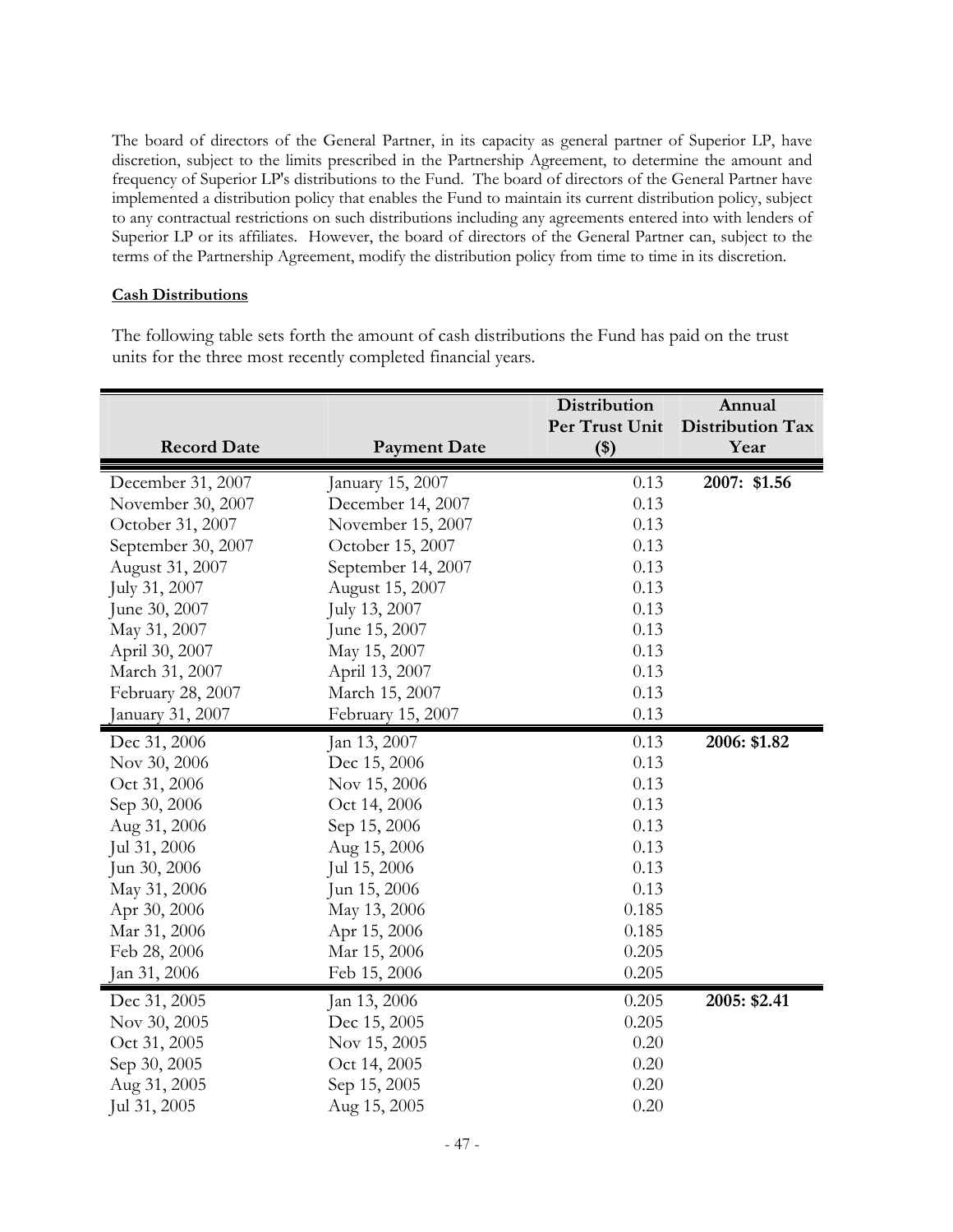|                    |                     | <b>Distribution</b>        | Annual<br>Per Trust Unit Distribution Tax |
|--------------------|---------------------|----------------------------|-------------------------------------------|
| <b>Record Date</b> | <b>Payment Date</b> | $\left( \mathbb{S}\right)$ | Year                                      |
| Jun 30, 2005       | Jul 15, 2005        | 0.20                       |                                           |
| May 31, 2005       | Jun 15, 2005        | 0.20                       |                                           |
| Apr 30, 2005       | May 13, 2005        | 0.20                       |                                           |
| Mar 31, 2005       | Apr 15, 2005        | 0.20                       |                                           |
| Feb 28, 2005       | Mar 15, 2005        | 0.20                       |                                           |
| Jan 31, 2005       | Feb 15, 2005        | 0.20                       |                                           |

## **MARKET FOR SECURITIES**

The Fund's trust units and convertible debentures trade on the Toronto Stock Exchange (the "TSX") under the following symbols:

| <b>Trading Symbol</b> | Security         |
|-----------------------|------------------|
| SPF.un                | Trust Units      |
| SPE.db.b              | 5.75% Debentures |
| SPE.db.c              | 5.85% Debentures |

The following table summarizes the trading activity of the Fund's securities on the TSX for the year ended December 31, 2007:

| Trust units: SPF.un | High   | Low    | Volume      |
|---------------------|--------|--------|-------------|
| January             | 11.620 | 10.620 | 6,188,022   |
| February            | 12.400 | 11.200 | 4,207,861   |
| March               | 12.930 | 11.700 | 7,954,447   |
| April               | 14.430 | 12.460 | 8, 131, 287 |
| May                 | 15.150 | 13.450 | 7,314,904   |
| June                | 15.800 | 14.610 | 4,914,041   |
| July                | 16.270 | 14.770 | 5,507,828   |
| August              | 15.020 | 12.080 | 5,649,039   |
| September           | 14.120 | 12.500 | 3,699,317   |
| October             | 13.480 | 12.400 | 3,576,784   |
| November            | 12.650 | 10.990 | 3,397,306   |
| December            | 12.500 | 11.020 | 3,209,541   |
| 2007                | 16.270 | 10.620 | 63,750,377  |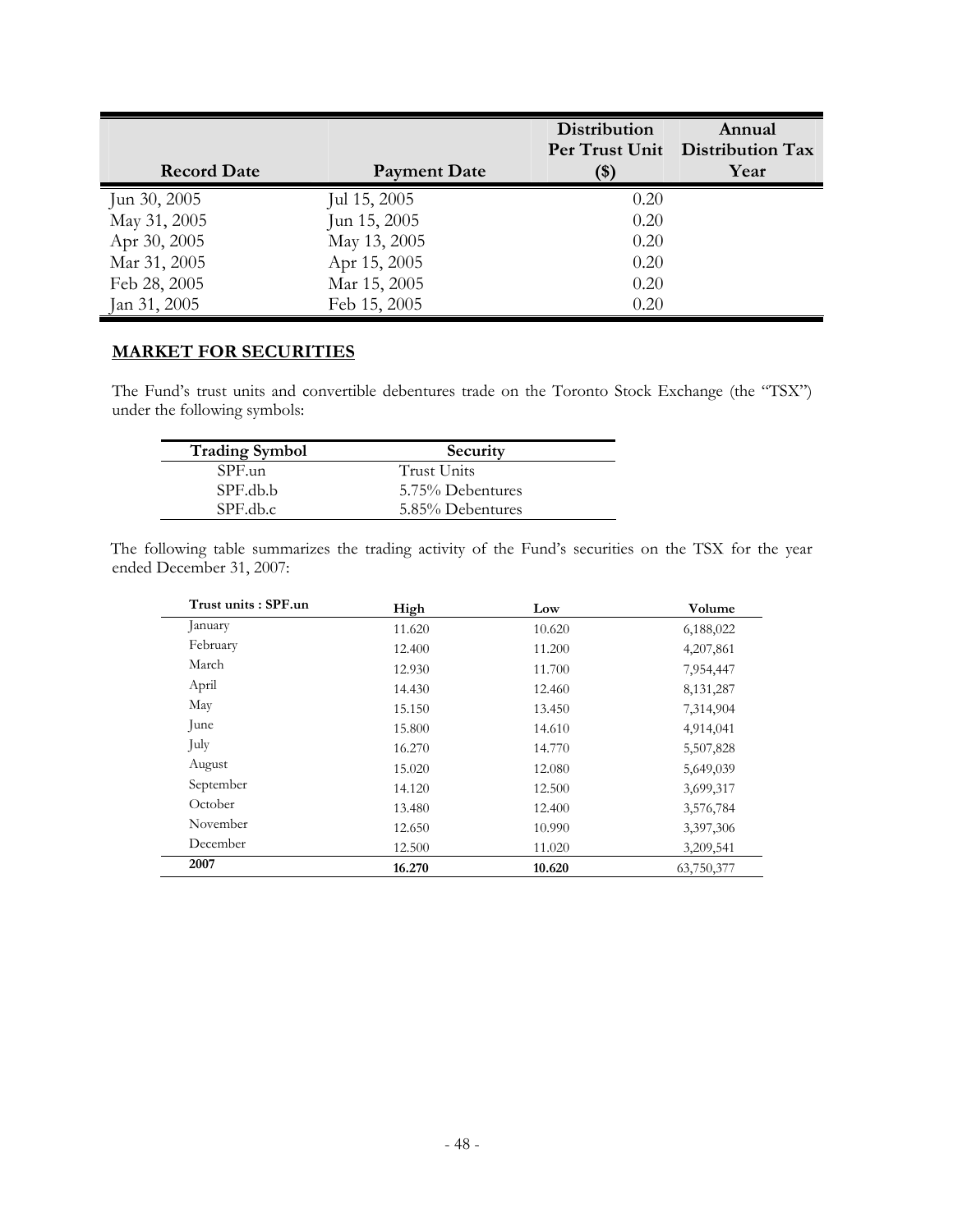| 5.75% Debentures: |        |        |         |
|-------------------|--------|--------|---------|
| SPF.db.b          | High   | Low    | Volume  |
| January           | 97.000 | 89.000 | 42,470  |
| February          | 99.000 | 94.000 | 22,120  |
| March             | 98.470 | 94.030 | 26,290  |
| April             | 98.990 | 93.760 | 20,010  |
| May               | 99.990 | 97.010 | 25,460  |
| June              | 99.480 | 96.000 | 19,230  |
| July              | 96.980 | 94.000 | 20,980  |
| August            | 96.490 | 93.500 | 10,540  |
| September         | 96.240 | 90.000 | 12,000  |
| October           | 95.890 | 90.000 | 9,810   |
| November          | 94.750 | 91.000 | 19,110  |
| December          | 94.740 | 87.000 | 15,310  |
| 2007              | 99.990 | 87.000 | 243,330 |

| 5.85% Debentures: |        |        |         |
|-------------------|--------|--------|---------|
| SPF.db.c          | High   | Low    | Volume  |
| January           | 94.990 | 87.510 | 15,320  |
| February          | 95.500 | 90.600 | 33,670  |
| March             | 95.490 | 93.600 | 20,190  |
| April             | 95.500 | 91.100 | 37,120  |
| May               | 98.500 | 93.760 | 62,720  |
| June              | 98.490 | 94.500 | 20,830  |
| July              | 96.590 | 91.750 | 13,540  |
| August            | 93.500 | 90.000 | 7,080   |
| September         | 92.500 | 88.510 | 9,600   |
| October           | 92.500 | 87.000 | 6,460   |
| November          | 93.990 | 90.000 | 14,140  |
| December          | 90.500 | 85.000 | 8,080   |
| 2007              | 98.500 | 87.00  | 248,750 |

## **DIRECTORS AND OFFICERS OF THE ADMINISTRATOR**

Each of the Administrator and the General Partner is, directly or indirectly, a wholly-owned subsidiary of the Fund. The directors of the Administrator and the General Partner are, pursuant to the terms of the Declaration of Trust, elected annually by the Unitholders of the Fund. The board of directors of the Administrator and the General Partner are currently comprised of the same individuals.

The names, municipalities of residence, principal occupations for the five most recently completed financial years and committee membership of the directors of the Administrator and the General Partner as of the date hereof are set out below. Each current director was appointed to serve until the next annual meeting or until a successor is elected or appointed.

As at March 10, 2008, the directors and officers as a group owned, directly or indirectly 2,041,238 trust units of the Fund, representing approximately 2.3% of the Fund's outstanding trust units. The number of trust units of the Fund that each director beneficially owns, directly or indirectly, or exercises control or direction over, as at March 10, 2008, is included in the following table. The information as to the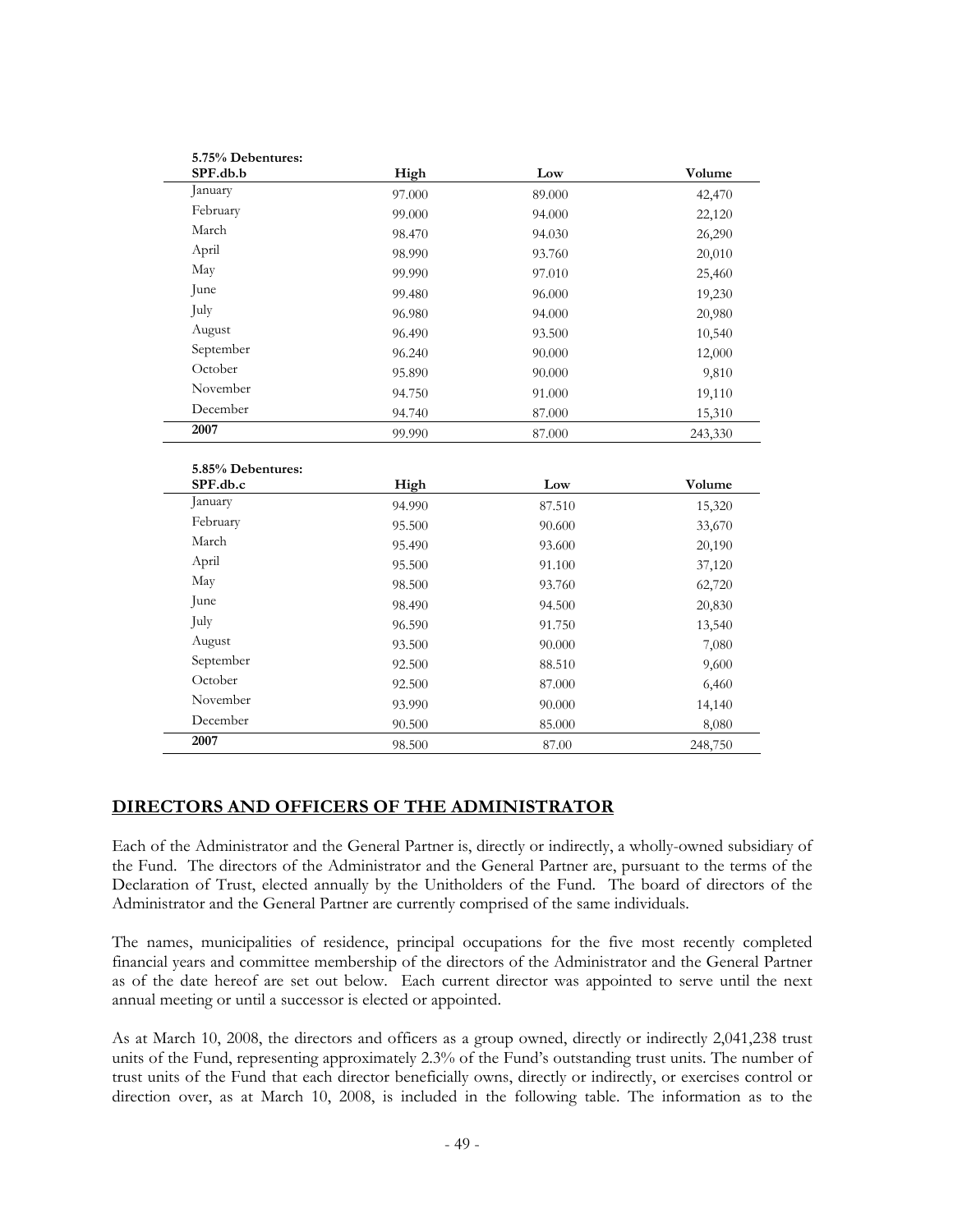ownership or control or direction of trust units, not being within the knowledge of the Fund, has been furnished by the directors individually.

| Name, Province and<br><b>Country of Residence</b>       | Director<br>Since                                | Number of<br><b>Trust Units</b> | <b>Principal Occupation</b>                                                                                                                                  |
|---------------------------------------------------------|--------------------------------------------------|---------------------------------|--------------------------------------------------------------------------------------------------------------------------------------------------------------|
| Catherine M. (Kay) Best (1)<br>Alberta, Canada          | July, 2007                                       | Nil                             | Executive Vice-President, Risk Management<br>and Chief Financial Officer of the Calgary<br>Health Region.                                                    |
| Grant D. Billing <sup>(4)</sup><br>Alberta, Canada      | 1994                                             | 1,791,997                       | Executive Chairman and Chief Executive<br>Officer of the Administrator and the General<br>Partner.                                                           |
| Robert J. Engbloom, Q.C. (2)<br>Alberta, Canada         | 1996                                             | 17,010                          | Partner, Macleod Dixon LLP (law firm).                                                                                                                       |
| Randall J. Findlay (2)<br>Alberta, Canada               | 2007                                             | 10,000                          | Corporate Director. From 2001 until 2006,<br>Mr. Findlay was President of Provident Energy<br>Ltd. (a diversified energy business).                          |
| Norman R. Gish(3) (4) (5)<br>Alberta, Canada            | 2003                                             | 28,910                          | Corporate Director and independent<br>businessman.                                                                                                           |
| Peter A.W. Green (1)(2)(6)<br>Ontario, Canada           | 1996                                             | 10,466                          | Chairman of The Frog Hollow Group Inc.<br>(international business advisors) and Chairman<br>of Patheon Inc. (global pharmaceutical<br>company).              |
| James S.A. MacDonald (3) (7) (8)<br>Ontario, Canada     | $2000$ (7) (also, May<br>$28/98$ - Dec $11/98$ ) | 151,889                         | Chairman and Managing Partner of Enterprise<br>Capital Management Inc. ("ECMI")<br>(investment management company).                                          |
| Walentin (Val) Mirosh <sup>(3)</sup><br>Alberta, Canada | 2007                                             | Nil                             | Vice President, NOVA Chemicals; President,<br>Nova Chemicals Olefins and Feedstock. From<br>2001 to 2003, he was a Partner, Macleod<br>Dixon LLP (law firm). |
| David P. Smith (1) (8)<br>Ontario, Canada               | 1998                                             | 29,137                          | Managing Partner of ECMI.                                                                                                                                    |
| Peter Valentine <sup>(1)</sup><br>Alberta, Canada       | 2004                                             | 1,829                           | Corporate director and consultant.                                                                                                                           |

Notes:

1) Member of Audit Committee of the Administrator.

2) Member of Governance and Nominating Committee of the Administrator.

3) Member of Compensation Committee of General Partner.<br>4) Messrs. Billing and Gish also own \$1,000,000 and \$60,00

Messrs. Billing and Gish also own \$1,000,000 and \$60,000 principal amount of Convertible Debentures of the Fund, respectively.

5) Mr. Gish served as a trustee of the Fund from September 2000 to October 2003 and as Chairman of ICG Propane Inc. ("ICG") from December 1998 to September 2000.

6) Mr. Green was appointed Lead Director of Superior on August 11, 2003. Mr. Green has been appointed as a director and officer of companies that have financial difficulties to assist such companies with financial restructuring, proposals or compromise arrangements. In this capacity, Mr. Green was appointed a director of Phillip Services Corp. which made a proposal under chapter 11 of the U.S. Bankruptcy Code and the *Companies Creditors' Arrangement Act* (Canada) in 1999 and briefly became the Chairman and C.E.O. of Norigen Inc. which went into receivership in August, 2001.

7) Director of ICG for the duration of the Hold-Separate Order of the Competition Bureau which required Superior to keep ICG's operations separate from its own. ICG was amalgamated with Superior effective September 30, 2000.

8) Messrs. MacDonald and Smith also own 54,382 and 3,298 warrants, respectively, to acquire trust units of the Fund at an exercise price of \$20.00 expiring on May 8, 2008.

(9) The Corporation does not have an Executive Committee.

(10) The directors of Superior hold an aggregate of 410,000 options to acquire trust units at exercise prices between \$19.65- \$32.19.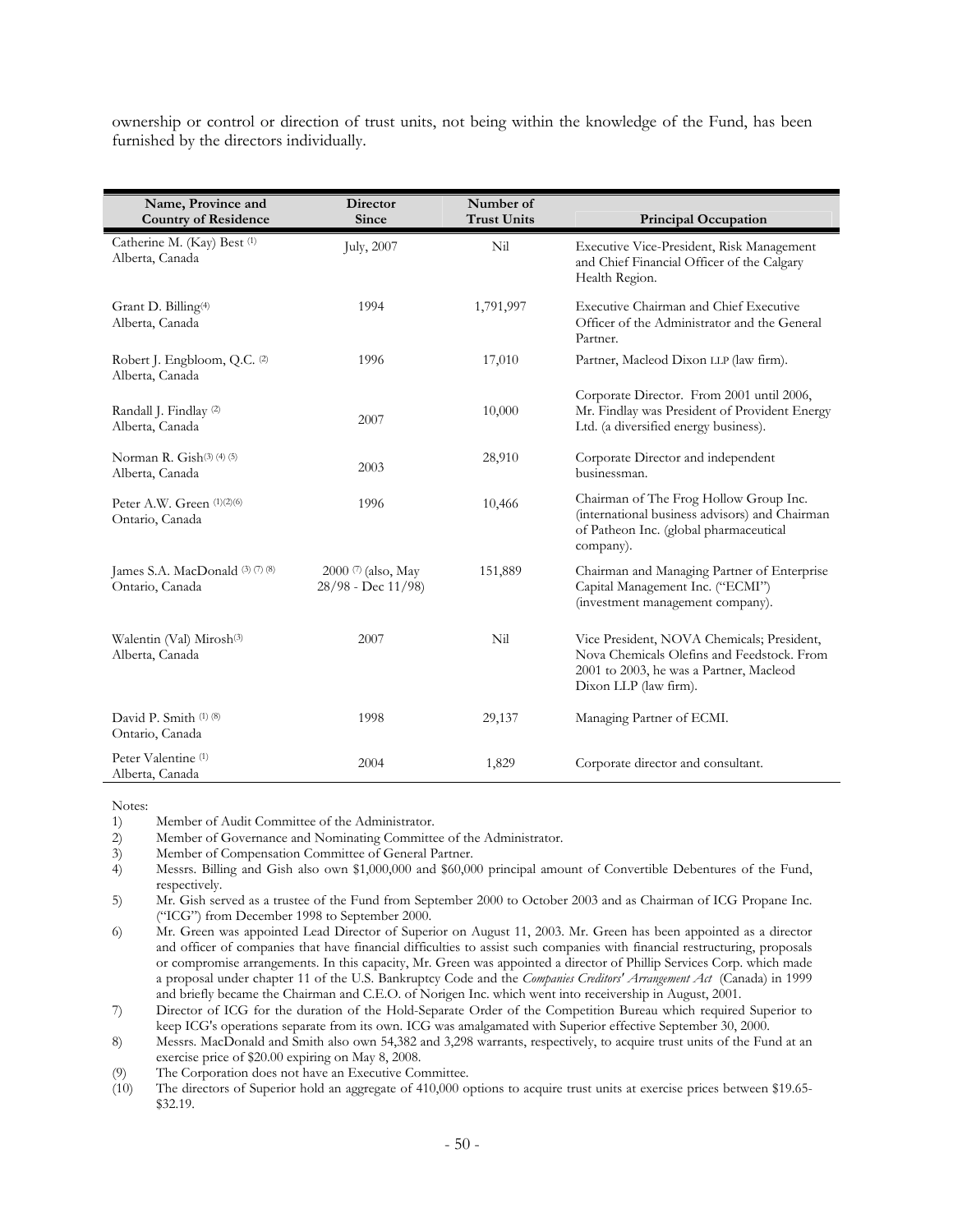| Name and Municipality                |                                                                                                                                                                                                                                                                                                                                                                                       |
|--------------------------------------|---------------------------------------------------------------------------------------------------------------------------------------------------------------------------------------------------------------------------------------------------------------------------------------------------------------------------------------------------------------------------------------|
| of Residence                         | <b>Principal Occupation</b>                                                                                                                                                                                                                                                                                                                                                           |
| Wayne M. Bingham<br>Calgary, Canada  | Executive Vice-President and Chief Financial Officer since November 1, 2006 and from<br>May 1, 2003 to January 31, 2006 Executive Vice-President and Chief Financial Officer of<br>Finning International Inc., (a heavy equipment distribution business) and from April,<br>1999 to April, 2003, Executive Vice-President and Chief Financial Officer of Ontario<br>Power Generation. |
| Jay Bachman<br>Calgary, Canada       | Corporate Controller since March 2007 and Manager, Corporate Reporting since August<br>2004. Prior thereto, Manager at KPMG Chartered Accountants.                                                                                                                                                                                                                                    |
| A. Scott Daniel<br>Calgary, Canada   | Vice-President, Treasurer and Investor Relations since March 2007 and from February<br>2005 to March 2007, Manager of Treasury and Investor Relations at Daylight Resources<br>Trust (an oil and gas trust) and from 1994 to February 2005, various senior corporate<br>finance positions within CIBC, a major Canadian Bank.                                                         |
| Craig S. Flint<br>Calgary, Canada    | Vice-President, Business Process and Compliance since September 2006 and prior<br>thereto, various senior financial positions with Superior and the businesses. From April<br>1991 to October 1998, Manager at PricewaterhouseCoopers.                                                                                                                                                |
| Leanne E. Likness<br>Calgary, Canada | Corporate Secretary since May 6, 2007 and Assistant Corporate Secretary since<br>September 2006. From 2004 to August, 2006, Corporate Paralegal and Board Liaison at<br>Shell Canada Limited (an integrated oil and gas company) and prior thereto various<br>corporate positions.                                                                                                    |

## **Officers of the General Partner and Administrator who are not Directors**

#### **AUDIT COMMITTEE**

Information with respect to the Audit Committee of the Administrator, including its composition, education and experience of its members and the external auditor service fees are disclosed in the Information Circular of the Fund dated March 10, 2008, under the headings "Audit Committee" and "Audit Fees", which information is incorporated by reference herein.

## **RISK FACTORS**

## **Cash Distributions to Unitholders are Dependent on the Performance of Superior LP**

Distributable cash generally refers to the net cash received by the Fund that is available for payment to Unitholders on a monthly basis. The Fund is entirely dependent upon the operations and assets of Superior LP. The Fund's ability to make cash distributions to Unitholders is dependent upon the ability of Superior LP to make distributions on its outstanding limited partnership units as well as the operations and business of Superior LP.

Although the Fund intends to distribute the income allocated from Superior LP, less the amount of its expenses, indebtedness and other obligations and less amounts, if any, the Fund pays in connection with the redemption of trust units, there is no assurance regarding the amounts of cash to be distributed by Superior LP or generated by Superior LP, and therefore, funds available for distribution to Unitholders. The actual amount distributed in respect of the limited partnership units will depend on a variety of factors, including without limitation, the performance of Superior LP's operating businesses, the effect of acquisitions or dispositions on Superior LP, and other factors that may be beyond the control of Superior LP or the Fund. In the event significant sustaining capital expenditures are required by Superior LP or the profitability of Superior LP declines, there would be a decrease in the amount of cash available for distribution to Unitholders and such decrease could be material.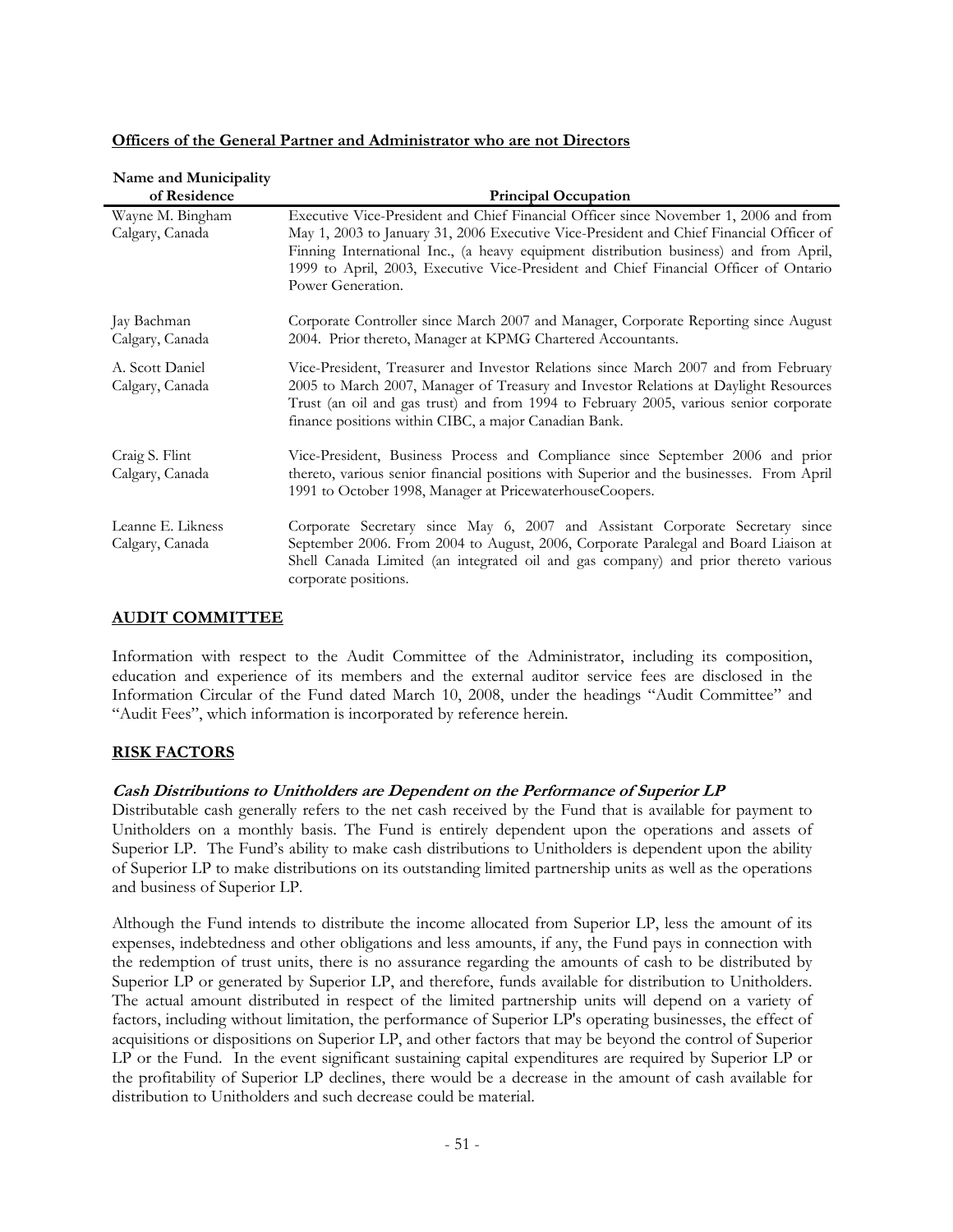The Fund's distribution policy and that of Superior LP is subject to change at the discretion of the board of directors of the Administrator or the board of directors of the General Partner, as applicable. The Fund's distribution policy and that of Superior LP are also limited by contractual agreements including agreements with lenders to the Fund and its affiliates. The recourse of Unitholders who disagree with any change in such distribution policy is limited.

## **Income Tax**

There is no assurance that Canadian federal income tax laws, including the treatment of mutual fund trusts thereunder, will not be changed in a manner that affects Unitholders in a material adverse way. If the Fund ceases to qualify as a "mutual fund trust" under the Tax Act, the trust units would cease to be qualified investments for registered retirement savings plans, registered retirement income funds, deferred profit sharing plans and registered education savings plans. Furthermore, as the trust units would then constitute "taxable Canadian property" for purposes of the Tax Act, Unitholders that are Non-Residents would be subject to tax under the Tax Act (in the absence of relief under an applicable tax treaty or convention) on any capital gains realized on the disposition (or deemed disposition) of such Units.

The Declaration of Trust provides that, subject to the Administrator determining otherwise, in the event that the aggregate income of the Fund for a taxation year, including net taxable capital gains, if any, and the non-taxable portion of the capital gains, if any, exceeds distributions in that year or amounts otherwise made payable in the year, the amount of such excess may become payable to the Unitholders of record on the last day of that year and be paid to the Unitholders in the following year. This may result in income distributable to Unitholders exceeding cash available for distribution. In such case, the Declaration of Trust provides that additional Units may be distributed to Unitholders in lieu of cash distributions and Unitholders will generally be required to include an amount equal to the fair market value of those Units in their Canadian federal taxable income.

On October 31, 2006, the Minister of Finance (Canada) announced new tax proposals concerning the taxation of income trusts and other flow-through entities (the "SIFT Rules"). Bill C-52, *Budget Implementation Act, 2007*, which received Royal Assent on June 22, 2007, contained the SIFT Rules. Under the SIFT Rules, the Fund, as a publicly traded income trust, is considered a specified investment flowthrough ("SIFT") trust and will be subject to trust level taxation as of January 1, 2011 at a rate comparable to the combined federal and provincial corporate tax rate on certain types of income. Existing SIFT trusts will have a four-year transition period, and subject to the qualifications below, will not be subject to the SIFT Rules until January 1, 2011.

Pursuant to the SIFT Rules, commencing January 1, 2011 (provided the Fund only experiences "normal growth" and no "undue expansion" before then) certain distributions from the Fund which would have otherwise have been taxed as ordinary income generally will be characterized as dividends in addition to being subject to tax at corporate rates at the Fund level. Returns of capital generally are (and under the SIFT Rules will continue to be) tax-deferred for Unitholders who are resident in Canada for purposes of the Tax Act (and reduce such Unitholder's adjusted cost base in the Trust Unit for purposes of the Tax Act). Distributions, whether of income or capital to a Unitholder who is not resident in Canada for purposes of the Tax Act, or that is a partnership that is not a "Canadian partnership" for purposes of the Tax Act, generally will be subject to Canadian withholding tax.

Management believes that the SIFT Rules may reduce the value of the trust units, which would be expected to increase the cost to the Fund of raising capital in the public capital markets. In addition, management believes that the SIFT Rules are expected to: (a) substantially eliminate the competitive advantage that the Fund and other Canadian trusts enjoy relative to their corporate peers in raising capital in a tax-efficient manner, and (b) place the Fund and other Canadian trusts at a competitive disadvantage relative to industry competitors. The SIFT Rules are expected to make the trust units less attractive as an acquisition currency. As a result, it may become more difficult for the Fund to compete effectively for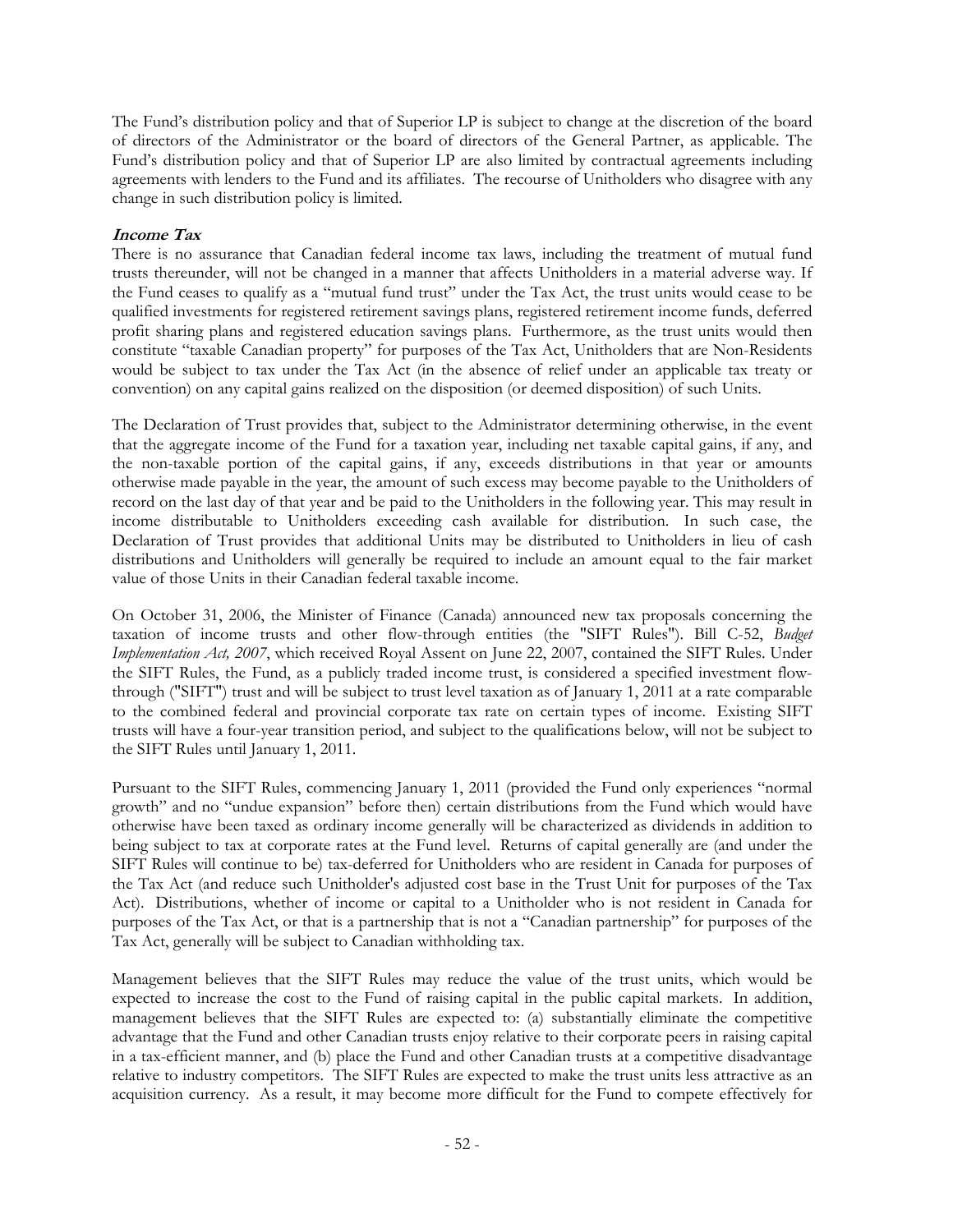acquisition opportunities. There can be no assurance that the Fund will be able to reorganize its legal and tax structure to substantially mitigate the expected impact of the SIFT Rules.

The Rules provide that there is no intention to inhibit "normal growth" of a SIFT during the transition period, but "undue expansion" could result in the transition period being "revisited" presumably with the loss of the benefit to the SIFT of that transitional period. As a result, the adverse tax consequences associated with the SIFT Rules could be realized by the Fund sooner than January 1, 2011. Specifically, SIFT Rules state that "normal growth" would include equity growth within certain "safe harbour" limits, measured by reference to a SIFT trust's market capitalization as of the end of trading on October 31, 2006 (which would include the SIFT's issued and outstanding publicly traded trust units and not any convertible debt, options or other interests convertible into or exchangeable for trust units). Those safe harbour limits are 40% for the period from November 1, 2006 to December 31, 2007, and 20% for each calendar 2008, 2009 and 2010. Moreover, these limits are cumulative, so that any unused limit for a period carries over into the subsequent period. Additional details of the SIFT Rules include the following:

- (a) new equity for these purposes includes units and debt that is convertible into units (and may include other substitutes for equity if attempts are made to develop such substitutes); and
- (b) replacing debt that was outstanding as of October 31, 2006 with new equity, whether by a conversion into trust units of convertible debentures or otherwise, will not be considered growth for these purposes and will therefore not affect the safe harbour limits;

The Fund's market capitalization as of the close of trading on October 31, 2006, having regard only to its issued and outstanding publicly-traded Units, was approximately \$1,117 million, which means the Trust's "safe harbour" equity growth amount for the period ending December 31, 2007 is approximately \$447 million and for each of calendar years 2008, 2009 and 2010 is approximately an additional \$223 million (in any case, not including equity, including convertible debentures, issued to replace debt that was outstanding on October 31, 2006).

While these guidelines are such that it is unlikely they would affect the Fund's ability to raise the capital required to maintain and grow its existing operations in the ordinary course during the transition period, they could adversely affect the cost of raising capital.

It is not known at this time if significant changes to the SIFT Rules will be made prior to January 1, 2011 that may positively or negatively impact the Fund.

## **Access to Capital**

The credit facilities of Superior LP contain covenants that require Superior LP to meet certain financial tests and that restrict, among other things, the ability of Superior LP to incur additional debt, dispose of assets or pay distributions in certain circumstances. These restrictions may preclude Superior LP from returning capital or making distributions on the limited partnership units. Please refer to page 46 for a description of the requirements contained in Superior's debt covenants.

The payout by Superior LP of substantially all of its available cash means that capital expenditures to fund growth opportunities can only be made in the event that other sources of financing are available. Lack of access to such additional financing could limit the future growth of the business of Superior LP and, over time, have a material adverse effect on the amount of cash available for distribution to Unitholders.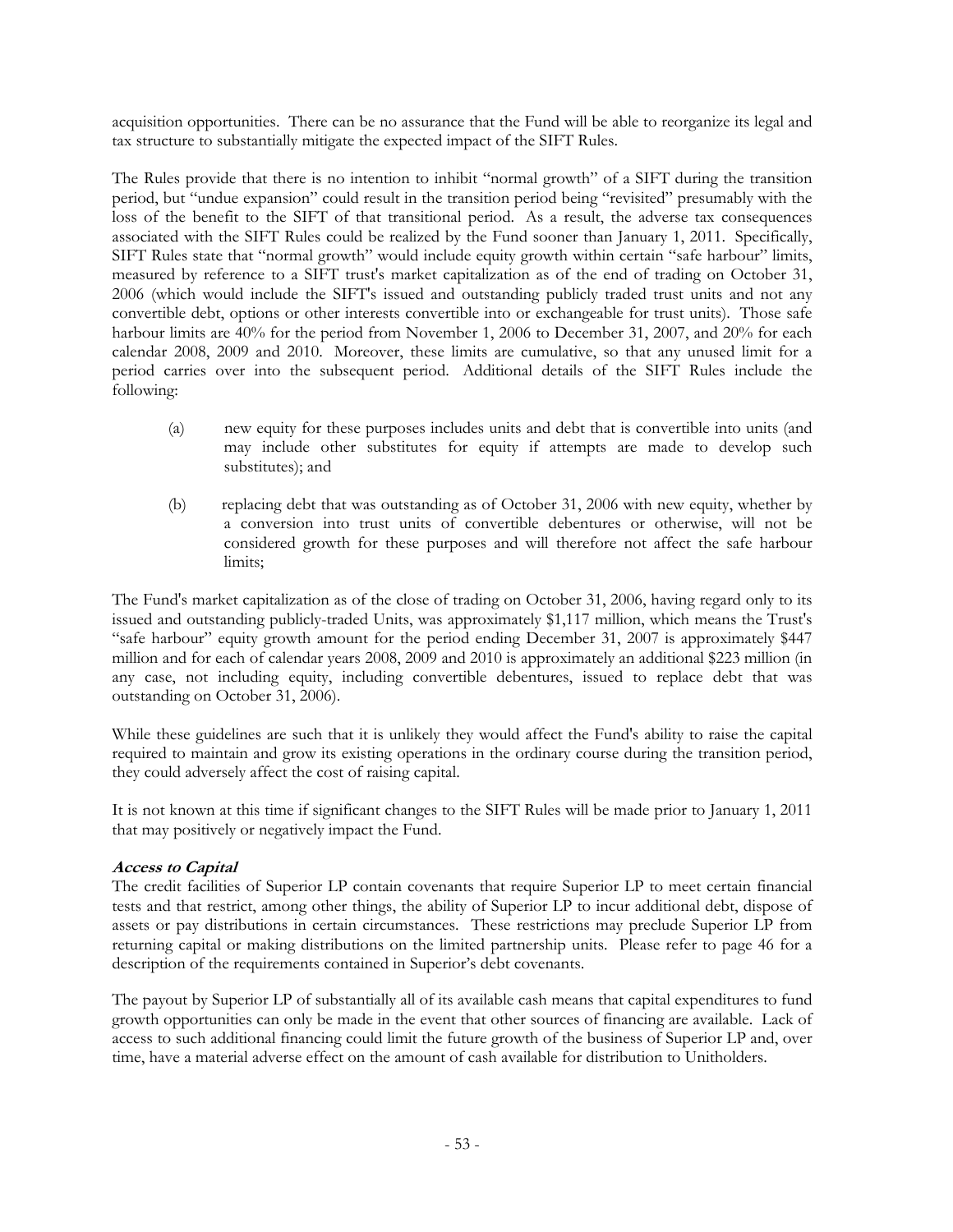To the extent that external sources of capital, including public and private markets, become limited or unavailable, the Fund's and Superior LP's ability to make the necessary capital investments to maintain or expand its current business and to make necessary principal payments, uncertainties and assumptions under its term credit facilities may be impaired.

## **Forward-Looking Information May Prove Inaccurate**

Numerous statements containing forward-looking information are found in this Annual Information Form, documents incorporated by reference herein and other documents forming part of the Fund's public disclosure record. Such statements and information are subject to risks and uncertainties and involve certain assumptions, some, but not all, of which are discussed elsewhere in this document. The occurrence or non-occurrence, as the case may be, of any of the events described in such risks could cause actual results to differ materially from those expressed in the forward-looking information.

## **Interest Rates**

Superior maintains a substantial floating interest rate exposure through a combination of floating interest rate borrowings and the use of derivative instruments. Demand levels for approximately 50% of Superior Propane's sales and substantially all of ERCO Worldwide's and Winroc's sales are affected by general economic trends. Generally speaking, when the economy is strong, interest rates increase as does sales demand from Superior's customers, thereby increasing Superior's ability to pay higher interest costs and vice versa. In this way, a common relationship between economic activity levels, interest rates and Superior's ability to pay higher or lower rates are generally aligned.

## **Foreign Exchange Risk**

A portion of Superior's net cash flows are denominated in US dollars. Accordingly, fluctuations in the Canadian/United States dollar exchange rate can impact profitability. Superior mitigates this risk by hedging.

## **Capital Investment**

The timing and amount of capital expenditures incurred by Superior LP or by its subsidiaries will directly affect the amount of cash available to the Fund for distribution to Unitholders. Distributions may be reduced, or even eliminated, at times when significant capital expenditures are incurred or other unusual expenditures are made.

## **Nature of Units**

The trust units do not represent a traditional investment. The trust units represent a fractional interest in the Fund. The trust units do not represent a direct investment in Superior LP's business. Holders of trust units will not have the statutory rights normally associated with ownership of shares of a corporation including, for example, the right to bring "oppression" or "derivative" actions.

The trust units are not "deposits" within the meaning of the *Canada Deposit Insurance Corporation Act (Canada)* and are not insured under the provisions of that Act or any other legislation. Furthermore, the Fund is not a trust company and, accordingly, is not registered under any trust and loan company legislation as it does not carry on or intend to carry on the business of a trust company.

## **Unitholder Limited Liability**

The Declaration of Trust provides that no Unitholder will be subject to any liability in connection with the Fund or its obligations or affairs and, in the event that a court determines Unitholders are subject to such liability, such liability will only be enforceable against and satisfied out of the assets of the Fund. The Declaration of Trust also provides that all written instruments signed by or on behalf of the Fund must contain a provision to the effect that such obligation will not be binding on Unitholders personally. Personal liability may also arise in respect of claims against the Fund that do not arise under contracts. The possibility of any such personal liability of this nature arising, especially given legislation in certain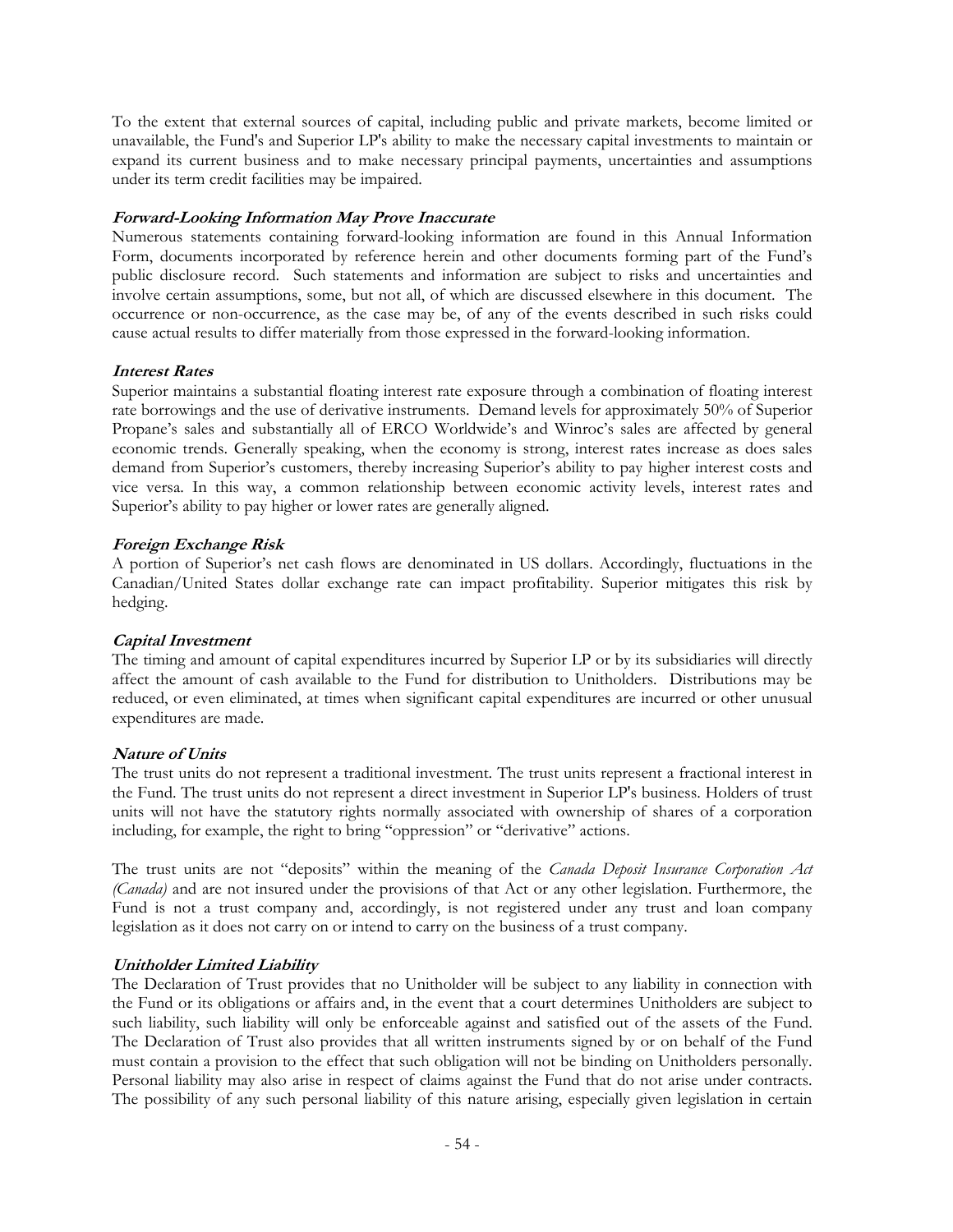provinces of Canada providing that beneficiaries of an income trust are not liable for actions of trustee of an income trust, is considered remote by the Fund.

## **Limited Liability**

The Fund holds a 99.9% limited partnership interest in Superior LP. As a limited partner of a limited partnership existing under the laws of the Province of Ontario, the Fund's liability for indebtedness, claims and other liabilities of Superior LP is limited to its investment in such partnership. However, there are certain circumstances in which the Fund could lose its limited liability in connection with its investment in Superior LP. For example, if the Fund were to directly assume active management of Superior LP, its limited liability would be jeopardized.

## **Redemption Right**

Registered Unitholders are entitled to require the Fund to redeem their Units in accordance with the terms of the Declaration of Trust, which may be at a value less than their market price. It is anticipated that the redemption right will not be the primary mechanism for Unitholders to liquidate their investment in the trust units. Cash redemptions are subject to limitations set out in the Declaration of Trust. Securities of the Fund distributed in this manner may not be qualified investments for deferred income plans or registered education savings plans, depending upon the circumstances at the time. For more information, please refer to "Trust Units and Declaration of Trust" on page 39 of this AIF.

## **Additional Units**

The Declaration of Trust authorizes the board of directors of the Administrator to issue an unlimited number of trust units or other securities for the consideration, and on terms and conditions, established by such board without the approval of Unitholders. If the board of directors of the Administrator decides to issue additional trust units or securities convertible into trust units, existing Unitholders may suffer significant dilution and distributable cash per trust unit could decline.

#### **Non-Resident Ownership Restriction**

To retain its status as a mutual fund trust for the purposes of the Tax Act, at no time may the Fund be maintained primarily for the benefit of non-residents. Periodically, management endeavours to estimate the level of ownership of Units by non-residents. If the board of directors of the Administrator becomes aware that ownership by non-residents has reached a level such that it is prudent to implement remedial measures, or such a situation is imminent, the board of directors of the Administrator is authorized under the Declaration of Trust to take certain steps to maintain or reduce the trust unit holdings of non-residents. Such steps could include requiring non-residents to dispose of their trust units, placing limitations on the ability of non-residents (including existing Unitholders) to acquire trust units or certain other actions that could reduce the liquidity of the trust units or result in their delisting from certain exchanges. The market price of the trust units could decline in the event that the board of directors of the Administrator elects to undertake one or more of these measures.

#### **Operating Risks and Insurance Coverage**

Superior LP's operations are subject to the risks associated with the operations of each of its businesses some of which are outlined below. Superior LP is and will continue to be involved in various legal proceedings and litigation that arises in the normal course of its business. Superior LP maintains insurance policies with insurers in such amounts and with such coverages and deductibles as it believes are reasonable and prudent. However, there can be no assurance that such insurance will be adequate to protect Superior LP from all material expenses related to potential future claims related to the operations of its businesses or that such levels of insurance will be available in the future at economical prices.

## **Superior LP May Not Be Successful in Making Acquisitions**

Superior LP and its predecessors have historically expanded their business through organic growth and acquisitions. Superior LP intends to consider and evaluate opportunities for growth acquisitions. There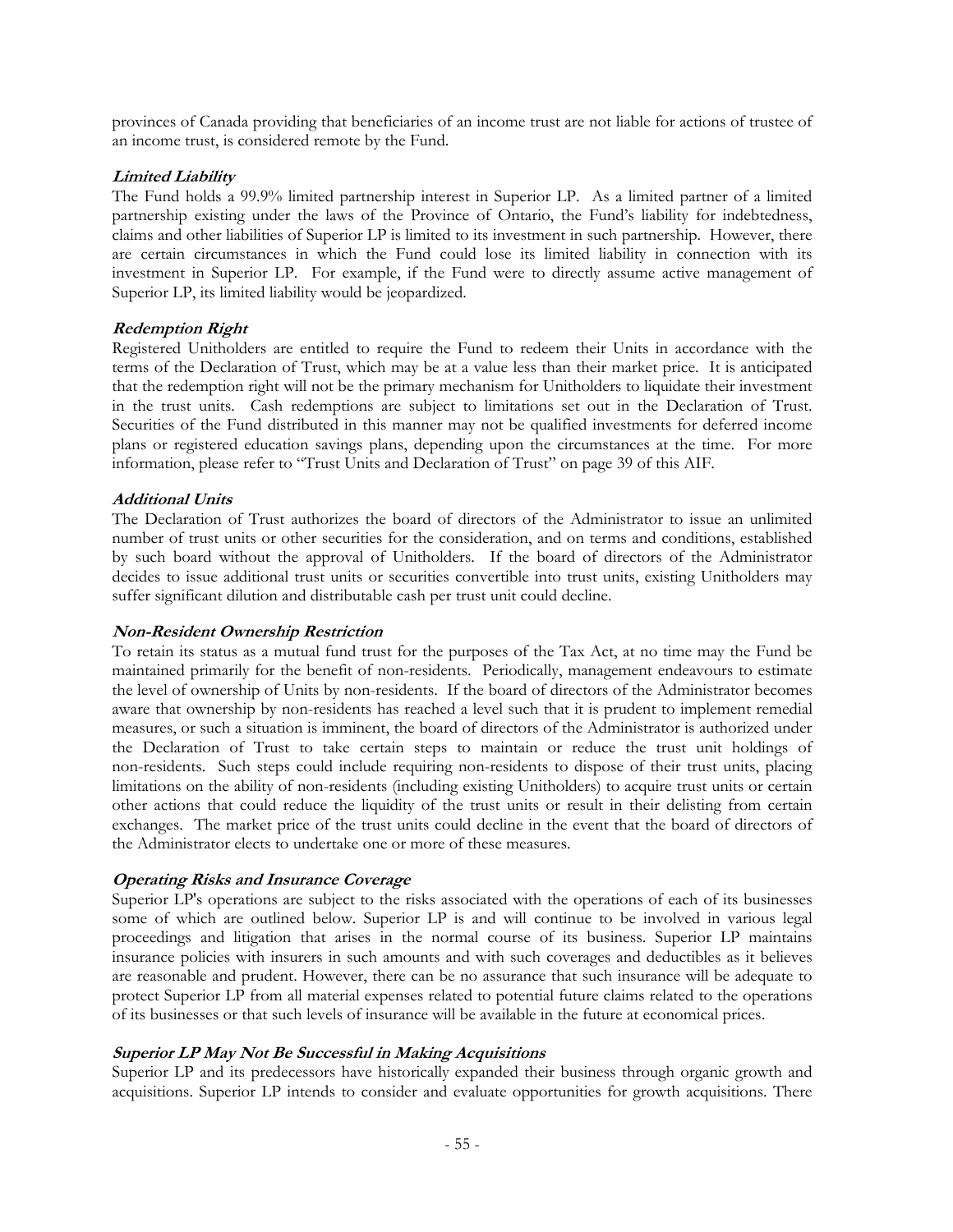can be no assurance that Superior LP will find attractive acquisition candidates in the future, or that Superior LP will be able to acquire such candidates on economically acceptable terms.

#### **Superior Propane**

## **Competition**

Propane is sold in competition with other energy sources such as fuel oil, electricity and natural gas, some of which are less costly on an energy equivalent basis. While propane is usually more cost effective than electricity, electricity is a major competitor in most areas. Fuel oil is also used as a residential, commercial and industrial source of heat and, in general, is less costly on an equivalent energy basis, although operating efficiencies and environmental and air quality factors help make propane competitive with fuel oil. Except for certain industrial and commercial applications, propane is generally not competitive with natural gas in areas where natural gas already exists. Other alternative energy sources such as compressed natural gas, methanol and ethanol are available or could be further developed and could have an impact on the propane industry and Superior Propane in the future. The trend towards increased conservation measures and technological advances in energy efficiency may have a detrimental effect on propane demand and Superior Propane's sales. Demand for automotive uses is presently declining at a rate of approximately 10% to 15% per year due to the development of more fuel efficient and complicated engines which increase the cost of converting engines to propane and reduce the savings per kilometre driven. Propane commodity prices are affected by crude oil and natural gas commodity prices. Crude oil and natural gas commodity prices have recently been volatile and at historically high levels. In turn, propane commodity prices have followed similar trends. As a result, the competitiveness of propane relative to certain other energy sources may have been reduced.

In addition to competition from other energy sources, Superior Propane competes with approximately 200 other retail marketers. Propane retailing is a local, relationship-based business, in which propane competes for market share based on price and level of service. The industry is mature, with limited growth potential and barriers to entry are relatively low. Superior Propane's ability to remain an industry leader depends on its ability to provide reliable service at competitive selling prices.

#### **Volume Variability Due to Weather Conditions and Economic Demand**

Historically, overall propane demand from non-automotive end-use applications has been stable. However, weather and general economic conditions affect propane market volumes. Weather influences the demand for propane primarily for space heating uses and also for agricultural applications, such as crop drying. Approximately 80% of Superior Propane's annual cash flow is typically generated in the October-March winter heating season. Superior Propane accumulates propane inventory during the summer months for delivery to its fixed-price customers during the winter heating season.

## **Propane Demand, Supply and Pricing**

Propane represents less than 2% of the overall Canadian energy market and is used in a wide range of applications, including residential, commercial, industrial, agricultural and automotive uses. Demand for traditional propane end-use applications is increasing marginally with general economic growth. However, increases in the cost of propane encourage customers to conserve fuel consumption and to invest in more energy efficient equipment, reducing demand. Automotive propane demand is presently declining at a rate of approximately 10% to 15% per year due to the development of more fuel-efficient and complicated engines which increase the cost of converting engines to propane and reduce the savings per kilometre driven. Reversal of this market trend will require increased support of governments and original equipment vehicle manufacturers. Based on the most recently available industry data, it is estimated that on an annual basis, approximately 11 billion litres of propane are produced in Canada of which about four billion litres are consumed domestically. The remainder is exported to the United States. Superior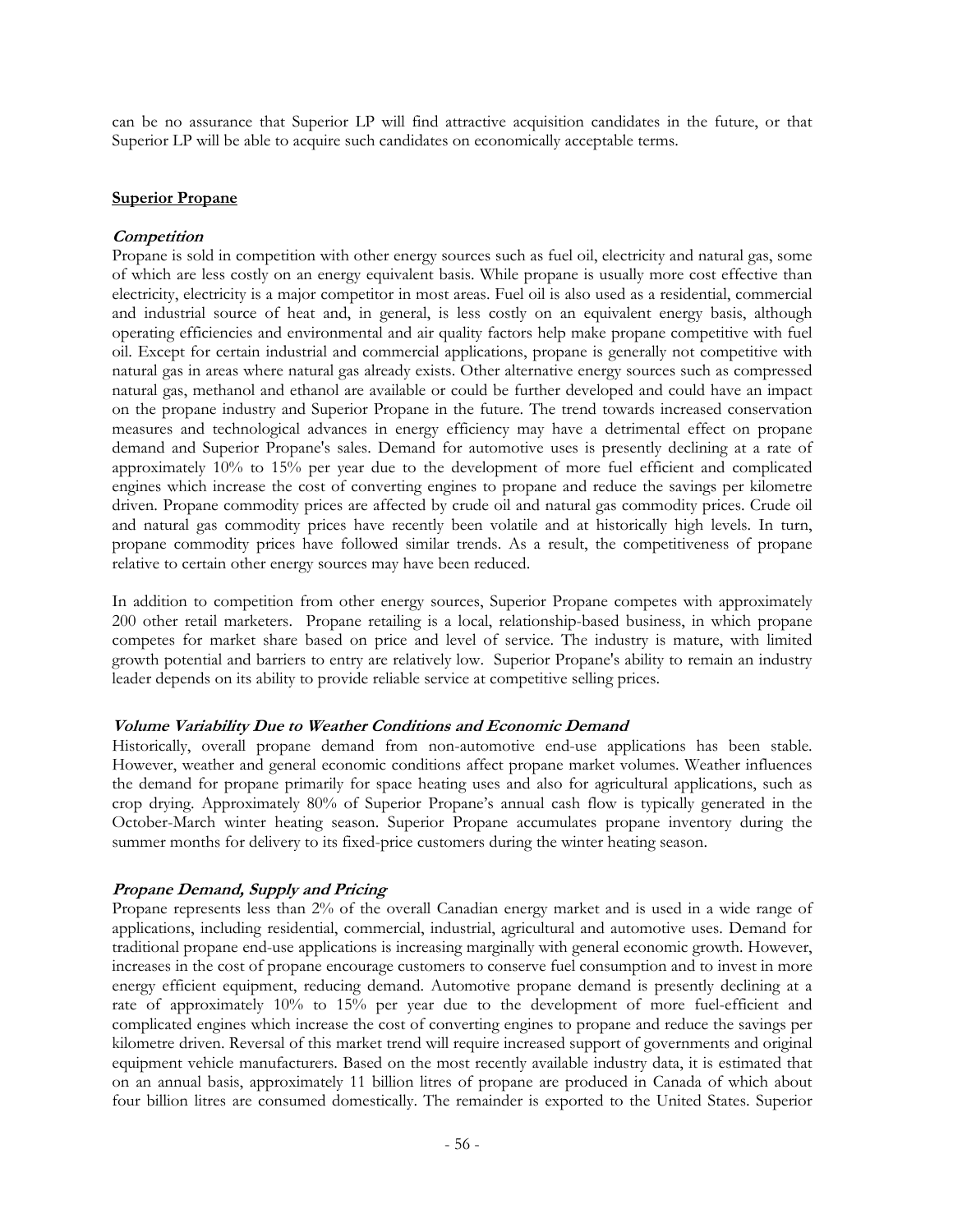Propane's supply is currently purchased from 26 propane producers in Canada. Superior Propane leases underground propane storage capacity in Marysville, Michigan, Mt. Belvieu, Texas, Conway, Kansas, Regina, Saskatchewan and Fort Saskatchewan, Alberta and accumulates propane storage positions during the summer months to provide it with further supply security and distribution capacity in periods of supply disruption and high demand in the winter season. Propane is mainly purchased under annual contracts, with pricing arrangements based principally on industry posted prices at the time of delivery. The retail propane business is a "margin-based" business where the level of profitability is largely dependent on the difference between retail sales prices and wholesale product costs. Changes in propane supply costs are normally passed through to customers, but timing lags may result in positive or negative gross margin fluctuations.

## **Health, Safety and Environment**

Slight quantities of propane may be released during transfer operations. The storage and transfer of propane has limited impact on soil or water given that a release of propane will disperse into the atmosphere. To mitigate risks, Superior Propane has established a comprehensive program directed at environmental, health and safety protection. This program consists of an environmental policy, codes of practice, periodic self-audits, employee training, quarterly and annual reporting and emergency prevention and response.

Superior Propane's operations are subject to the risks associated with handling, storing and transporting propane in bulk. The potential exists for accidents to occur or equipment to fail which could result in the release of propane and any such release could result in a fire or explosion causing damage to facilities, death or injury and liabilities to third parties.

## **Employee and Labour Relations**

As of December 31, 2007, Superior Propane had 1,530 regular and 200 part-time employees. Approximately 390 or 20% of its employees are unionized through six provincial or regional certifications in British Columbia/Yukon, Manitoba and Quebec with expiry dates ranging from April 2008 to December 2010. Collective bargaining agreements are renegotiated in the normal course of business.

## **Fixed-Price Offerings**

Superior Propane offers its customers various fixed-price propane programs. In order to mitigate the price risk from offering these services, Superior Propane uses its physical inventory position, supplemented by forward commodity transactions with various third parties having terms and volumes substantially the same as its customers' contracts. See Note 18(ii)) to the Consolidated Financial Statements for fixed-price propane purchase and sale commitment amounts. To the extent that Superior Propane has an exposure related to US dollars, the exposure is mitigated through foreign currency hedge contracts. See "Foreign Currency Hedging" and Note 12 to the Consolidated Financial Statements.

#### **ERCO Worldwide**

## **Competition**

ERCO Worldwide, one of four global sodium chlorate companies, competes with Eka, Kemira and Canexus on a worldwide basis. The business also competes with a number of smaller regional producers. Key competitive factors include price, product quality, logistics capability, reliability of supply, and technical capability and service. Of the global producers, Kemira and Canexus do not provide chlorine dioxide generators or related technology. The business also competes with chloralkali producers, such as Dow Chemicals, and potassium producers such as Occidental Chemicals, Olin Corporation, Ashta Chemicals and PPG Industries.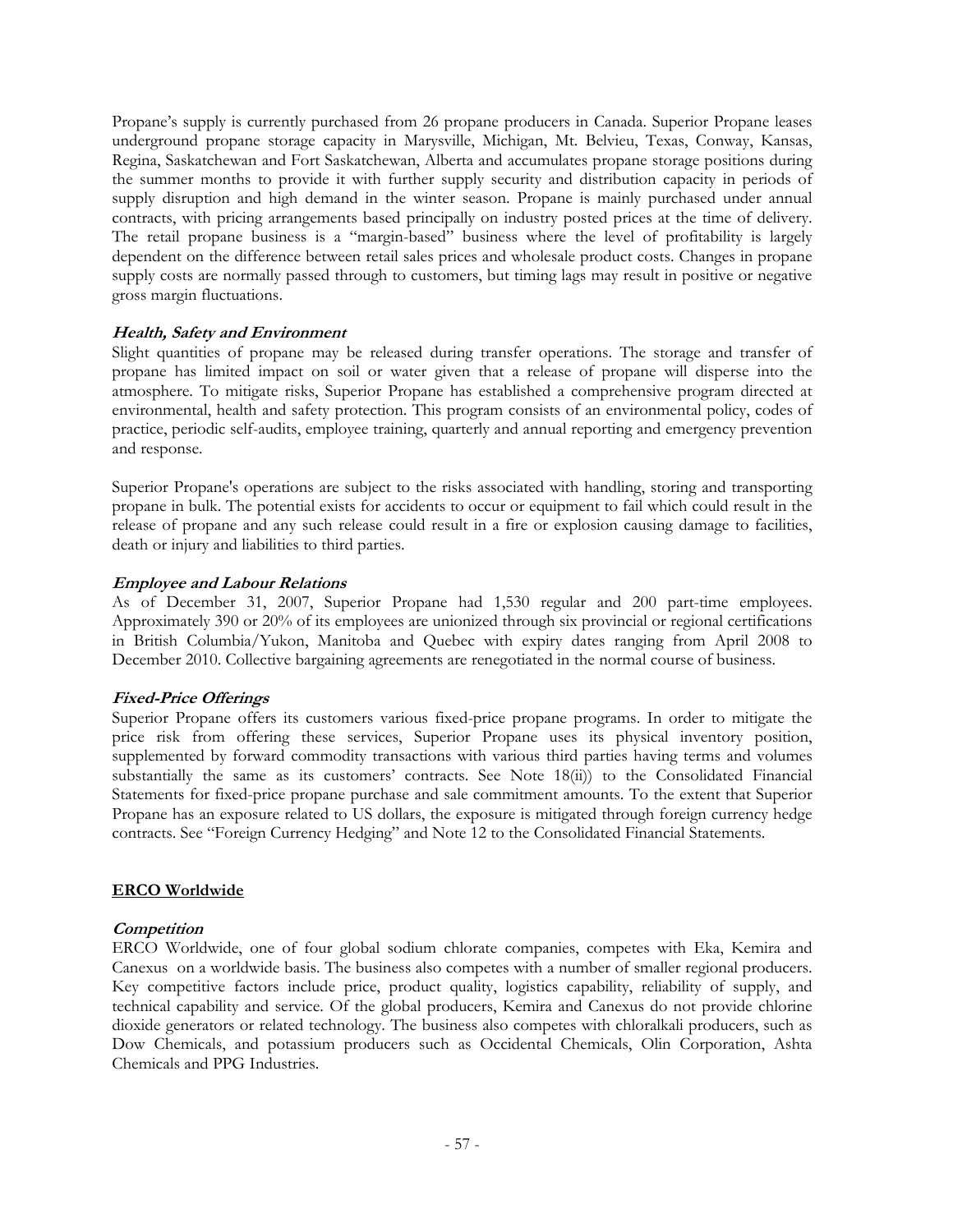In addition, the end-use markets for ERCO Worldwide's products are correlated to the general economic environment and the competitiveness of its customers which is outside of its control. North American bleached pulp producers are experiencing global competitive pressure as a result of increased fibre and energy costs and the impact of exchange rates which may result in reduced demand for sodium chlorate in North America. In addition, North American demand for chlorine and chlorine related products may be impacted by the general economic environment, which can directly impact the pricing for chloralkali products.

## **Supply Arrangements**

ERCO Worldwide uses four primary raw materials to produce its chemical products: electricity, salt, potash and water. Electricity comprises 70% to 85% of variable production costs for sodium chlorate. The business has long-term contracts or contracts that renew automatically with power producers in each of the jurisdictions in which its plants are located. These contracts generally provide ERCO Worldwide with some portion of firm power supply and a portion that may be interrupted by the producer based on the terms of the various agreements. The business can reduce its power consumption quickly and at minimal cost, which allows it, in some jurisdictions, to reduce its overall power costs by selling ancillary services back to the power producer or to the power grid. In jurisdictions where electrical costs are deregulated, fixed-price term supply contracts are entered into in order to manage production costs. Approximately 10% of ERCO Worldwide's annual power requirements are located in deregulated electricity jurisdictions, of which 100% has been sourced through fixed-price electrical contracts, for remaining terms up to ten years. Electricity for ERCO's Chilean facility is supplied from CMPC and is supplied as part of ERCO's long-term sodium chlorate supply agreement with CMPC. See Note 18(iii) to the Consolidated Financial Statements for a summary of ERCO's fixed-price electricity commitments.

ERCO Worldwide purchases salt from third-party suppliers at each of its plants with the exception of the Hargrave and Saskatoon facilities, which are self-supplied through long-term salt reserves that are solution-mined on site. Salt purchase contracts are typically fixed-price contracts with terms of one year or greater, often with automatic renewals. Salt costs typically comprise about 10% of variable production costs of sodium chlorate.

Potassium Chloride ("KCl") is a major raw material used in the production of KOH at ERCO's Port Edwards Wisconsin facility. 100% of ERCO's KCl is received from PCS. PCS operates two KCl mines that are able to provide the product specifications required by ERCO. There are currently no alternate KCl suppliers available to ERCO. In the event of a KCl supply interruption, ERCO's Port Edwards facility is able to switch production to the sodium molecule from the potassium molecule. The ability to switch between sodium and potassium significantly mitigates the risks associated with a single point of supply for KCl.

The cost of electricity is far greater than all other costs of production combined for ERCO Worldwide. Therefore, supply of electricity at reasonable prices and on acceptable terms is critical. If ERCO Worldwide is unable to obtain electricity at reasonable prices and on acceptable terms, it will have a negative impact on its results of operations. The electricity that ERCO Worldwide uses is supplied by others and may be subject to wide price fluctuations for a variety of reasons beyond ERCO Worldwide's control. The current trend towards deregulation of electric power makes short-term future costs for electric power uncertain in certain jurisdictions in which this business operates. There is no assurance that ERCO Worldwide will continue to be able to secure adequate supplies of electricity at reasonable prices or on acceptable terms.

## **Foreign Currency Exchange**

ERCO Worldwide's exposure to fluctuations in the United States dollar and Canadian dollar foreign currency exchange rates is approximately \$100 million to \$110 million, and consists of US denominated net revenue from Canadian operations and the net cash flow generated from operations in the United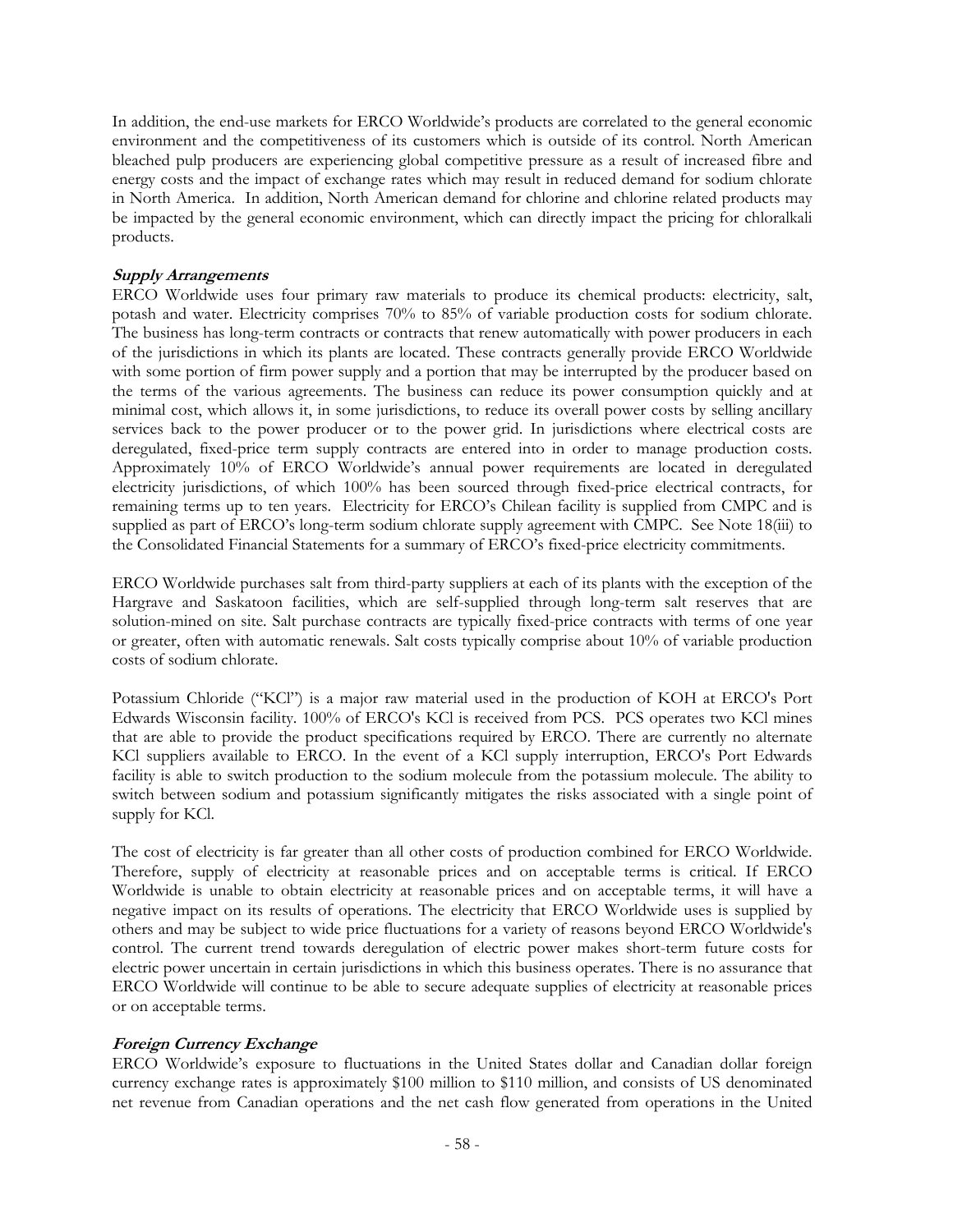States and Chile. ERCO Worldwide manages its exposure to fluctuations between the United States and Canadian dollar by entering into hedge contracts with external third parties and internally with other Superior Plus businesses. Approximately 85% and 40% of ERCO Worldwide's estimated United States dollar exposure for 2008 and 2009 have been hedged.

## **Health, Safety and Environment**

ERCO Worldwide's operations involve the handling, production, transportation, treatment and disposal of materials that are classified as hazardous and are regulated by environmental and health and safety laws, regulations and requirements. ERCO Worldwide is a founding member of Responsible Care®, an initiative of the Canadian Chemical Producers Association, an association that promotes the safe and environmentally sound management of chemicals. ERCO Worldwide manages its environmental and safety risk in a manner consistent with Responsible Care® protocols and strives to achieve an environmental and safety record that compares favourably with other businesses in the chemical industry. ERCO applies this ethic worldwide through Global Charter. The business has not had a material environmental or safety incident for over 14 years and has steadily reduced the number of safety and environmental incidents at all of its facilities.

## **Regulatory**

ERCO Worldwide's operations and activities in various jurisdictions require regulatory approvals for the handling, production, transportation and disposal of chemical products and waste substances. The failure to obtain or comply fully with such applicable regulatory approvals may materially adversely affect ERCO Worldwide.

## **Operational Matters**

The operations of ERCO Worldwide are subject to the risks normally incident to the handling, production, transportation and disposal of chemical products. ERCO Worldwide's facilities produce large volumes of chemicals, using equipment with fine tolerances. The potential exists for the release of highly toxic and lethal substances, including chlorine. Equipment failure could result in damage to facilities, death or injury and liabilities to third parties. If at any time the appropriate regulatory authorities deem any of the facilities unsafe, they may order that such facilities be shut down.

## **Employee and Labour Relations**

As at December 31, 2007, ERCO Worldwide had 451 fulltime employees of which approximately 115 (25%) are unionized. The three plants in Vancouver, Saskatoon and Buckingham are subject to collective bargaining agreements which expire from 2008 to 2010. During 2007, the Saskatoon facility renewed its collective agreement until 2010. Collective bargaining agreements are renegotiated in the normal course of business.

## **Winroc**

## **Competition**

The North American walls and ceilings construction product business generates estimated annual sales revenues of more than \$20 billion. Specialty distributors such as Winroc service the builder/contractor market representing 50% to 60% of total industry revenues with the remainder sold through big-box home centres and independent lumber yards that service the "do-it-yourself" market as well as direct sales to modular home manufacturers. The specialty walls and ceilings distribution business is a local, relationship-based business in which distributors compete on the basis of price and service. Barriers to entry are relatively low. Winroc positions itself as a productivity partner with the installing contractor, providing value-added "stock and scatter" job site service. Winroc's multi-location distribution network, strong market position and Allroc purchasing operation, provide it with purchasing scale, product line breadth and knowledge that assists its customers, providing it with a competitive advantage over smaller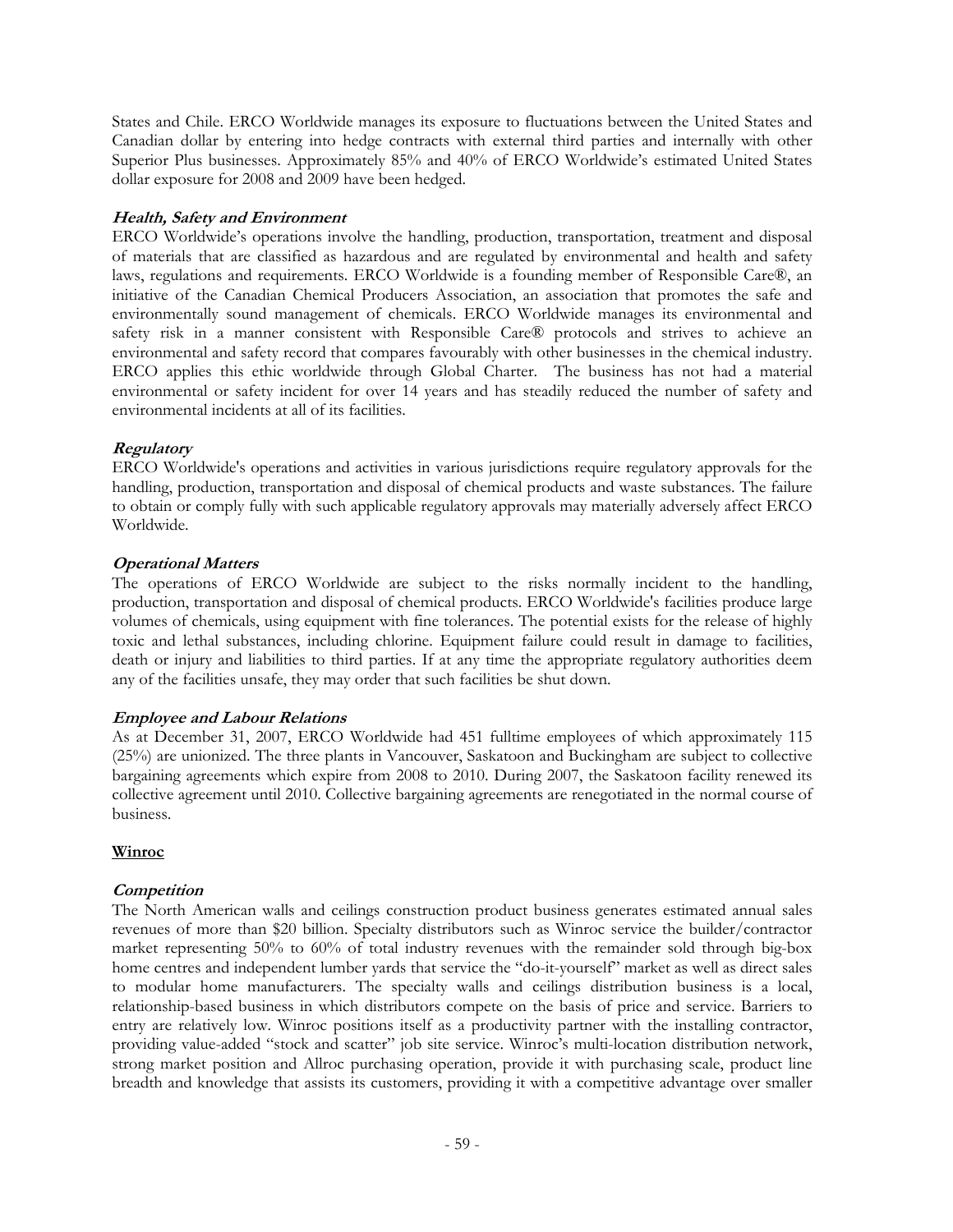competitors. The specialty distribution sector is highly fragmented with the top six competitors representing an estimated 32% of overall North American industry revenues.

## **Demand, Supply and Pricing**

Demand for walls and ceilings building materials is affected by changes in general and local economic factors including demographic trends, employment levels, interest rates, consumer confidence and overall economic growth. These factors in turn impact the level of existing housing sales, new home construction, new non-residential construction, and office/commercial space turnover.

Housing starts reflect the level of new residential construction activity. The level of new commercial construction activity has historically lagged new residential activity as commercial infrastructure is put in place to service residential development. Renovation activity trends have historically followed existing home resales and turnover of occupants in commercial building space. Winroc's sales are moderately seasonal, consistent with new construction and renovation market activity, with approximately 53% of annual revenues generated during the second and third quarters.

Winroc carries a comprehensive product line comprised of approximately 40,000 stock-keeping units. Its six principal product lines, are sourced from 128 suppliers. Winroc is not reliant on any one supplier to source product within its principal product lines. Winroc leverages its purchasing capability through its Allroc purchasing division, which also provides third-party purchasing services to ten independent distributors and retailers. Winroc purchases its products pursuant to various purchasing programs and does not enter into long-term purchase contracts.

The walls and ceilings specialty distribution business is a "margin-based" business where the level of profitability is dependent on the difference earned between selling prices and wholesale product cost, management of operating expenses and working capital. Changes in product costs are normally passed through to customers, but timing lags may result in both positive and negative fluctuations of gross margins.

## **Health, Safety and Environment**

Distribution of walls and ceilings construction products is a physically challenging job. Winroc maintains safe working practices through proper procedures and direction and utilization of equipment such as forklift trucks, cranes and carts. Winroc handles and stores a variety of construction materials and maintains appropriate materials handling compliance programs.

## **Employee and Labour Relations**

As at December 31, 2007, Winroc had 935 employees of which approximately 103 (11%) are unionized at six locations. Collective bargaining agreements expire from 2008 to 2011, and are renegotiated in the normal course of business.

#### **Superior Energy Management**

#### **Competition**

The energy retailing business is competitive and many of SEM's competitors have greater financial and other resources than SEM. It is possible that new entrants may enter the market and compete directly for the customer base that SEM targets, slowing or reducing its market share. Such competition may have an adverse effect on the results of this business.

Effective June 2007, the Ontario Energy Board implemented customer portability rules in the Ontario natural gas market. The new regulation referred to as Gas Distribution Access Rules ("GDAR") has allowed utilities to enroll customers with a natural gas marketer regardless if they are already on a contract with a different natural gas marketer. This can create customer enrollment issues, whereby customers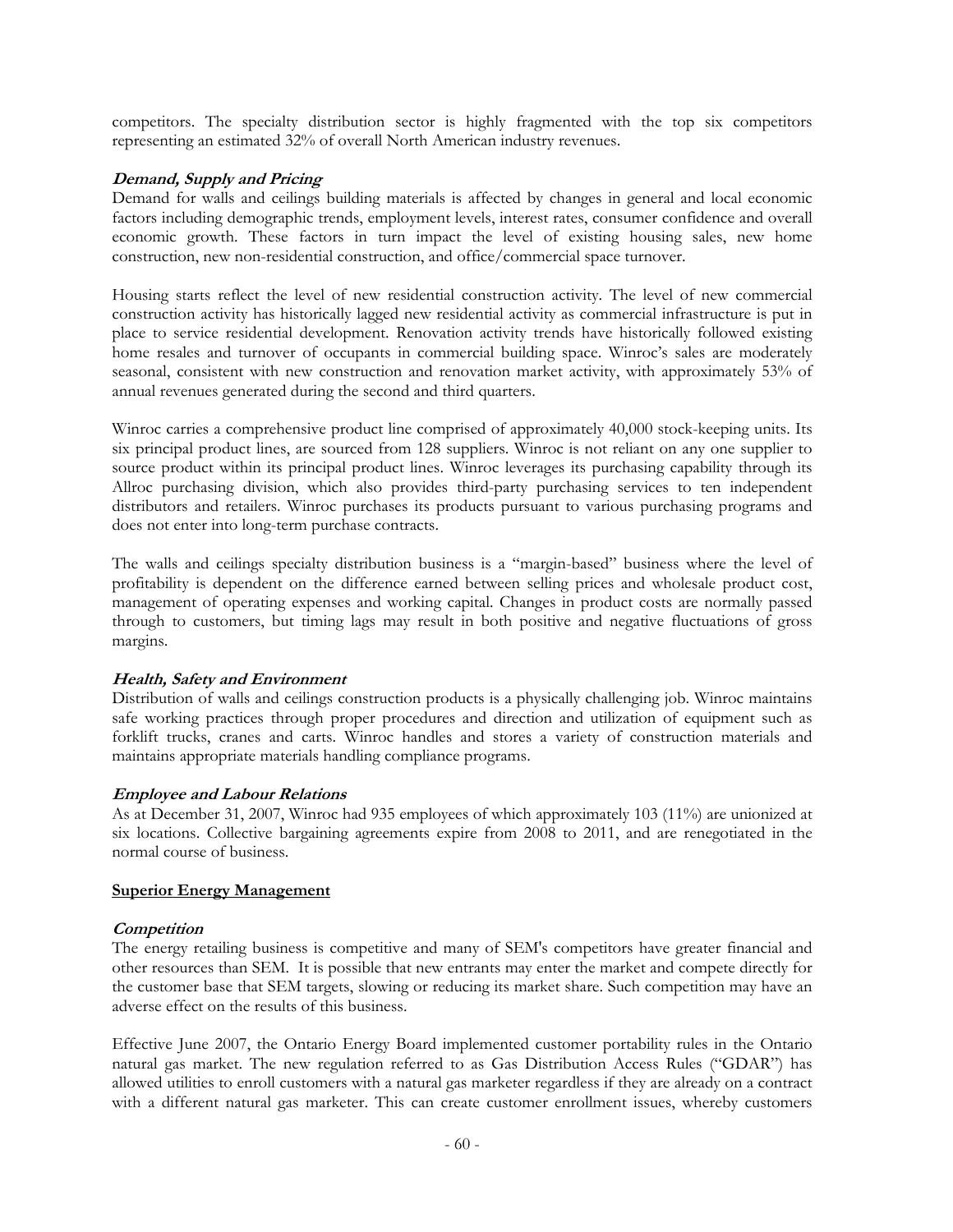have been enrolled with a new natural gas marketer without completing their contractual obligation with their original natural gas marketer, leaving the customer financially obligated to both retailers. In most cases, the customer is faced with early cancellation fees by the natural gas marketer it wishes to leave. In addition, suppliers may be required to collect from unwilling customers who have switched retailers which could result in increase collection costs or customer defaults.

## **Fixed-Price Offering**

*Gas Fixed-Price Offerings.* SEM purchases natural gas to meet its estimated commitments to its customers based upon the historical consumption of gas of its customers. Depending on a number of factors, including weather and customer attrition, customer natural gas consumption may vary from the volume purchased. This variance must be reconciled and settled at least annually and may require SEM to purchase or sell natural gas at market prices which may have an adverse impact on the results of this business. To mitigate potential balancing risk, SEM closely monitors its balancing position and takes measures such as adjusting gas deliveries and transferring gas between pools of customers, so that imbalances are minimized. In addition, SEM maintains a reserve for potential balancing costs. The reserve is reviewed on a monthly basis to ensure that it is sufficient to absorb any losses that might arise from balancing.

*Power Fixed-Price Offerings.* SEM matches its customers estimated electricity requirements by entering into electricity swaps in advance of acquiring customers. Depending on several factors, including weather, customer's energy consumption may vary from the volumes purchased by SEM. SEM is able to invoice existing electricity customers for balancing charges when the amount of energy used is greater than or less than the amount of energy that SEM estimated. In certain circumstances, there can be balancing issues for which SEM is responsible when customer aggregation forecasts are not realized.

## **Supply and Third Party Credit**

Superior Energy Management resources its fixed-price term natural gas sales commitments by entering into various physical natural gas and US dollar foreign exchange purchase contracts for similar terms and volumes to create an effective Canadian dollar fixed-price cost of supply. Superior Energy Management transacts with eight financial and physical natural gas counterparties. There can be no assurance that any of these counterparties will not default on any of its obligations to Superior Energy Management. However, the financial condition of each counterparty is evaluated and credit limits are established to minimize Superior Energy Management's exposure to this risk. There is also a risk that supply commitments and foreign exchange positions may become unmatched, however, this is monitored daily in compliance with Superior Energy Management's risk management policy.

Starting with 2008, the supply for new natural gas business in Canada billed through the utility will be transacted with Constellation, accordingly, failure by Constellation meet its obligations would have a material adverse effect on the results of SEM, however SEM monitors this credit risk on a regular basis.

For the electricity business, SEM has entered into a long term electricity supply agreement with Bruce Power L.P. ("BPLP"), Ontario's largest independent electricity generator. Under the terms of the agreement, BPLP has agreed to supply electricity ("Supply") to SEM in order to fix prices for residential and small commercial customers for terms up to five years. While SEM has the ability to select alternative suppliers under certain circumstances, failure by BPLP to meet its obligations would have a material adverse effect on the results of SEM, however SEM monitors this credit risk on a regular basis.

## **Dependence on Sales Agents**

SEM must retain qualified sales agents in order to properly execute its business strategy. The continued growth of SEM is reliant on the services of agents to sign up new customers. There can be no assurance